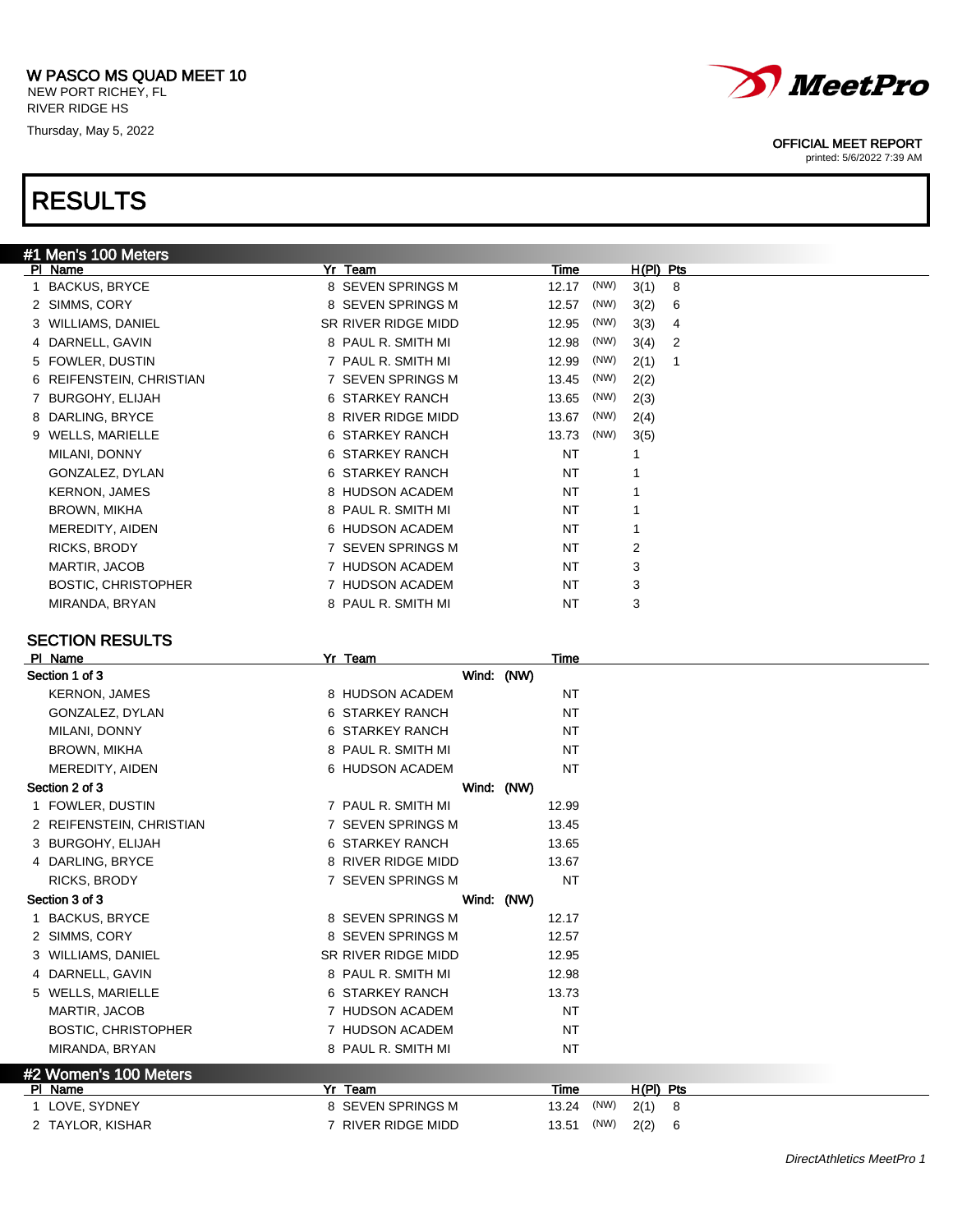### W PASCO MS QUAD MEET 10 NEW PORT RICHEY, FL

RIVER RIDGE HS Thursday, May 5, 2022

## RESULTS



### OFFICIAL MEET REPORT

printed: 5/6/2022 7:39 AM

| #2 Women's 100 Meters (cont'd) |                    |                              |
|--------------------------------|--------------------|------------------------------|
| PI Name                        | Yr Team            | $H(PI)$ Pts<br>Time          |
| 3 MILLER, KARSYN               | 7 STARKEY RANCH    | (NW)<br>2(3)<br>13.78<br>4   |
| 4 MORROW, MAKAYLA              | 8 RIVER RIDGE MIDD | (NW)<br>14.31<br>2(4)<br>- 2 |
| 5 HUNTER, TANIA                | 7 SEVEN SPRINGS M  | (NW)<br>2(5)<br>14.33        |
| 6 MCLEAN, TEJAD                | 8 RIVER RIDGE MIDD | (NW)<br>14.36<br>2(6)        |
| 7 HUNTER, MALAYA               | 7 SEVEN SPRINGS M  | (NW)<br>14.41<br>2(7)        |
| 8 POWE, KAITLYN                | 8 PAUL R. SMITH MI | (NW)<br>14.65<br>1(1)        |
| 9 WINTHROP, KEMYAH             | 7 PAUL R. SMITH MI | (NW)<br>14.68<br>1(2)        |
| 10 MATHIS, KAYLEIGH            | 6 STARKEY RANCH    | (NW)<br>14.74<br>2(8)        |
| 11 JACOBS, JESSICA             | 8 RIVER RIDGE MIDD | (NW)<br>15.11<br>1(3)        |
| 12 MOSCA, SIENNA               | 7 STARKEY RANCH    | (NW)<br>15.13<br>1(4)        |
| 13 CRENSHAW, JIREH             | 7 SEVEN SPRINGS M  | (NW)<br>15.16<br>1(5)        |
| 14 KENDRICK, ARYANNA           | 7 PAUL R. SMITH MI | (NW)<br>15.40<br>1(6)        |
| 15 BAEZ, LAYLANIS              | 8 PAUL R. SMITH MI | (NW)<br>16.73<br>1(7)        |
| 16 MOSCA, ALEXA                | 6 STARKEY RANCH    | (NW)<br>16.93<br>1(8)        |
|                                |                    |                              |

| PI Name              | Yr Team                     | Time                       |  |
|----------------------|-----------------------------|----------------------------|--|
| Section 1 of 2       | Wind: (NW)                  |                            |  |
| 1 POWE, KAITLYN      | 8 PAUL R. SMITH MI          | 14.65                      |  |
| 2 WINTHROP, KEMYAH   | 7 PAUL R. SMITH MI          | 14.68                      |  |
| 3 JACOBS, JESSICA    | 8 RIVER RIDGE MIDD          | 15.11                      |  |
| 4 MOSCA, SIENNA      | 7 STARKEY RANCH             | 15.13                      |  |
| 5 CRENSHAW, JIREH    | 7 SEVEN SPRINGS M           | 15.16                      |  |
| 6 KENDRICK, ARYANNA  | 7 PAUL R. SMITH MI          | 15.40                      |  |
| BAEZ, LAYLANIS<br>7  | 8 PAUL R. SMITH MI          | 16.73                      |  |
| 8 MOSCA, ALEXA       | 6 STARKEY RANCH             | 16.93                      |  |
| Section 2 of 2       | Wind: (NW)                  |                            |  |
| 1 LOVE, SYDNEY       | 8 SEVEN SPRINGS M           | 13.24                      |  |
| 2 TAYLOR, KISHAR     | 7 RIVER RIDGE MIDD          | 13.51                      |  |
| 3 MILLER, KARSYN     | 7 STARKEY RANCH             | 13.78                      |  |
| 4 MORROW, MAKAYLA    | 8 RIVER RIDGE MIDD          | 14.31                      |  |
| 5 HUNTER, TANIA      | 7 SEVEN SPRINGS M           | 14.33                      |  |
| 6 MCLEAN, TEJAD      | 8 RIVER RIDGE MIDD          | 14.36                      |  |
| 7 HUNTER, MALAYA     | 7 SEVEN SPRINGS M           | 14.41                      |  |
| 8 MATHIS, KAYLEIGH   | 6 STARKEY RANCH             | 14.74                      |  |
| #3 Men's 200 Meters  |                             |                            |  |
| PI Name              | Yr Team                     | Time<br>$H(PI)$ Pts        |  |
| <b>BACKUS, BRYCE</b> | <b>SEVEN SPRINGS M</b><br>8 | (NW)<br>24.95<br>3(1)<br>8 |  |

|                      |                     | .             |                                    |
|----------------------|---------------------|---------------|------------------------------------|
| <b>BACKUS, BRYCE</b> | 8 SEVEN SPRINGS M   | (NW)<br>24.95 | 3(1)<br>- 8                        |
| 2 SIMMS, CORY        | 8 SEVEN SPRINGS M   | (NW)<br>26.11 | 3(2)<br>- 6                        |
| 3 CLOUSE, JONAH      | SR RIVER RIDGE MIDD | (NW)<br>26.46 | 3(3)<br>$\overline{4}$             |
| 4 COX, JORDAN        | SR RIVER RIDGE MIDD | (NW)<br>27.40 | 3(4)<br>$\overline{\phantom{0}}^2$ |
| 5 DARNELL, GAVIN     | 8 PAUL R. SMITH MI  | (NW)<br>28.58 | 3(5)                               |
| 6 CHAMBERS, CODY     | 8 PAUL R. SMITH MI  | (NW)<br>28.89 | 1(1)                               |
| 7 RAUCKHORST, NICK   | SR RIVER RIDGE MIDD | (NW)<br>28.94 | 2(1)                               |
| 8 STEELE, HUNTER     | 8 PAUL R. SMITH MI  | (NW)<br>29.02 | 1(2)                               |
| 9 MILLER, AIDEN      | 6 SEVEN SPRINGS M   | (NW)<br>29.94 | 2(2)                               |
|                      |                     |               |                                    |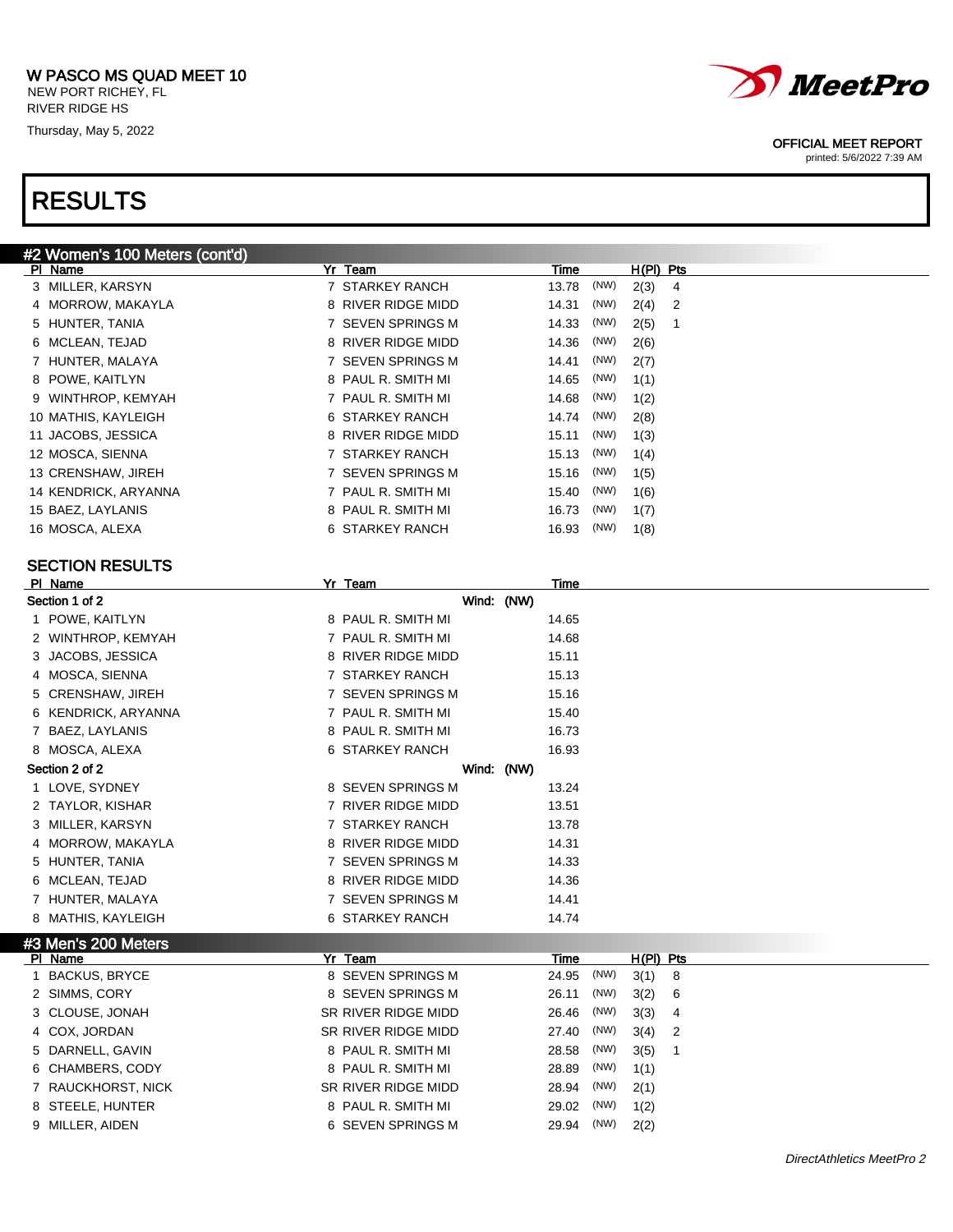NEW PORT RICHEY, FL RIVER RIDGE HS

Thursday, May 5, 2022



### OFFICIAL MEET REPORT

printed: 5/6/2022 7:39 AM

## RESULTS

| #3 Men's 200 Meters (cont'd) |                    |               |             |
|------------------------------|--------------------|---------------|-------------|
| PI Name                      | Yr Team            | Time          | $H(PI)$ Pts |
| 10 BECHTLE, MATEO            | 8 PAUL R. SMITH MI | (NW)<br>30.11 | 1(3)        |
| 11 WELLS, MARIELLE           | 6 STARKEY RANCH    | (NW)<br>30.17 | 3(6)        |
| 12 GONZALEZ, DYLAN           | 6 STARKEY RANCH    | (NW)<br>31.16 | 2(3)        |
| 13 LABRUZZO, ROCCO           | 6 STARKEY RANCH    | (NW)<br>33.26 | 2(4)        |
| <b>BOSTIC, CHRISTOPHER</b>   | 7 HUDSON ACADEM    | NT            |             |
| MEREDITY, AIDEN              | 6 HUDSON ACADEM    | NT            |             |
| HAMILTON, NATHANYEL          | 6 SEVEN SPRINGS M  | NT            | 2           |
| BURGOHY, ELIJAH              | 6 STARKEY RANCH    | NT            | 3           |
|                              |                    |               |             |

| PI Name                    | Yr Team             | Time        |      |             |   |  |  |
|----------------------------|---------------------|-------------|------|-------------|---|--|--|
| Section 1 of 3             | Wind: (NW)          |             |      |             |   |  |  |
| 1 CHAMBERS, CODY           | 8 PAUL R. SMITH MI  | 28.89       |      |             |   |  |  |
| 2 STEELE, HUNTER           | 8 PAUL R. SMITH MI  | 29.02       |      |             |   |  |  |
| 3 BECHTLE, MATEO           | 8 PAUL R. SMITH MI  | 30.11       |      |             |   |  |  |
| <b>BOSTIC, CHRISTOPHER</b> | 7 HUDSON ACADEM     | <b>NT</b>   |      |             |   |  |  |
| MEREDITY, AIDEN            | 6 HUDSON ACADEM     | <b>NT</b>   |      |             |   |  |  |
| Section 2 of 3             | Wind: (NW)          |             |      |             |   |  |  |
| 1 RAUCKHORST, NICK         | SR RIVER RIDGE MIDD | 28.94       |      |             |   |  |  |
| 2 MILLER, AIDEN            | 6 SEVEN SPRINGS M   | 29.94       |      |             |   |  |  |
| 3 GONZALEZ, DYLAN          | 6 STARKEY RANCH     | 31.16       |      |             |   |  |  |
| 4 LABRUZZO, ROCCO          | 6 STARKEY RANCH     | 33.26       |      |             |   |  |  |
| HAMILTON, NATHANYEL        | 6 SEVEN SPRINGS M   | <b>NT</b>   |      |             |   |  |  |
| Section 3 of 3             | Wind: (NW)          |             |      |             |   |  |  |
| 1 BACKUS, BRYCE            | 8 SEVEN SPRINGS M   | 24.95       |      |             |   |  |  |
| 2 SIMMS, CORY              | 8 SEVEN SPRINGS M   | 26.11       |      |             |   |  |  |
| 3 CLOUSE, JONAH            | SR RIVER RIDGE MIDD | 26.46       |      |             |   |  |  |
| 4 COX, JORDAN              | SR RIVER RIDGE MIDD | 27.40       |      |             |   |  |  |
| 5 DARNELL, GAVIN           | 8 PAUL R. SMITH MI  | 28.58       |      |             |   |  |  |
| 6 WELLS, MARIELLE          | 6 STARKEY RANCH     | 30.17       |      |             |   |  |  |
| <b>BURGOHY, ELIJAH</b>     | 6 STARKEY RANCH     | <b>NT</b>   |      |             |   |  |  |
| #4 Women's 200 Meters      |                     |             |      |             |   |  |  |
| PI Name                    | Yr Team             | <b>Time</b> |      | $H(PI)$ Pts |   |  |  |
| 1 LOVE, SYDNEY             | 8 SEVEN SPRINGS M   | 27.90       | (NW) | 2(1)        | 8 |  |  |
| 2 CHATMAN, AVERY           | 8 RIVER RIDGE MIDD  | 28.17       | (NW) | 2(2)        | 6 |  |  |
| 3 TAYLOR, KISHAR           | 7 RIVER RIDGE MIDD  | 28.28       | (NW) | 2(3)        | 4 |  |  |
| 4 MILLER, KARSYN           | 7 STARKEY RANCH     | 29.15       | (NW) | 2(4)        | 2 |  |  |
| 5 DIETZ, AVA               | 7 SEVEN SPRINGS M   | 31.15       | (NW) | 2(5)        | 1 |  |  |
| 6 COYLE, GABRIELLA         | 7 SEVEN SPRINGS M   | 31.29       | (NW) | 2(6)        |   |  |  |
| 7 WINTHROP, KEMYAH         | 7 PAUL R. SMITH MI  | 31.47       | (NW) | 1(1)        |   |  |  |
| 8 BEAUVAIS, EMILY          | 7 SEVEN SPRINGS M   | 31.89       | (NW) | 2(7)        |   |  |  |
| 9 DEGENNARO, OLIVIA        | 6 RIVER RIDGE MIDD  | 32.34       | (NW) | 2(8)        |   |  |  |
| 10 KENDRICK, ARYANNA       | 7 PAUL R. SMITH MI  | 32.55       | (NW) | 1(2)        |   |  |  |
| 11 WARD, ZA'NIA            | 7 PAUL R. SMITH MI  | 32.60       | (NW) | 1(3)        |   |  |  |
| 12 BOTARELLI, FABIANA      | 6 STARKEY RANCH     | 33.37       | (NW) | 1(4)        |   |  |  |
| 13 BELL, LAYLA             | 6 STARKEY RANCH     | 33.42       | (NW) | 1(5)        |   |  |  |
|                            |                     |             |      |             |   |  |  |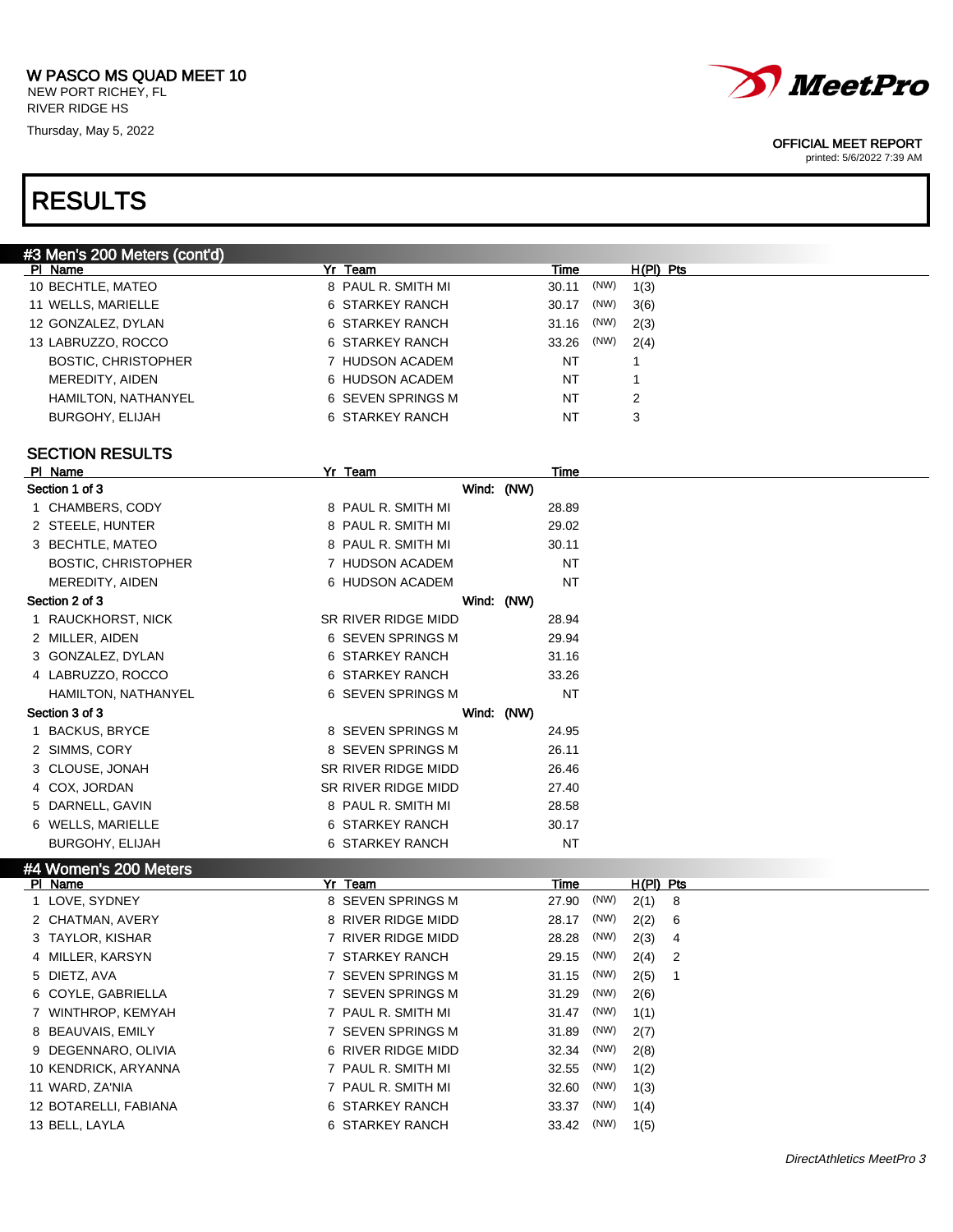NEW PORT RICHEY, FL RIVER RIDGE HS

Thursday, May 5, 2022



### OFFICIAL MEET REPORT

printed: 5/6/2022 7:39 AM

| #4 Women's 200 Meters (cont'd) |                                        |                      |                |  |
|--------------------------------|----------------------------------------|----------------------|----------------|--|
| PI Name                        | Yr Team                                | <u>Time</u>          | $H(PI)$ Pts    |  |
| 14 SCATES, ZYON                | 8 RIVER RIDGE MIDD                     | 34.05                | (NW)<br>1(6)   |  |
| 15 SAGAN, DANICA               | 6 STARKEY RANCH                        | 35.44                | (NW)<br>1(7)   |  |
| 16 RODRIGUEZ, YARINIELY        | 7 PAUL R. SMITH MI                     | 36.07                | (NW)<br>1(8)   |  |
|                                |                                        |                      |                |  |
| <b>SECTION RESULTS</b>         |                                        |                      |                |  |
| PI Name                        | Yr Team                                | Time                 |                |  |
| Section 1 of 2                 |                                        | Wind: (NW)           |                |  |
| 1 WINTHROP, KEMYAH             | 7 PAUL R. SMITH MI                     | 31.47                |                |  |
| 2 KENDRICK, ARYANNA            | 7 PAUL R. SMITH MI                     | 32.55                |                |  |
| 3 WARD, ZA'NIA                 | 7 PAUL R. SMITH MI                     | 32.60                |                |  |
| 4 BOTARELLI, FABIANA           | 6 STARKEY RANCH                        | 33.37                |                |  |
| 5 BELL, LAYLA                  | 6 STARKEY RANCH                        | 33.42                |                |  |
| 6 SCATES, ZYON                 | 8 RIVER RIDGE MIDD                     | 34.05                |                |  |
| 7 SAGAN, DANICA                | 6 STARKEY RANCH                        | 35.44                |                |  |
| 8 RODRIGUEZ, YARINIELY         | 7 PAUL R. SMITH MI                     | 36.07                |                |  |
| Section 2 of 2                 |                                        | Wind: (NW)           |                |  |
| 1 LOVE, SYDNEY                 | 8 SEVEN SPRINGS M                      | 27.90                |                |  |
| 2 CHATMAN, AVERY               | 8 RIVER RIDGE MIDD                     | 28.17                |                |  |
| 3 TAYLOR, KISHAR               | 7 RIVER RIDGE MIDD                     | 28.28                |                |  |
| 4 MILLER, KARSYN               | 7 STARKEY RANCH                        | 29.15                |                |  |
| 5 DIETZ, AVA                   | 7 SEVEN SPRINGS M                      | 31.15                |                |  |
| 6 COYLE, GABRIELLA             | 7 SEVEN SPRINGS M                      | 31.29                |                |  |
| 7 BEAUVAIS, EMILY              | 7 SEVEN SPRINGS M                      | 31.89                |                |  |
| 8 DEGENNARO, OLIVIA            | 6 RIVER RIDGE MIDD                     | 32.34                |                |  |
|                                |                                        |                      |                |  |
| #5 Men's 400 Meters<br>PI Name | Yr Team                                |                      | H(PI) Pts      |  |
| 1 TILLMAN, PHARAOH             | 7 RIVER RIDGE MIDD                     | <u>Time</u><br>56.66 | 8<br>3(1)      |  |
| 2 WILLIAMS, DANIEL             | SR RIVER RIDGE MIDD                    | 59.39                | 1(1)<br>6      |  |
| 3 KING, NOAH                   | SR RIVER RIDGE MIDD                    | 59.80                | 3(2)<br>4      |  |
| 4 FOWLER, DUSTIN               | 7 PAUL R. SMITH MI                     | 1:00.00              | 2              |  |
|                                | 8 RIVER RIDGE MIDD                     |                      | 3(3)           |  |
| 5 KING, DAREAL                 |                                        | 1:00.15              | 2(1)<br>1      |  |
| 6 RAWLINGS, LOGAN              | 8 SEVEN SPRINGS M<br>8 SEVEN SPRINGS M | 1:00.26              | 3(4)           |  |
| 7 PEABODY, ROBERT              |                                        | 1:00.48              | 3(5)           |  |
| 8 TONGCO, JESSE                | 7 SEVEN SPRINGS M                      | 1:03.60              | 3(6)           |  |
| 9 SVAY-MAKOWSKI, DEMETREUS     | 7 PAUL R. SMITH MI                     | 1:04.52              | 1(2)           |  |
| 10 BROWN, MIKHA                | 8 PAUL R. SMITH MI                     | 1:05.08              | 2(2)           |  |
| 11 GONZALEZ, DYLAN             | 6 STARKEY RANCH                        | 1:06.00              | 3(7)           |  |
| 12 WELLS, MARIELLE             | 6 STARKEY RANCH                        | 1:07.07              | 2(3)           |  |
| 13 TIFER, BEN                  | 7 SEVEN SPRINGS M                      | 1:09.20              | 2(4)           |  |
| 14 DARNELL, GAVIN              | 8 PAUL R. SMITH MI                     | 1:09.27              | 2(5)           |  |
| 15 BOVA, OWEN                  | 7 STARKEY RANCH                        | 1:18.28              | 2(6)           |  |
| 16 RAY, DAYTON                 | 6 STARKEY RANCH                        | 1:25.38              | 2(7)           |  |
| <b>BOSTIC, CHRISTOPHER</b>     | 7 HUDSON ACADEM                        | NT                   | 2              |  |
| MEREDITY, AIDEN                | 6 HUDSON ACADEM                        | NT                   | 1              |  |
| MARIER, ROBERT                 | 6 HUDSON ACADEM                        | NT                   | $\mathbf{1}$   |  |
| BROWN, O'DELL                  | 8 HUDSON ACADEM                        | NT                   | $\overline{3}$ |  |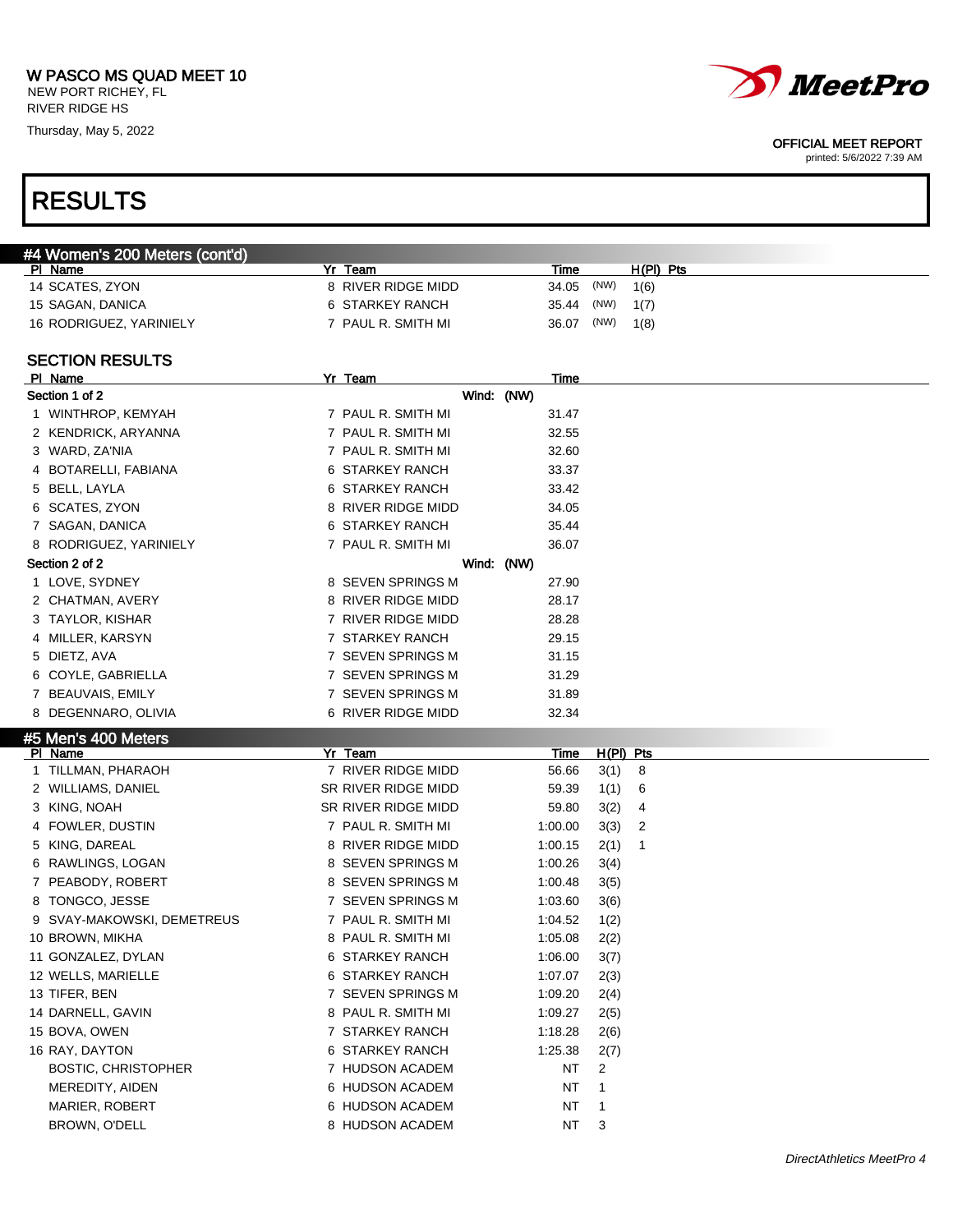NEW PORT RICHEY, FL RIVER RIDGE HS

Thursday, May 5, 2022

## RESULTS

| #5 Men's 400 Meters (cont'd) |                     |         |                        |
|------------------------------|---------------------|---------|------------------------|
| <b>SECTION RESULTS</b>       |                     |         |                        |
| PI Name                      | Yr Team             | Time    |                        |
| Section 1 of 3               |                     |         |                        |
| 1 WILLIAMS, DANIEL           | SR RIVER RIDGE MIDD | 59.39   |                        |
| 2 SVAY-MAKOWSKI, DEMETREUS   | 7 PAUL R. SMITH MI  | 1:04.52 |                        |
| MEREDITY, AIDEN              | 6 HUDSON ACADEM     | NT      |                        |
| <b>MARIER, ROBERT</b>        | 6 HUDSON ACADEM     | NT      |                        |
| Section 2 of 3               |                     |         |                        |
| 1 KING, DAREAL               | 8 RIVER RIDGE MIDD  | 1:00.15 |                        |
| 2 BROWN, MIKHA               | 8 PAUL R. SMITH MI  | 1:05.08 |                        |
| 3 WELLS, MARIELLE            | 6 STARKEY RANCH     | 1:07.07 |                        |
| 4 TIFER, BEN                 | 7 SEVEN SPRINGS M   | 1:09.20 |                        |
| 5 DARNELL, GAVIN             | 8 PAUL R. SMITH MI  | 1:09.27 |                        |
| 6 BOVA, OWEN                 | 7 STARKEY RANCH     | 1:18.28 |                        |
| 7 RAY, DAYTON                | 6 STARKEY RANCH     | 1:25.38 |                        |
| <b>BOSTIC, CHRISTOPHER</b>   | 7 HUDSON ACADEM     | NT      |                        |
| Section 3 of 3               |                     |         |                        |
| 1 TILLMAN, PHARAOH           | 7 RIVER RIDGE MIDD  | 56.66   |                        |
| 2 KING, NOAH                 | SR RIVER RIDGE MIDD | 59.80   |                        |
| 3 FOWLER, DUSTIN             | 7 PAUL R. SMITH MI  | 1:00.00 |                        |
| 4 RAWLINGS, LOGAN            | 8 SEVEN SPRINGS M   | 1:00.26 |                        |
| 5 PEABODY, ROBERT            | 8 SEVEN SPRINGS M   | 1:00.48 |                        |
| 6 TONGCO, JESSE              | 7 SEVEN SPRINGS M   | 1:03.60 |                        |
| 7 GONZALEZ, DYLAN            | 6 STARKEY RANCH     | 1:06.00 |                        |
| BROWN, O'DELL                | 8 HUDSON ACADEM     | NT      |                        |
| #6 Women's 400 Meters        |                     |         |                        |
| PI Name                      | Yr Team             | Time    | $H(PI)$ Pts            |
| 1 LOVE, SYDNEY               | 8 SEVEN SPRINGS M   | 1:06.68 | 2(1)<br>- 8            |
| 2 HUNTER, TANIA              | 7 SEVEN SPRINGS M   | 1:06.87 | 2(2)<br>6              |
| 3 HUNTER, MALAYA             | 7 SEVEN SPRINGS M   | 1:07.67 | 2(3)<br>4              |
| 4 LITTLE, KAYLANA            | 7 PAUL R. SMITH MI  | 1:12.32 | 1(1)<br>2              |
| 5 BELL, EMMA                 | 7 RIVER RIDGE MIDD  | 1:13.97 | 2(4)<br>$\overline{1}$ |
| 6 BELL, LAYLA                | 6 STARKEY RANCH     | 1:14.22 | 2(5)                   |
| 7 ZARAZUA, VALERY            | 7 PAUL R. SMITH MI  | 1:14.65 | 1(2)                   |
| 8 KERVIN, VANESSA            | 6 PAUL R. SMITH MI  | 1:15.22 | 1(3)                   |
| 9 KORALINE, KELLY            | 8 RIVER RIDGE MIDD  | 1:15.61 | 2(6)                   |
| 10 FERGUSON, AVA             | 7 SEVEN SPRINGS M   | 1:16.79 | 2(7)                   |
| 11 ROBERTS, MACIE            | 6 STARKEY RANCH     | 1:16.80 | 1(4)                   |
| 12 FIGUROA, VICTORIA         | 7 RIVER RIDGE MIDD  | 1:17.96 | 1(5)                   |
| 13 VAN ZANDT, KAYLEY         | 7 RIVER RIDGE MIDD  | 1:18.06 | 2(8)                   |
| 14 BOTARELLI, FABIANA        | 6 STARKEY RANCH     | 1:18.69 | 1(6)                   |
| 15 FREYEN-ANGEL, JAIDEN      | 8 PAUL R. SMITH MI  | 1:19.56 | 1(7)                   |
| 16 HAULTON, JORY             | 6 STARKEY RANCH     | 1:28.45 | 1(8)                   |
| <b>SECTION RESULTS</b>       |                     |         |                        |
| PI Name                      | Yr Team             | Time    |                        |
| Section 1 of 2               |                     |         |                        |

Section 1 of 2



OFFICIAL MEET REPORT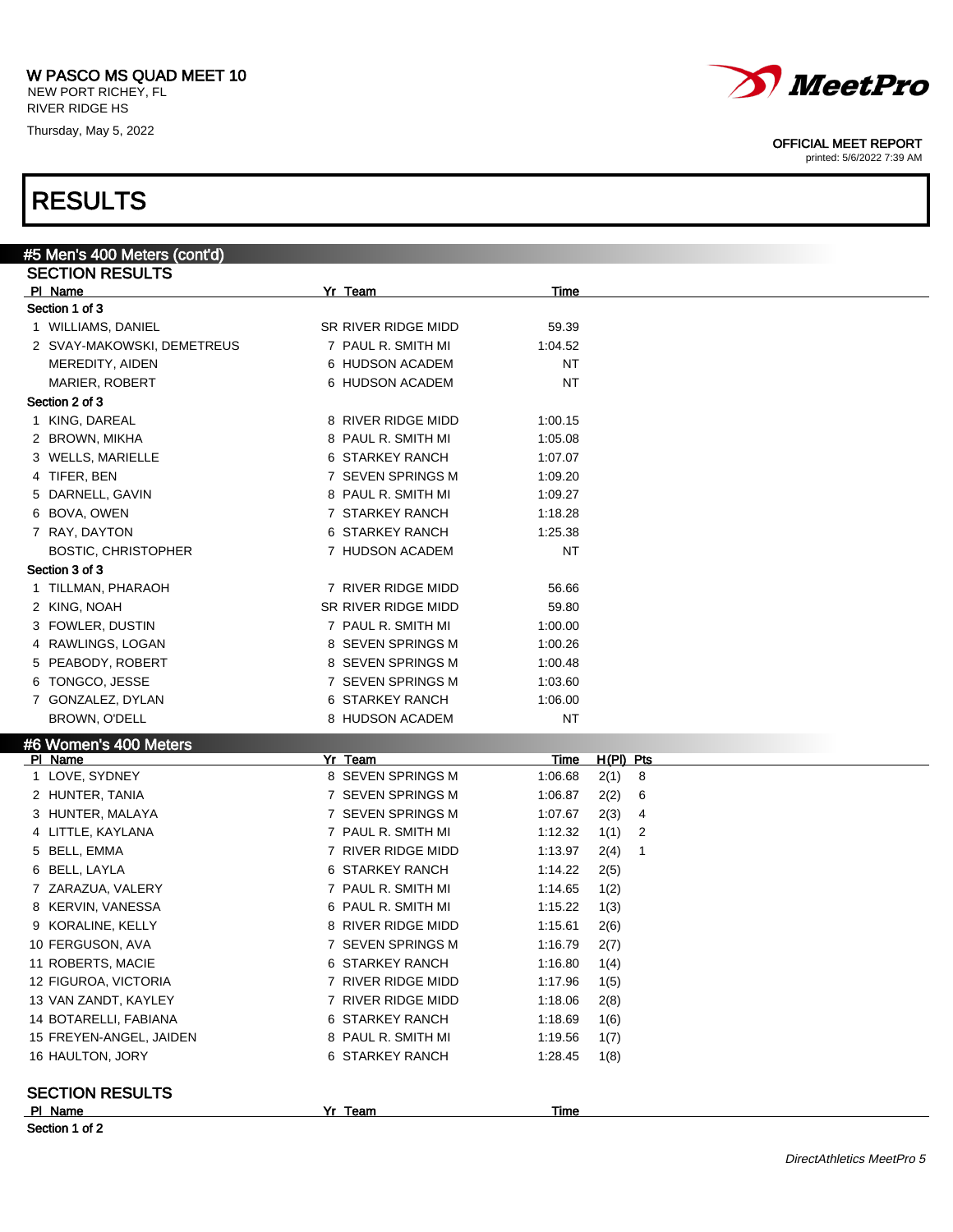NEW PORT RICHEY, FL RIVER RIDGE HS

Thursday, May 5, 2022



### OFFICIAL MEET REPORT

printed: 5/6/2022 7:39 AM

| #6 Women's 400 Meters (cont'd) |                     |                          |  |
|--------------------------------|---------------------|--------------------------|--|
| PI Name                        | Yr Team             | Time                     |  |
| 1 LITTLE, KAYLANA              | 7 PAUL R. SMITH MI  | 1:12.32                  |  |
| 2 ZARAZUA, VALERY              | 7 PAUL R. SMITH MI  | 1:14.65                  |  |
| 3 KERVIN, VANESSA              | 6 PAUL R. SMITH MI  | 1:15.22                  |  |
| 4 ROBERTS, MACIE               | 6 STARKEY RANCH     | 1:16.80                  |  |
| 5 FIGUROA, VICTORIA            | 7 RIVER RIDGE MIDD  | 1:17.96                  |  |
| 6 BOTARELLI, FABIANA           | 6 STARKEY RANCH     | 1:18.69                  |  |
| 7 FREYEN-ANGEL, JAIDEN         | 8 PAUL R. SMITH MI  | 1:19.56                  |  |
| 8 HAULTON, JORY                | 6 STARKEY RANCH     | 1:28.45                  |  |
| Section 2 of 2                 |                     |                          |  |
| 1 LOVE, SYDNEY                 | 8 SEVEN SPRINGS M   | 1:06.68                  |  |
| 2 HUNTER, TANIA                | 7 SEVEN SPRINGS M   | 1:06.87                  |  |
| 3 HUNTER, MALAYA               | 7 SEVEN SPRINGS M   | 1:07.67                  |  |
| 4 BELL, EMMA                   | 7 RIVER RIDGE MIDD  | 1:13.97                  |  |
| 5 BELL, LAYLA                  | 6 STARKEY RANCH     | 1:14.22                  |  |
| 6 KORALINE, KELLY              | 8 RIVER RIDGE MIDD  | 1:15.61                  |  |
| 7 FERGUSON, AVA                | 7 SEVEN SPRINGS M   | 1:16.79                  |  |
| 8 VAN ZANDT, KAYLEY            | 7 RIVER RIDGE MIDD  | 1:18.06                  |  |
| #7 Men's 800 Meters            |                     |                          |  |
| PI Name                        | Yr Team             | H(PI) Pts<br><u>Time</u> |  |
| 1 HINDMAN, CHRISTIAN           | 8 SEVEN SPRINGS M   | 2:14.58<br>2(1)<br>8     |  |
| 2 JOSEPH, KIRAN                | SR RIVER RIDGE MIDD | 2:29.07<br>2(2)<br>6     |  |
| 3 MONROY, RILEY                | 7 SEVEN SPRINGS M   | 2:32.06<br>2(3)<br>4     |  |
| 4 BAIRD, DECKER                | 7 STARKEY RANCH     | 2:33.56<br>2(4)<br>2     |  |
| 5 KOENIG, BRENNAN              | 7 SEVEN SPRINGS M   | 2:33.96<br>2(5)<br>1     |  |
| 6 BLASEWITZ, CARTER            | 7 SEVEN SPRINGS M   | 2:34.63<br>2(6)          |  |
| 7 BECHTLE, MATEO               | 8 PAUL R. SMITH MI  | 2:35.85<br>1(1)          |  |
| 8 HARRIGAN, DELTA              | 7 SEVEN SPRINGS M   | 2:38.88<br>2(7)          |  |
| 9 COLYER, CAMERON              | 7 SEVEN SPRINGS M   | 2:38.90<br>2(8)          |  |
| 10 LEBLANC, JACKSON            | 7 SEVEN SPRINGS M   | 2:39.05<br>2(9)          |  |
| 11 SVAY-MAKOWSKI, DEMETREUS    | 7 PAUL R. SMITH MI  | 2:39.28<br>1(2)          |  |
| 12 GARRETT, GRIFFIN            | SR RIVER RIDGE MIDD | 2:39.45<br>1(3)          |  |
| 13 OLAMPO, DONOVAN             | SR RIVER RIDGE MIDD | 2:39.70<br>2(10)         |  |
| 14 MCCAFFREY, CHRIS            | 6 STARKEY RANCH     | 2:45.52<br>2(11)         |  |
| 15 ADAMY, JAKE                 | 6 STARKEY RANCH     | 2:49.04<br>2(12)         |  |
| 16 PARGOV, JACKSON             | SR RIVER RIDGE MIDD | 2:49.28<br>2(13)         |  |
| 17 MILLER, AIDEN               | 6 SEVEN SPRINGS M   | 2:51.65<br>1(4)          |  |
| 18 GERACI, BRANDON             | SR RIVER RIDGE MIDD | 2:55.88<br>1(5)          |  |
| 19 BOSSONE, DAVID              | 6 STARKEY RANCH     | 2:56.70<br>1(6)          |  |
| 20 CHEMNITZ, JACKSON           | 6 SEVEN SPRINGS M   | 2:57.34<br>1(7)          |  |
| 21 TUETKEN, TOBY               | 7 STARKEY RANCH     | 2:57.87<br>1(8)          |  |
| 22 SIMON, WALTER               | SR RIVER RIDGE MIDD | 2:58.02<br>1(9)          |  |
| 23 OLSEN, LUKE                 | 7 STARKEY RANCH     | 2:58.67<br>1(10)         |  |
| 24 SQUIRES, COLTON             | 8 PAUL R. SMITH MI  | 2:59.40<br>1(11)         |  |
| 25 SIMPSON, MATTHEW            | 6 STARKEY RANCH     | 2:59.94<br>1(12)         |  |
| 26 WILSON, JACKSON             | 6 SEVEN SPRINGS M   | 3:01.57<br>1(13)         |  |
| 27 BOVA, OWEN                  | 7 STARKEY RANCH     | 3:01.86<br>1(14)         |  |
|                                |                     |                          |  |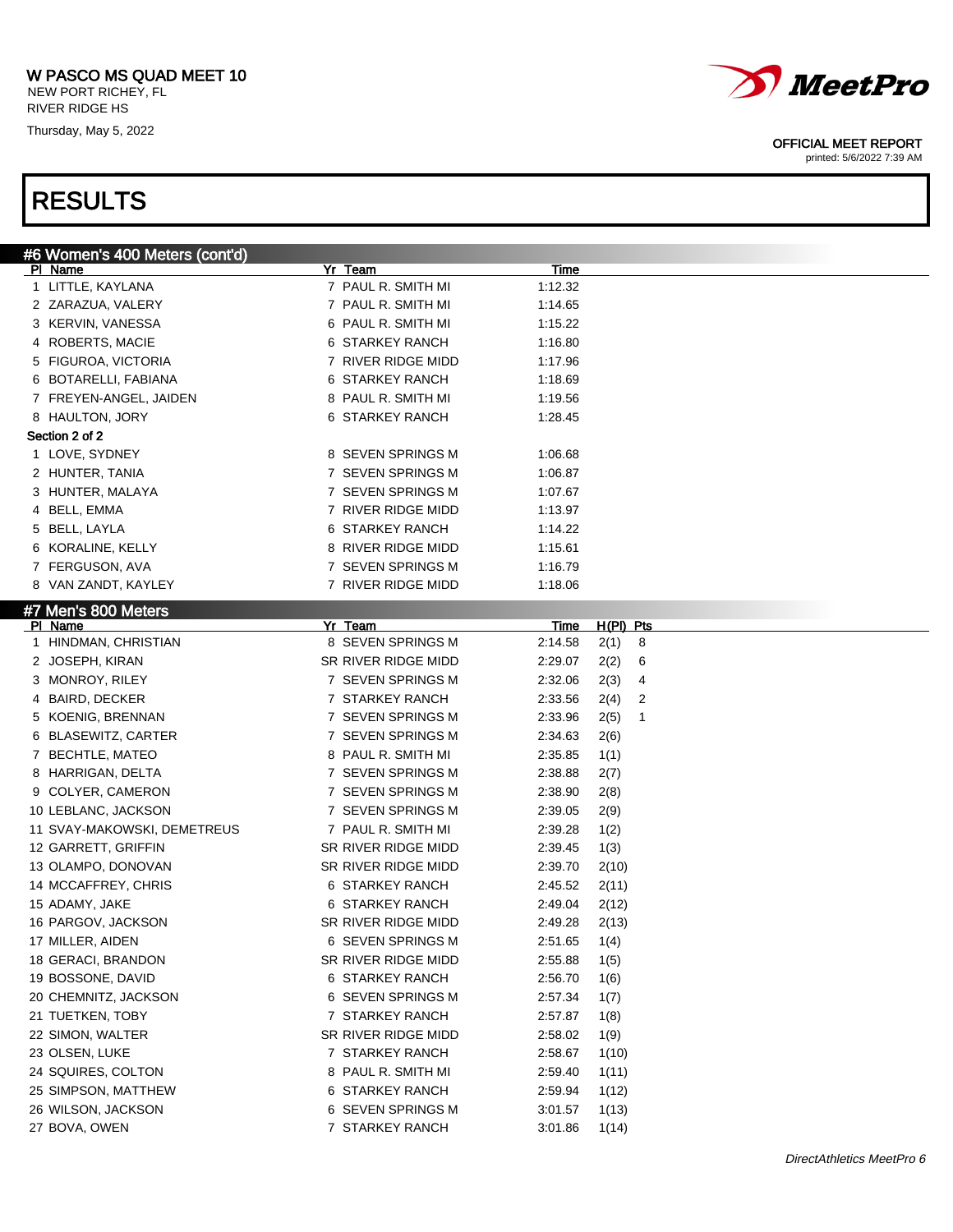RIVER RIDGE HS Thursday, May 5, 2022

## RESULTS



### OFFICIAL MEET REPORT

| #7 Men's 800 Meters (cont'd) |                     |             |             |
|------------------------------|---------------------|-------------|-------------|
| PI Name                      | Yr Team             | <u>Time</u> | $H(PI)$ Pts |
| 28 RAY, DAYTON               | 6 STARKEY RANCH     | 3:05.31     | 1(15)       |
| 29 LABRUZZO, ROCCO           | 6 STARKEY RANCH     | 3:06.34     | 1(16)       |
| 30 DEYSSON, MICAH            | 6 STARKEY RANCH     | 3:06.78     | 1(17)       |
| 31 GOOLEY, JACOB             | 7 STARKEY RANCH     | 3:07.65     | 1(18)       |
| 32 POWERS, COLTON            | SR RIVER RIDGE MIDD | 3:08.70     | 1(19)       |
| 33 LOMERSON, KAMERON         | 8 RIVER RIDGE MIDD  | 3:11.87     | 1(20)       |
| 34 GROSS, OWEN               | 6 STARKEY RANCH     | 3:13.20     | 1(21)       |
| 35 MILLER, LIAM              | 7 SEVEN SPRINGS M   | 3:13.85     | 1(22)       |
| 36 DIPAOLA, AIDAN            | 6 SEVEN SPRINGS M   | 3:17.06     | 1(23)       |
| 37 MOCSARY, STEPHEN          | 7 RIVER RIDGE MIDD  | 3:17.37     | 1(24)       |
| 38 LOCKHART, THOMAS          | SR RIVER RIDGE MIDD | 3:19.47     | 1(25)       |
| 39 DIPAOLA, ANTHONY          | 6 SEVEN SPRINGS M   | 3:24.33     | 1(26)       |
| 40 MEDLIN, TYLER             | SR RIVER RIDGE MIDD | 3:25.73     | 1(27)       |
| 41 BONZO, GRAYSON            | 8 PAUL R. SMITH MI  | 3:27.40     | 1(28)       |
| 42 SIMMS, PAYTON             | 6 SEVEN SPRINGS M   | 3:31.35     | 1(29)       |
| 43 KAPPLER, CODY             | SR RIVER RIDGE MIDD | 3:32.95     | 1(30)       |
| 44 CRUMP, ABRAHAM            | SR RIVER RIDGE MIDD | 3:33.12     | 1(31)       |
| 45 MOORE, DANIEL             | SR RIVER RIDGE MIDD | 3:33.72     | 1(32)       |
|                              |                     |             |             |
| <b>SECTION RESULTS</b>       |                     |             |             |
| PI Name                      | Yr Team             | Time        |             |
| Section 1 of 2               |                     |             |             |
| 1 BECHTLE, MATEO             | 8 PAUL R. SMITH MI  | 2:35.85     |             |
| 2 SVAY-MAKOWSKI, DEMETREUS   | 7 PAUL R. SMITH MI  | 2:39.28     |             |
| 3 GARRETT, GRIFFIN           | SR RIVER RIDGE MIDD | 2:39.45     |             |
| 4 MILLER, AIDEN              | 6 SEVEN SPRINGS M   | 2:51.65     |             |
| 5 GERACI, BRANDON            | SR RIVER RIDGE MIDD | 2:55.88     |             |
| 6 BOSSONE, DAVID             | 6 STARKEY RANCH     | 2:56.70     |             |
| 7 CHEMNITZ, JACKSON          | 6 SEVEN SPRINGS M   | 2:57.34     |             |
| 8 TUETKEN, TOBY              | 7 STARKEY RANCH     |             |             |
|                              |                     | 2:57.87     |             |
| 9 SIMON, WALTER              | SR RIVER RIDGE MIDD | 2:58.02     |             |
| 10 OLSEN, LUKE               | 7 STARKEY RANCH     | 2:58.67     |             |
| 11 SQUIRES, COLTON           | 8 PAUL R. SMITH MI  | 2:59.40     |             |
| 12 SIMPSON, MATTHEW          | 6 STARKEY RANCH     | 2:59.94     |             |
| 13 WILSON, JACKSON           | 6 SEVEN SPRINGS M   | 3:01.57     |             |
| 14 BOVA, OWEN                | 7 STARKEY RANCH     | 3:01.86     |             |
| 15 RAY, DAYTON               | 6 STARKEY RANCH     | 3:05.31     |             |
| 16 LABRUZZO, ROCCO           | 6 STARKEY RANCH     | 3:06.34     |             |
| 17 DEYSSON, MICAH            | 6 STARKEY RANCH     | 3:06.78     |             |
| 18 GOOLEY, JACOB             | 7 STARKEY RANCH     | 3:07.65     |             |
| 19 POWERS, COLTON            | SR RIVER RIDGE MIDD | 3:08.70     |             |
| 20 LOMERSON, KAMERON         | 8 RIVER RIDGE MIDD  | 3:11.87     |             |
| 21 GROSS, OWEN               | 6 STARKEY RANCH     | 3:13.20     |             |
| 22 MILLER, LIAM              | 7 SEVEN SPRINGS M   | 3:13.85     |             |
| 23 DIPAOLA, AIDAN            | 6 SEVEN SPRINGS M   | 3:17.06     |             |
| 24 MOCSARY, STEPHEN          | 7 RIVER RIDGE MIDD  | 3:17.37     |             |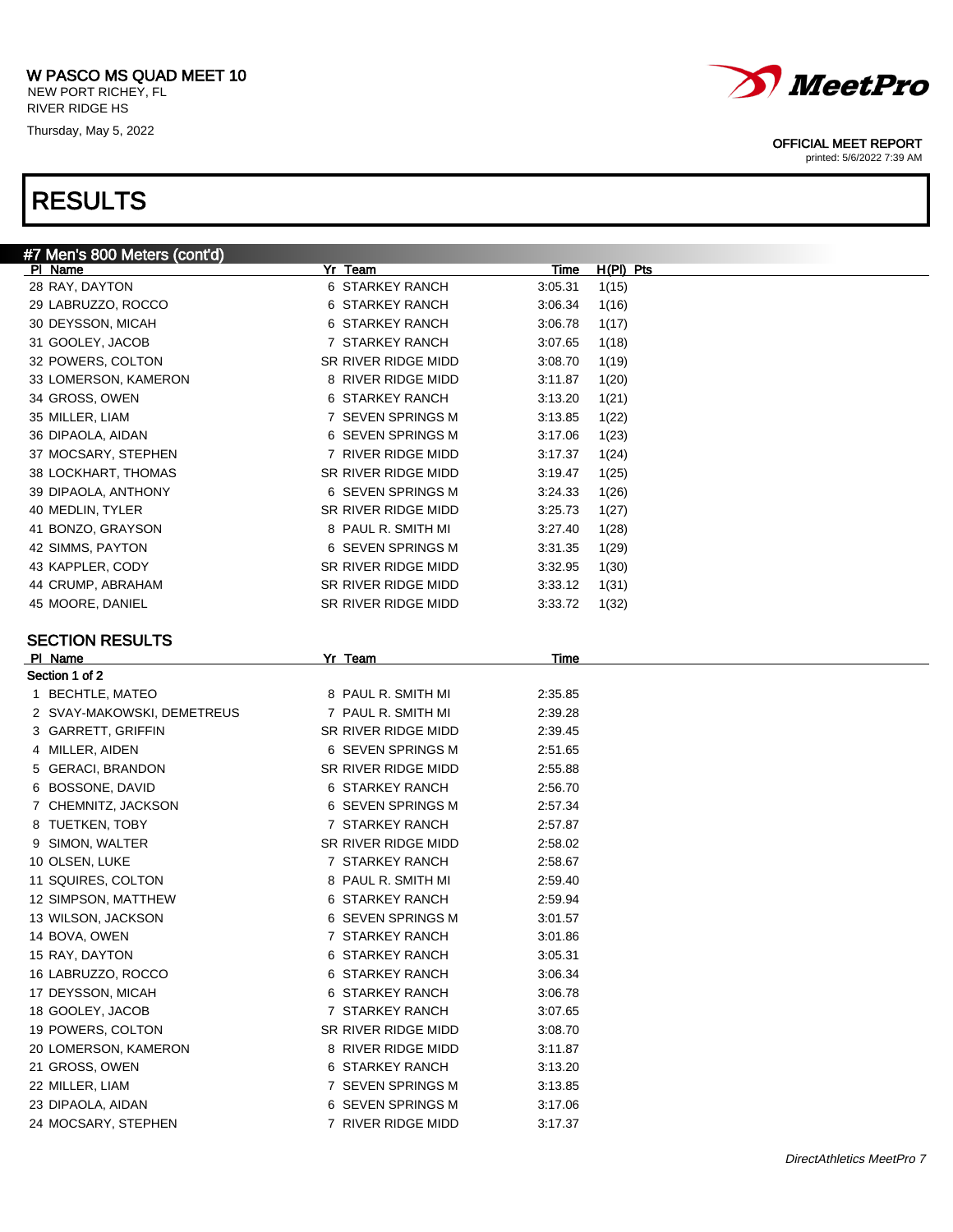NEW PORT RICHEY, FL RIVER RIDGE HS

Thursday, May 5, 2022



### OFFICIAL MEET REPORT

printed: 5/6/2022 7:39 AM

| #7 Men's 800 Meters (cont'd)     |                     |                                 |  |
|----------------------------------|---------------------|---------------------------------|--|
| PI Name                          | Yr Team             | Time                            |  |
| 25 LOCKHART, THOMAS              | SR RIVER RIDGE MIDD | 3:19.47                         |  |
| 26 DIPAOLA, ANTHONY              | 6 SEVEN SPRINGS M   | 3:24.33                         |  |
| 27 MEDLIN, TYLER                 | SR RIVER RIDGE MIDD | 3:25.73                         |  |
| 28 BONZO, GRAYSON                | 8 PAUL R. SMITH MI  | 3:27.40                         |  |
| 29 SIMMS, PAYTON                 | 6 SEVEN SPRINGS M   | 3:31.35                         |  |
| 30 KAPPLER, CODY                 | SR RIVER RIDGE MIDD | 3:32.95                         |  |
| 31 CRUMP, ABRAHAM                | SR RIVER RIDGE MIDD | 3:33.12                         |  |
| 32 MOORE, DANIEL                 | SR RIVER RIDGE MIDD | 3:33.72                         |  |
| Section 2 of 2                   |                     |                                 |  |
| 1 HINDMAN, CHRISTIAN             | 8 SEVEN SPRINGS M   | 2:14.58                         |  |
| 2 JOSEPH, KIRAN                  | SR RIVER RIDGE MIDD | 2:29.07                         |  |
| 3 MONROY, RILEY                  | 7 SEVEN SPRINGS M   | 2:32.06                         |  |
| 4 BAIRD, DECKER                  | 7 STARKEY RANCH     | 2:33.56                         |  |
| 5 KOENIG, BRENNAN                | 7 SEVEN SPRINGS M   | 2:33.96                         |  |
| 6 BLASEWITZ, CARTER              | 7 SEVEN SPRINGS M   | 2:34.63                         |  |
| 7 HARRIGAN, DELTA                | 7 SEVEN SPRINGS M   | 2:38.88                         |  |
| 8 COLYER, CAMERON                | 7 SEVEN SPRINGS M   | 2:38.90                         |  |
| 9 LEBLANC, JACKSON               | 7 SEVEN SPRINGS M   | 2:39.05                         |  |
| 10 OLAMPO, DONOVAN               | SR RIVER RIDGE MIDD | 2:39.70                         |  |
| 11 MCCAFFREY, CHRIS              | 6 STARKEY RANCH     | 2:45.52                         |  |
| 12 ADAMY, JAKE                   | 6 STARKEY RANCH     | 2:49.04                         |  |
| 13 PARGOV, JACKSON               | SR RIVER RIDGE MIDD | 2:49.28                         |  |
|                                  |                     |                                 |  |
|                                  |                     |                                 |  |
| #8 Women's 800 Meters<br>PI Name | Yr Team             | H(PI) Pts<br><u>Time</u>        |  |
| 1 WATTS, STELLA                  | 6 STARKEY RANCH     | 2:40.96<br>2(1)<br>8            |  |
| 2 NARCISI, CHLOE                 | 8 SEVEN SPRINGS M   | 2:45.04<br>2(2)<br>6            |  |
| 3 BAETANS, KILEY                 | 6 SEVEN SPRINGS M   | 2:51.62<br>2(3)<br>4            |  |
| 4 KROMOLICKI, CARLEE             | 8 SEVEN SPRINGS M   | 2:52.00<br>2(4)<br>2            |  |
| 5 ALVARADO, MALINA               | 7 STARKEY RANCH     | 2:56.39<br>2(5)<br>$\mathbf{1}$ |  |
| 6 DEGROAT, KINSLEY               | 6 RIVER RIDGE MIDD  | 2:56.45<br>2(6)                 |  |
| 7 SMITH, CHEYANNE                | 8 RIVER RIDGE MIDD  | 2:56.67<br>2(7)                 |  |
| 8 WELSH, BAILEY                  | 7 RIVER RIDGE MIDD  | 3:02.04<br>2(8)                 |  |
| 9 NOTI, FAY                      | 6 STARKEY RANCH     | 3:02.41<br>2(9)                 |  |
| 10 SIMON, KAI                    | 7 STARKEY RANCH     | 3:04.41<br>2(10)                |  |
| 11 HLEBAK, ALAYNA                | 6 STARKEY RANCH     | 3:05.33<br>2(11)                |  |
| 12 CADLE, HARMONY                | 8 RIVER RIDGE MIDD  | 3:10.23<br>1(1)                 |  |
| 13 HYNES, BROOKLYN               | 7 RIVER RIDGE MIDD  | 3:12.64<br>2(12)                |  |
| 14 HUSS, DIANA                   | 8 RIVER RIDGE MIDD  | 3:15.46<br>2(13)                |  |
| 15 JAMES, LILIANA                | 6 STARKEY RANCH     | 3:16.30<br>1(2)                 |  |
| 16 RUCKER, EMILEE                | 8 PAUL R. SMITH MI  | 3:18.13<br>1(3)                 |  |
| 17 MOSCA, ALEXA                  | 6 STARKEY RANCH     | 3:19.35<br>1(4)                 |  |
| 18 BEAUVAIS, EMILY               | 7 SEVEN SPRINGS M   | 3:19.69<br>1(5)                 |  |
| 19 CRENSHAW, JIREH               | 7 SEVEN SPRINGS M   | 3:20.05<br>1(6)                 |  |
| 20 ELLIS, TAYSHAUNA              | 7 SEVEN SPRINGS M   | 3:20.35                         |  |
| 21 WATERS, HALEY                 | RIVER RIDGE MIDD    | 1(7)<br>3:20.48<br>2(14)        |  |
| 22 DIETZ, AVA                    | 7 SEVEN SPRINGS M   | 3:21.64<br>1(8)                 |  |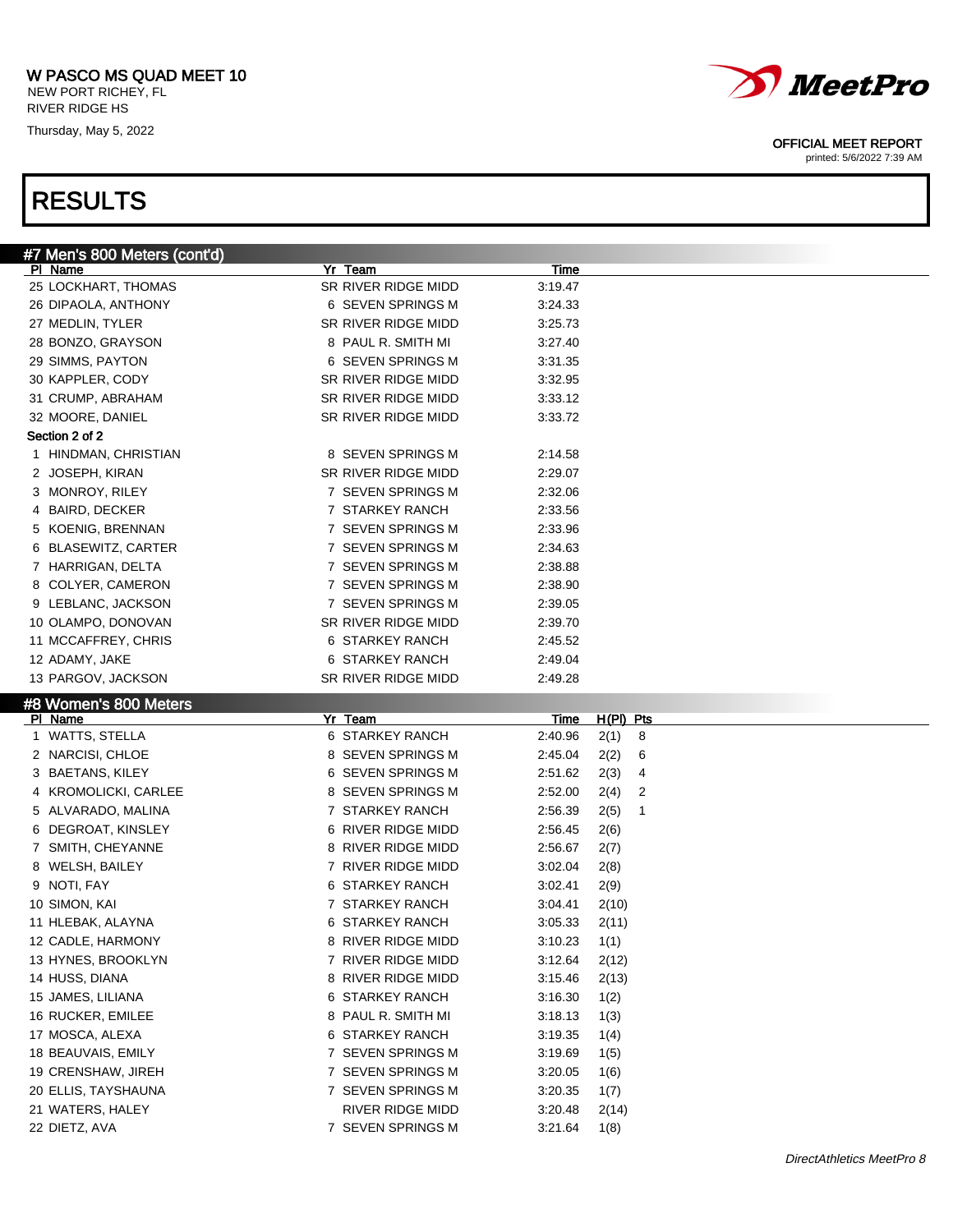NEW PORT RICHEY, FL RIVER RIDGE HS

Thursday, May 5, 2022

## RESULTS



### OFFICIAL MEET REPORT

| #8 Women's 800 Meters (cont'd) |                    |             |                |
|--------------------------------|--------------------|-------------|----------------|
| PI Name                        | Yr Team            | <u>Time</u> | H(PI) Pts      |
| 23 DIRENZO, GIANNA             | 7 RIVER RIDGE MIDD | 3:23.04     | 1(9)           |
| 24 GENARIA, GRIFFIN            | 7 RIVER RIDGE MIDD | 3:23.91     | 1(10)          |
| 24 CACCIOLA, ANGELINA          | 8 RIVER RIDGE MIDD | 3:23.91     | 1(10)          |
| 26 WOLFINGER, ALLIE-JO         | 7 PAUL R. SMITH MI | 3:24.49     | 1(12)          |
| 27 GRAHAM, KAELYN              | 6 STARKEY RANCH    | 3:25.24     | 1(13)          |
| 28 EMMA, JONES                 | 7 RIVER RIDGE MIDD | 3:25.79     | 1(14)          |
| 29 HARRIS, BELLA               | 6 STARKEY RANCH    | 3:27.54     | 1(15)          |
| 30 MARTINEZ, ALANI             | 9 SEVEN SPRINGS M  | 3:28.39     | 1(16)          |
| 31 COLLER, AVALYNN             | 7 RIVER RIDGE MIDD | 3:31.53     | 1(17)          |
| 32 SCHNEIDER, GISELLE          | 7 STARKEY RANCH    | 3:32.13     | 1(18)          |
| 33 COSTELLO, MAKAYLA           | 7 RIVER RIDGE MIDD | 3:36.55     | 1(19)          |
| 34 ALERS, AUNNIKA              | 7 STARKEY RANCH    | 3:39.20     | 1(20)          |
| 35 MILA, FOUT                  | 6 RIVER RIDGE MIDD | 3:41.11     | 1(21)          |
| 36 POWE, KIERSTON              | 8 PAUL R. SMITH MI | 3:41.94     | 1(22)          |
| 37 HEDGES, EMMA                | 6 RIVER RIDGE MIDD | 3:42.86     | 1(23)          |
| 38 CISKE, DELANEY              | 8 SEVEN SPRINGS M  | 3:44.86     | 1(24)          |
| 39 CAMPOS, KAILY               | 7 SEVEN SPRINGS M  | 3:51.65     | 1(25)          |
| 40 CRONK, MADELENE             | 7 RIVER RIDGE MIDD | 3:52.35     | 1(26)          |
| 41 FISHER, JESSICA             | 7 PAUL R. SMITH MI | 3:59.81     | 1(27)          |
| 42 RIMBLAS LOPEZ, ISREANIS     | 6 PAUL R. SMITH MI | 4:01.73     | 1(28)          |
| 43 HANKA, KATELYN              | 7 RIVER RIDGE MIDD | 4:05.00     | 1(29)          |
| 44 SIENA, ST. CROIX            | 7 RIVER RIDGE MIDD | 4:09.97     | 1(30)          |
| 45 FOTOPOUOS, AVA              | 7 PAUL R. SMITH MI | 4:38.10     | 1(31)          |
| 46 ODUM, XZOE                  | 6 RIVER RIDGE MIDD | 5:51.09     | 1(32)          |
| KAITLYN, DUFF                  | 7 RIVER RIDGE MIDD | NT          | 1              |
| POULETTE, SHILOH               | 6 RIVER RIDGE MIDD | NΤ          | 1              |
| WHITE, AUBRIE                  | 8 RIVER RIDGE MIDD | ΝT          | 1              |
| FEDERLE, DANICA                | 7 RIVER RIDGE MIDD | ΝT          | 1              |
| MCCART, ABBY                   | 6 RIVER RIDGE MIDD |             | 1              |
|                                |                    | ΝT          |                |
| LILY, MCHUGH                   | 7 RIVER RIDGE MIDD | ΝT          | 1              |
| FREYEN-ANGEL, JAIDEN           | 8 PAUL R. SMITH MI | ΝT          | 1              |
| <b>WOLFINGER, SERENA</b>       | 7 PAUL R. SMITH MI | ΝT          | 1              |
| LITTLE, KAYLANA                | 7 PAUL R. SMITH MI | ΝT          | 1              |
| SOSH, KALKI                    | 8 RIVER RIDGE MIDD | ΝT          | 1              |
| COYLE, GABRIELLA               | 7 SEVEN SPRINGS M  | NΤ          | 1              |
| BERNHARDT, JAIDYN              | 8 RIVER RIDGE MIDD | ΝT          | 1              |
| BAEZ, LAYLANIS                 | 8 PAUL R. SMITH MI | NT          | 1              |
| BROWN, CHENNIAH                | 8 PAUL R. SMITH MI | ΝT          | 1              |
| HAULTON, JORY                  | 6 STARKEY RANCH    | ΝT          | 1              |
| PALMER, ALEXIS                 | 8 PAUL R. SMITH MI | ΝT          | 1              |
| RODRIGUEZ, YARINIELY           | 7 PAUL R. SMITH MI | ΝT          | 1              |
| SERRANO, AALIYAH               | 7 PAUL R. SMITH MI | ΝT          | 1              |
| TAYLOR, KAMILAH                | 7 PAUL R. SMITH MI | ΝT          | 1              |
| SALVACRUZ, GIADA               | 7 RIVER RIDGE MIDD | NT          | 2              |
| FLORIDA, ALEXANDRA             | 8 SEVEN SPRINGS M  | NT          | 2              |
| WILSON, GABRIELA               | 7 SEVEN SPRINGS M  | NT          | $\overline{2}$ |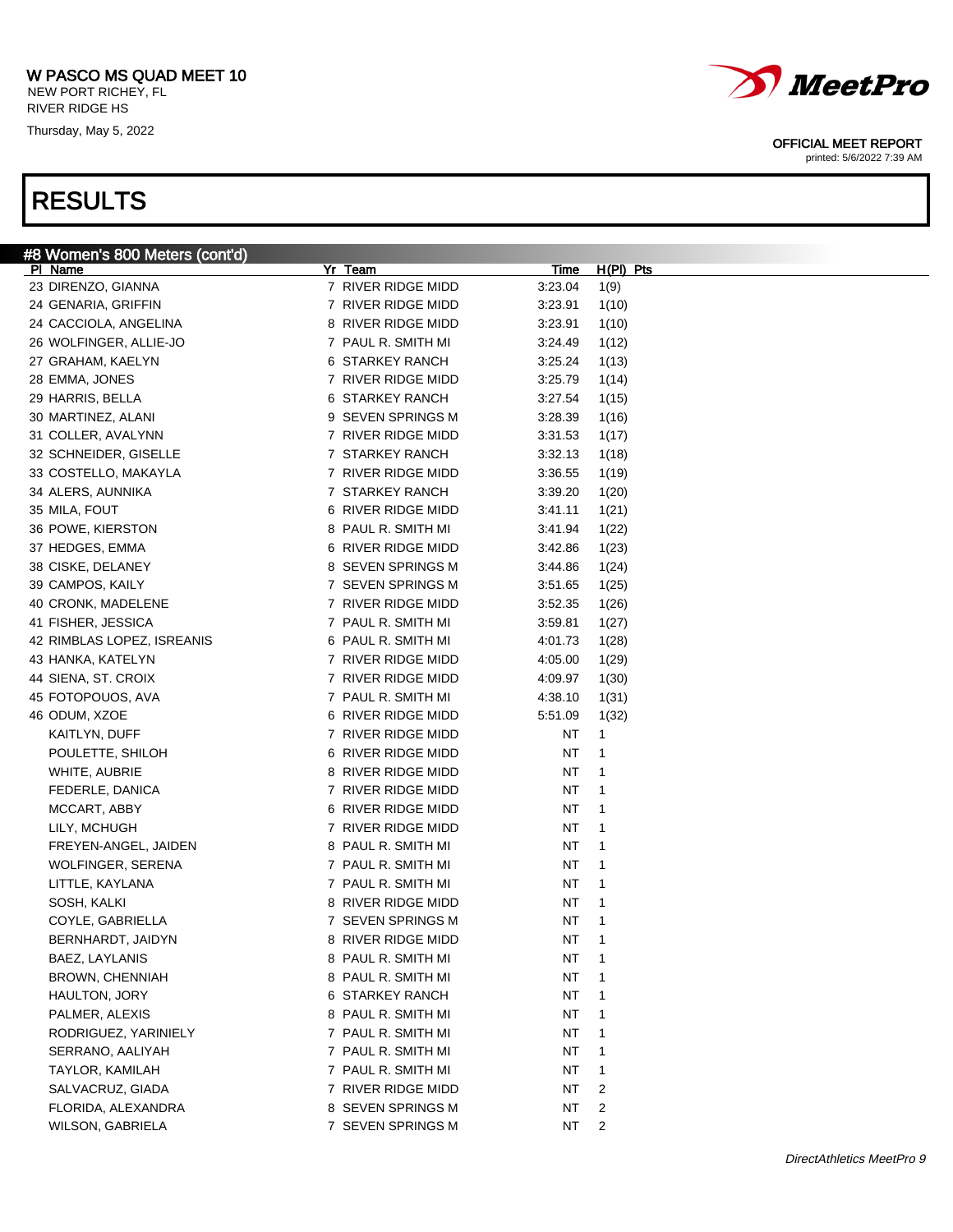NEW PORT RICHEY, FL RIVER RIDGE HS

Thursday, May 5, 2022

## RESULTS

| , , , , , , , , ,              |                    |             |  |
|--------------------------------|--------------------|-------------|--|
| #8 Women's 800 Meters (cont'd) |                    |             |  |
| <b>SECTION RESULTS</b>         |                    |             |  |
| PI Name                        | Yr Team            | <b>Time</b> |  |
| Section 1 of 2                 |                    |             |  |
| 1 CADLE, HARMONY               | 8 RIVER RIDGE MIDD | 3:10.23     |  |
| 2 JAMES, LILIANA               | 6 STARKEY RANCH    | 3:16.30     |  |
| 3 RUCKER, EMILEE               | 8 PAUL R. SMITH MI | 3:18.13     |  |
| 4 MOSCA, ALEXA                 | 6 STARKEY RANCH    | 3:19.35     |  |
| 5 BEAUVAIS, EMILY              | 7 SEVEN SPRINGS M  | 3:19.69     |  |
| 6 CRENSHAW, JIREH              | 7 SEVEN SPRINGS M  | 3:20.05     |  |
| 7 ELLIS, TAYSHAUNA             | 7 SEVEN SPRINGS M  | 3:20.35     |  |
| 8 DIETZ, AVA                   | 7 SEVEN SPRINGS M  | 3:21.64     |  |
| 9 DIRENZO, GIANNA              | 7 RIVER RIDGE MIDD | 3:23.04     |  |
| 10 GENARIA, GRIFFIN            | 7 RIVER RIDGE MIDD | 3:23.91     |  |
| 10 CACCIOLA, ANGELINA          | 8 RIVER RIDGE MIDD | 3:23.91     |  |
| 12 WOLFINGER, ALLIE-JO         | 7 PAUL R. SMITH MI | 3:24.49     |  |
| 13 GRAHAM, KAELYN              | 6 STARKEY RANCH    | 3:25.24     |  |
| 14 EMMA, JONES                 | 7 RIVER RIDGE MIDD | 3:25.79     |  |
| 15 HARRIS, BELLA               | 6 STARKEY RANCH    | 3:27.54     |  |
| 16 MARTINEZ, ALANI             | 9 SEVEN SPRINGS M  | 3:28.39     |  |
| 17 COLLER, AVALYNN             | 7 RIVER RIDGE MIDD | 3:31.53     |  |
| 18 SCHNEIDER, GISELLE          | 7 STARKEY RANCH    | 3:32.13     |  |
| 19 COSTELLO, MAKAYLA           | 7 RIVER RIDGE MIDD | 3:36.55     |  |
| 20 ALERS, AUNNIKA              | 7 STARKEY RANCH    | 3:39.20     |  |
| 21 MILA, FOUT                  | 6 RIVER RIDGE MIDD | 3:41.11     |  |
| 22 POWE, KIERSTON              | 8 PAUL R. SMITH MI | 3:41.94     |  |
| 23 HEDGES, EMMA                | 6 RIVER RIDGE MIDD | 3:42.86     |  |
| 24 CISKE, DELANEY              | 8 SEVEN SPRINGS M  | 3:44.86     |  |
| 25 CAMPOS, KAILY               | 7 SEVEN SPRINGS M  | 3:51.65     |  |
| 26 CRONK, MADELENE             | 7 RIVER RIDGE MIDD | 3:52.35     |  |
| 27 FISHER, JESSICA             | 7 PAUL R. SMITH MI | 3:59.81     |  |
| 28 RIMBLAS LOPEZ, ISREANIS     | 6 PAUL R. SMITH MI | 4:01.73     |  |
| 29 HANKA, KATELYN              | 7 RIVER RIDGE MIDD | 4:05.00     |  |
| 30 SIENA, ST. CROIX            | 7 RIVER RIDGE MIDD | 4:09.97     |  |
| 31 FOTOPOUOS, AVA              | 7 PAUL R. SMITH MI | 4:38.10     |  |
| 32 ODUM, XZOE                  | 6 RIVER RIDGE MIDD | 5:51.09     |  |
| KAITLYN, DUFF                  | 7 RIVER RIDGE MIDD | NT          |  |
| POULETTE, SHILOH               | 6 RIVER RIDGE MIDD | NT          |  |
| WHITE, AUBRIE                  | 8 RIVER RIDGE MIDD | NT          |  |
| FEDERLE, DANICA                | 7 RIVER RIDGE MIDD | ΝT          |  |
| MCCART, ABBY                   | 6 RIVER RIDGE MIDD | NT          |  |
| LILY, MCHUGH                   | 7 RIVER RIDGE MIDD | ΝT          |  |
| FREYEN-ANGEL, JAIDEN           | 8 PAUL R. SMITH MI | ΝT          |  |
| WOLFINGER, SERENA              | 7 PAUL R. SMITH MI | ΝT          |  |
| LITTLE, KAYLANA                | 7 PAUL R. SMITH MI | NT          |  |
| SOSH, KALKI                    | 8 RIVER RIDGE MIDD | <b>NT</b>   |  |

COYLE, GABRIELLA **1988 12 COYLE, GABRIELLA NT** BERNHARDT, JAIDYN 8 RIVER RIDGE MIDD NT



OFFICIAL MEET REPORT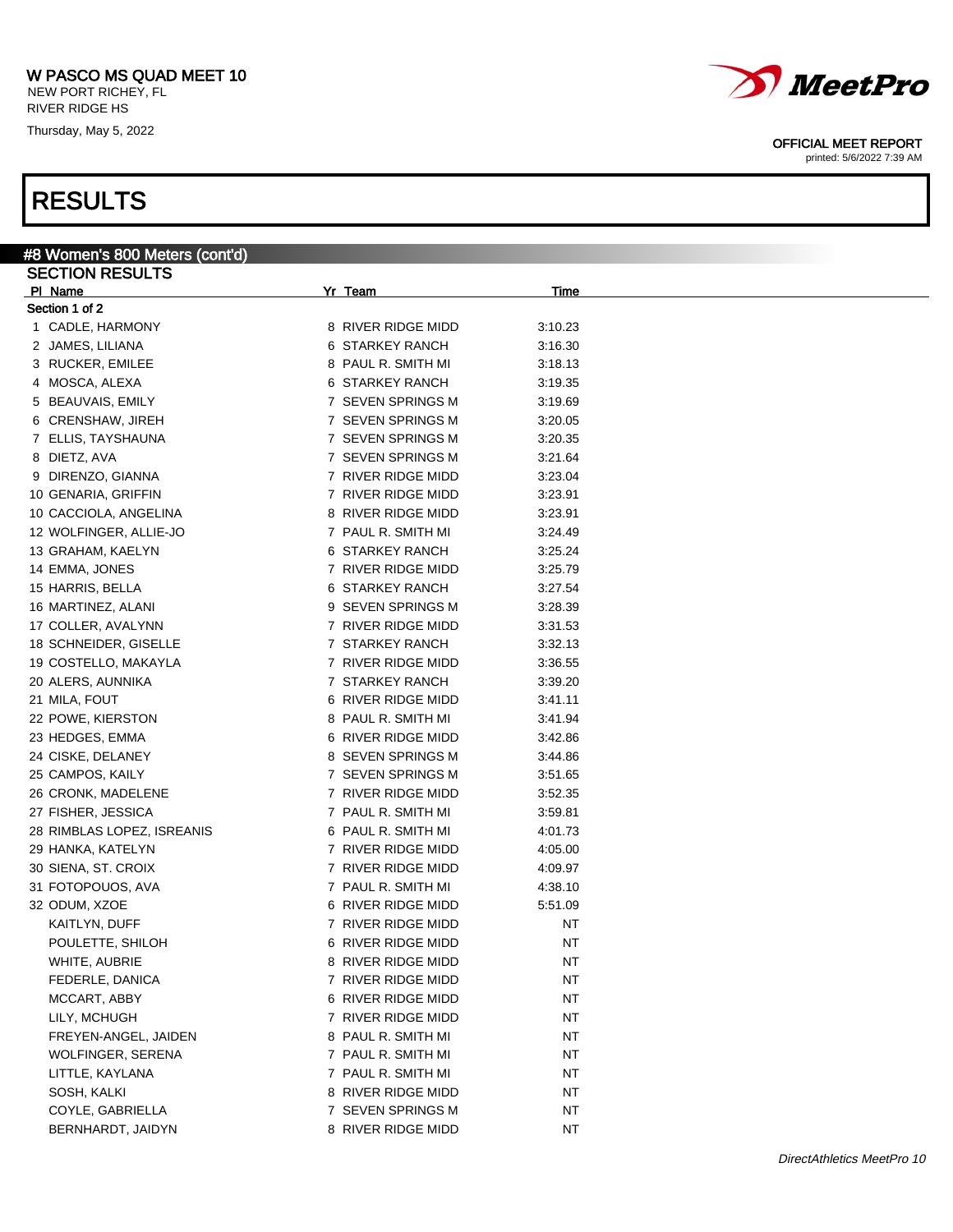NEW PORT RICHEY, FL RIVER RIDGE HS

Thursday, May 5, 2022

# *MeetPro*

OFFICIAL MEET REPORT

printed: 5/6/2022 7:39 AM

| #8 Women's 800 Meters (cont'd)  |                     |                      |
|---------------------------------|---------------------|----------------------|
| PI Name                         | Yr Team             | <b>Time</b>          |
| BAEZ, LAYLANIS                  | 8 PAUL R. SMITH MI  | ΝT                   |
| <b>BROWN, CHENNIAH</b>          | 8 PAUL R. SMITH MI  | <b>NT</b>            |
| HAULTON, JORY                   | 6 STARKEY RANCH     | <b>NT</b>            |
| PALMER, ALEXIS                  | 8 PAUL R. SMITH MI  | NT                   |
| RODRIGUEZ, YARINIELY            | 7 PAUL R. SMITH MI  | ΝT                   |
| SERRANO, AALIYAH                | 7 PAUL R. SMITH MI  | ΝT                   |
| TAYLOR, KAMILAH                 | 7 PAUL R. SMITH MI  | NT                   |
| Section 2 of 2                  |                     |                      |
| 1 WATTS, STELLA                 | 6 STARKEY RANCH     | 2:40.96              |
| 2 NARCISI, CHLOE                | 8 SEVEN SPRINGS M   | 2:45.04              |
| 3 BAETANS, KILEY                | 6 SEVEN SPRINGS M   | 2:51.62              |
| 4 KROMOLICKI, CARLEE            | 8 SEVEN SPRINGS M   | 2:52.00              |
| 5 ALVARADO, MALINA              | 7 STARKEY RANCH     | 2:56.39              |
| 6 DEGROAT, KINSLEY              | 6 RIVER RIDGE MIDD  | 2:56.45              |
| 7 SMITH, CHEYANNE               | 8 RIVER RIDGE MIDD  | 2:56.67              |
| 8 WELSH, BAILEY                 | 7 RIVER RIDGE MIDD  | 3:02.04              |
| 9 NOTI, FAY                     | 6 STARKEY RANCH     | 3:02.41              |
| 10 SIMON, KAI                   | 7 STARKEY RANCH     | 3:04.41              |
| 11 HLEBAK, ALAYNA               | 6 STARKEY RANCH     | 3:05.33              |
| 12 HYNES, BROOKLYN              | 7 RIVER RIDGE MIDD  | 3:12.64              |
| 13 HUSS, DIANA                  | 8 RIVER RIDGE MIDD  | 3:15.46              |
| 14 WATERS, HALEY                | RIVER RIDGE MIDD    | 3:20.48              |
| SALVACRUZ, GIADA                | 7 RIVER RIDGE MIDD  | ΝT                   |
| FLORIDA, ALEXANDRA              | 8 SEVEN SPRINGS M   | NT                   |
| <b>WILSON, GABRIELA</b>         | 7 SEVEN SPRINGS M   | NT                   |
|                                 |                     |                      |
| #9 Men's 1600 Meters<br>PI Name | Yr Team             | $H(PI)$ Pts<br>Time  |
| 1 HINDMAN, CHRISTIAN            | 8 SEVEN SPRINGS M   | 5:01.29<br>2(1)<br>8 |
| 2 BAIRD, DECKER                 | 7 STARKEY RANCH     | 5:40.75<br>2(2)<br>6 |
| 3 JAMES, BRYCE                  | 6 STARKEY RANCH     | 5:55.36<br>2(3)<br>4 |
| 4 ADAMS, DILLON                 | SR RIVER RIDGE MIDD | 5:57.15<br>2(4)<br>2 |
| 5 JAYE, CARTER                  | 8 SEVEN SPRINGS M   | 5:57.18<br>2(5)<br>1 |
| 6 SMITH, JULIAN                 | 7 SEVEN SPRINGS M   | 6:04.19<br>2(6)      |
| 7 MCKAY, ANDREW                 | 7 RIVER RIDGE MIDD  | 6:06.12<br>2(7)      |
| 8 GLENNY, PEYTON                | 7 RIVER RIDGE MIDD  | 6:06.77<br>2(8)      |
| 9 ZACHMAN, WILL                 | 6 STARKEY RANCH     | 6:10.93<br>2(9)      |
| 10 SQUIRES, COLTON              | 8 PAUL R. SMITH MI  | 6:11.38<br>2(10)     |
| 11 GUNN, AARON                  | 7 RIVER RIDGE MIDD  | 6:12.03<br>2(11)     |
| 12 ROY, KEAGAN                  | 7 SEVEN SPRINGS M   | 6:17.05<br>2(12)     |
| 13 GREENE, TY                   | 6 STARKEY RANCH     | 6:22.94<br>2(13)     |
| 14 SORE, LEVI                   | SR RIVER RIDGE MIDD | 6:34.25<br>1(1)      |
| 15 WASHBURN, LAYTON             | SR RIVER RIDGE MIDD | 6:50.05<br>1(2)      |
| 16 RIZZO, BEN                   | SR RIVER RIDGE MIDD | 7:18.46<br>1(3)      |
| 17 GRANT, KENNETH               | SR RIVER RIDGE MIDD | 7:37.30<br>1(4)      |
| 18 VARIAS, DIMITRI              | 7 PAUL R. SMITH MI  | 7:49.28<br>1(5)      |
| 19 BONZO, GRAYSON               | 8 PAUL R. SMITH MI  | 7:57.47<br>1(6)      |
|                                 |                     |                      |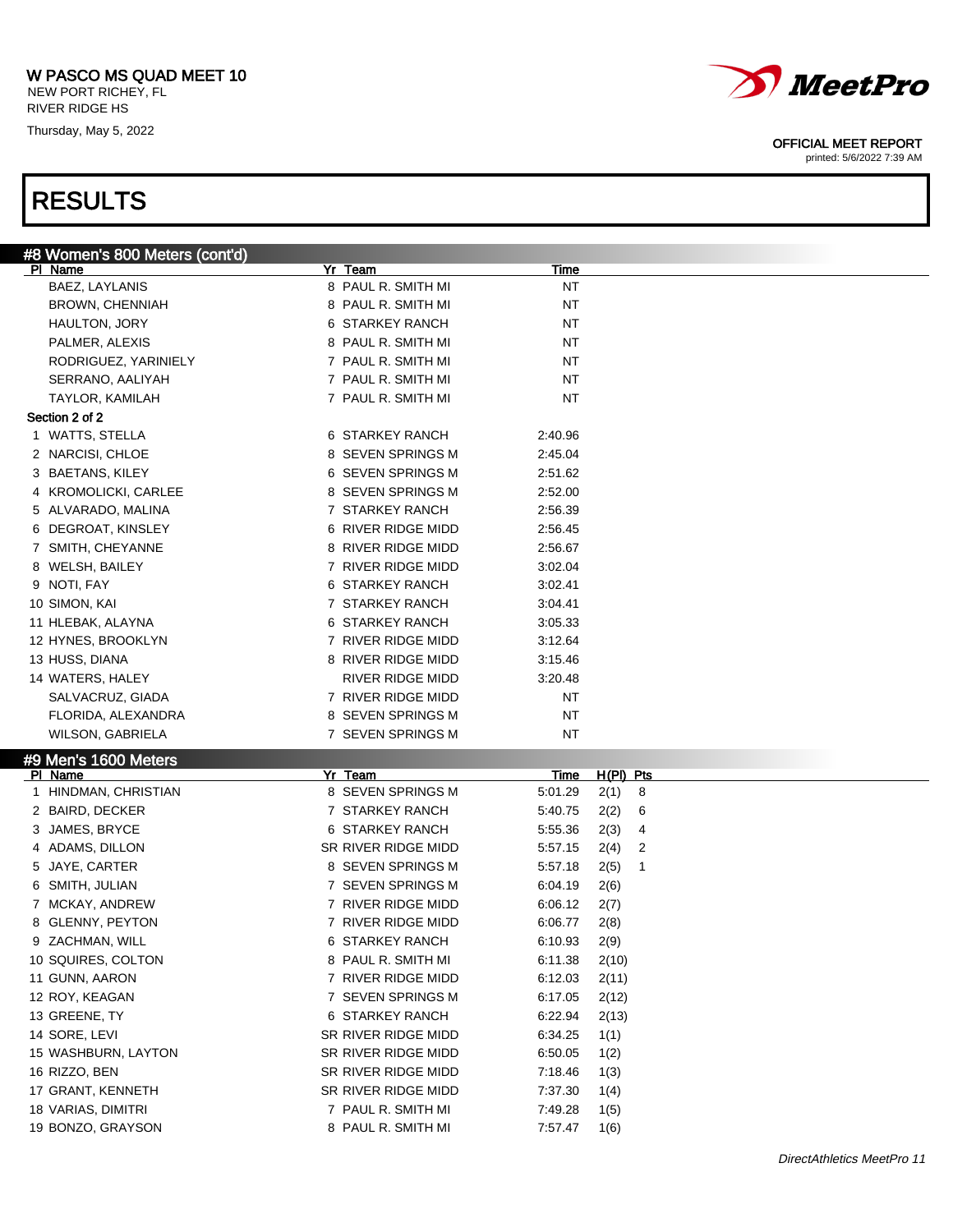NEW PORT RICHEY, FL RIVER RIDGE HS

Thursday, May 5, 2022

## RESULTS



### OFFICIAL MEET REPORT

| #9 Men's 1600 Meters (cont'd)     |                     |             |                |
|-----------------------------------|---------------------|-------------|----------------|
| PI Name                           | Yr Team             | <u>Time</u> | $H(PI)$ Pts    |
| HOPPER, CHRISTIAN                 | SR RIVER RIDGE MIDD | NT          | $\mathbf{1}$   |
| MCCRANN, WILLIAM                  | 8 PAUL R. SMITH MI  | NT          | $\mathbf{1}$   |
| CALLEGARI, RILEY                  | SR RIVER RIDGE MIDD | NT          | $\mathbf{1}$   |
| CRUMP, ABRAHAM                    | SR RIVER RIDGE MIDD | NT          | $\mathbf{1}$   |
| GIBSON, COOPER                    | SR RIVER RIDGE MIDD | NT          | $\mathbf{1}$   |
| HIDECK, NATHAN                    | SR RIVER RIDGE MIDD | NT          | $\mathbf{1}$   |
| HURTADO, GAVIN                    | SR RIVER RIDGE MIDD | NT          | $\mathbf{1}$   |
| LUIKART, COLTON                   | SR RIVER RIDGE MIDD | NT          | $\mathbf{1}$   |
| MUMMA, JIMMY                      | SR RIVER RIDGE MIDD | NT          | $\mathbf{1}$   |
| PHILLIPS, RYDER                   | SR RIVER RIDGE MIDD | NT          | $\mathbf{1}$   |
| RIVERA, TAVIAN                    | SR RIVER RIDGE MIDD | NT          | $\mathbf{1}$   |
| ANAYA, DAVID                      | 6 HUDSON ACADEM     | NT          | 2              |
| GARRETT, GRIFFIN                  | SR RIVER RIDGE MIDD | NT          | 2              |
| PACE, AIDEN                       | 6 HUDSON ACADEM     | NT          | $\overline{2}$ |
|                                   |                     |             |                |
| <b>SECTION RESULTS</b><br>PI Name | Yr Team             | Time        |                |
| Section 1 of 2                    |                     |             |                |
| 1 SORE, LEVI                      | SR RIVER RIDGE MIDD | 6:34.25     |                |
| 2 WASHBURN, LAYTON                | SR RIVER RIDGE MIDD | 6:50.05     |                |
| 3 RIZZO, BEN                      | SR RIVER RIDGE MIDD | 7:18.46     |                |
| 4 GRANT, KENNETH                  | SR RIVER RIDGE MIDD | 7:37.30     |                |
| 5 VARIAS, DIMITRI                 | 7 PAUL R. SMITH MI  | 7:49.28     |                |
| 6 BONZO, GRAYSON                  | 8 PAUL R. SMITH MI  | 7:57.47     |                |
| HOPPER, CHRISTIAN                 | SR RIVER RIDGE MIDD | <b>NT</b>   |                |
| MCCRANN, WILLIAM                  | 8 PAUL R. SMITH MI  | <b>NT</b>   |                |
| CALLEGARI, RILEY                  | SR RIVER RIDGE MIDD | NT          |                |
| CRUMP, ABRAHAM                    | SR RIVER RIDGE MIDD | NT          |                |
| GIBSON, COOPER                    | SR RIVER RIDGE MIDD | <b>NT</b>   |                |
| HIDECK, NATHAN                    | SR RIVER RIDGE MIDD | <b>NT</b>   |                |
| HURTADO, GAVIN                    | SR RIVER RIDGE MIDD | NT          |                |
| LUIKART, COLTON                   | SR RIVER RIDGE MIDD | NT          |                |
| MUMMA, JIMMY                      | SR RIVER RIDGE MIDD | <b>NT</b>   |                |
| PHILLIPS, RYDER                   | SR RIVER RIDGE MIDD | <b>NT</b>   |                |
| RIVERA, TAVIAN                    | SR RIVER RIDGE MIDD | NT          |                |
| Section 2 of 2                    |                     |             |                |
| 1 HINDMAN, CHRISTIAN              | 8 SEVEN SPRINGS M   | 5:01.29     |                |
| 2 BAIRD, DECKER                   | 7 STARKEY RANCH     | 5:40.75     |                |
| 3 JAMES, BRYCE                    | 6 STARKEY RANCH     | 5:55.36     |                |
| 4 ADAMS, DILLON                   | SR RIVER RIDGE MIDD | 5:57.15     |                |
| 5 JAYE, CARTER                    | 8 SEVEN SPRINGS M   | 5:57.18     |                |
| 6 SMITH, JULIAN                   | 7 SEVEN SPRINGS M   | 6:04.19     |                |
| 7 MCKAY, ANDREW                   | 7 RIVER RIDGE MIDD  | 6:06.12     |                |
| 8 GLENNY, PEYTON                  | 7 RIVER RIDGE MIDD  | 6:06.77     |                |
| 9 ZACHMAN, WILL                   | 6 STARKEY RANCH     | 6:10.93     |                |
| 10 SQUIRES, COLTON                | 8 PAUL R. SMITH MI  | 6:11.38     |                |
|                                   |                     |             |                |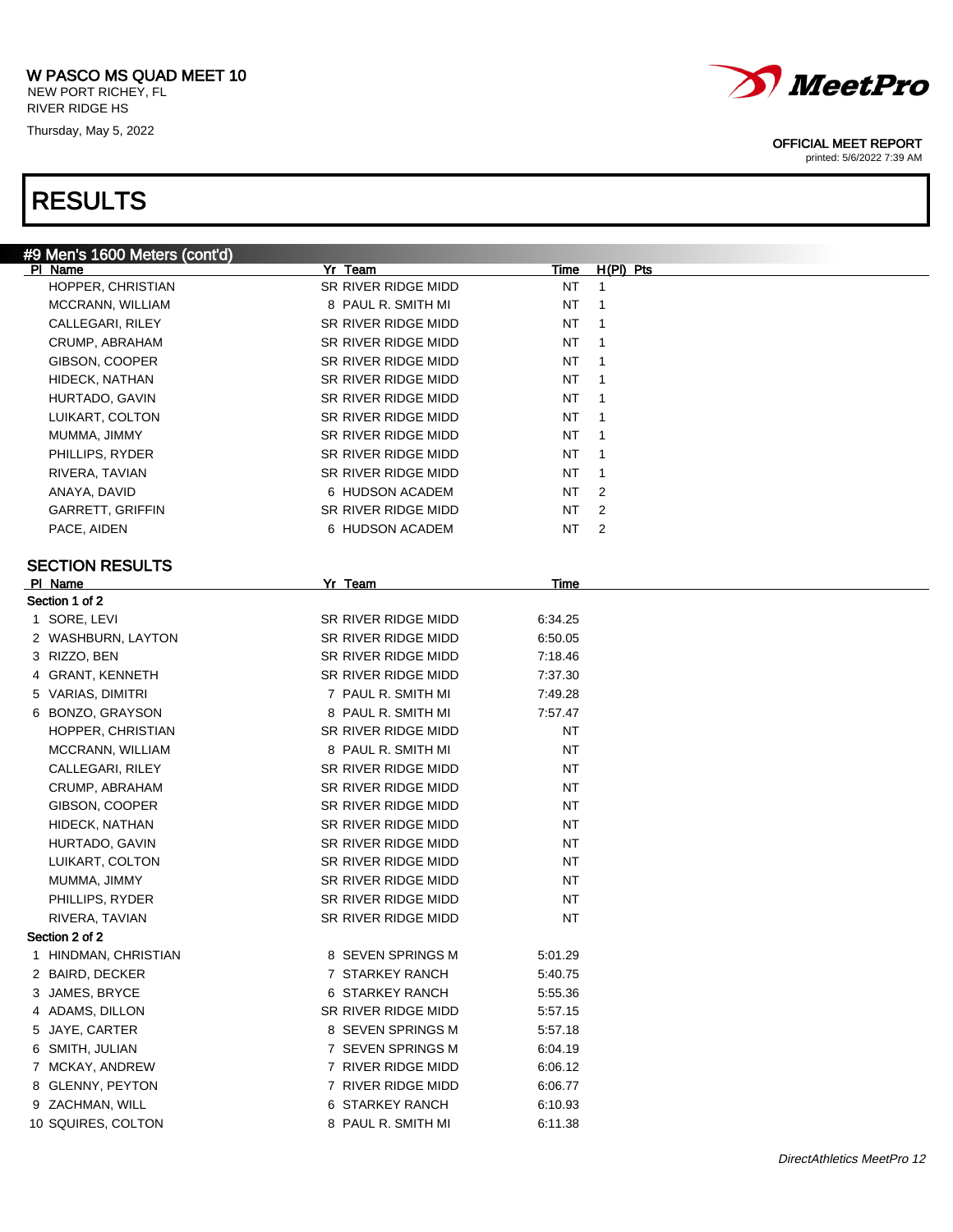NEW PORT RICHEY, FL RIVER RIDGE HS

Thursday, May 5, 2022

RESULTS



### OFFICIAL MEET REPORT

| #9 Men's 1600 Meters (cont'd) |                     |             |              |                |  |
|-------------------------------|---------------------|-------------|--------------|----------------|--|
| PI Name                       | Yr Team             | <b>Time</b> |              |                |  |
| 11 GUNN, AARON                | 7 RIVER RIDGE MIDD  | 6:12.03     |              |                |  |
| 12 ROY, KEAGAN                | 7 SEVEN SPRINGS M   | 6:17.05     |              |                |  |
| 13 GREENE, TY                 | 6 STARKEY RANCH     | 6:22.94     |              |                |  |
| ANAYA, DAVID                  | 6 HUDSON ACADEM     | NT          |              |                |  |
| GARRETT, GRIFFIN              | SR RIVER RIDGE MIDD | NT          |              |                |  |
| PACE, AIDEN                   | 6 HUDSON ACADEM     | NT          |              |                |  |
| #10 Women's 1600 Meters       |                     |             |              |                |  |
| PI Name                       | Yr Team             | Time        | Pts          |                |  |
| 1 WATTS, STELLA               | 6 STARKEY RANCH     | 6:08.97     | 8            |                |  |
| 2 KROMOLICKI, CARLEE          | 8 SEVEN SPRINGS M   | 6:12.52     | 6            |                |  |
| 3 DEGROAT, KINSLEY            | 6 RIVER RIDGE MIDD  | 6:17.86     | 4            |                |  |
| 4 BRANDENBURG, PAIGE          | 6 STARKEY RANCH     | 6:44.87     | 2            |                |  |
| 5 KERVIN, VANESSA             | 6 PAUL R. SMITH MI  | 6:48.51     | 1            |                |  |
| ZARAZUA, VALERY<br>6          | 7 PAUL R. SMITH MI  | 6:49.36     |              |                |  |
| 7 WILSON, GABRIELA            | 7 SEVEN SPRINGS M   | 6:49.39     |              |                |  |
| WACHTEL, MADELINE<br>8        | 7 RIVER RIDGE MIDD  | 6:55.18     |              |                |  |
| <b>WOLFINGER, SERENA</b><br>9 | 7 PAUL R. SMITH MI  | 7:29.16     |              |                |  |
| 10 JAMES, OLIVIA              | 8 RIVER RIDGE MIDD  | 7:29.48     |              |                |  |
| 11 MILA, FOUT                 | 6 RIVER RIDGE MIDD  | 8:19.40     |              |                |  |
| WOLFINGER, ALLIE-JO           | 7 PAUL R. SMITH MI  | NT          |              |                |  |
| SOSH, KALKI                   | 8 RIVER RIDGE MIDD  | NT          |              |                |  |
|                               | 6 RIVER RIDGE MIDD  |             |              |                |  |
| <b>HEDGES, EMMA</b>           |                     | NT          |              |                |  |
| NEBRASKI, MARGARET            | 7 RIVER RIDGE MIDD  | NT          |              |                |  |
| #11 Men's 100m Hurdles        |                     |             |              |                |  |
| PI Name                       | Yr Team             | <b>Time</b> | $H(PI)$ Pts  |                |  |
| 1 BACKUS, BRYCE               | 8 SEVEN SPRINGS M   | 14.78       | (NW)<br>2(1) | $_{8}$         |  |
| 2 THOMAS, CAYDEN              | 8 SEVEN SPRINGS M   | 15.91       | (NW)<br>2(2) | 6              |  |
| 3 RAUCKHORST, NICK            | SR RIVER RIDGE MIDD | 18.08       | (NW)<br>2(3) | 4              |  |
| 4 LONG, JACK                  | 7 STARKEY RANCH     | 18.90       | (NW)<br>2(4) | $\overline{2}$ |  |
| 5 BECHTLE, MATEO              | 8 PAUL R. SMITH MI  | 18.90       | (NW)<br>1(1) | $\mathbf 1$    |  |
| 6 MCCAFFREY, CHRIS            | 6 STARKEY RANCH     | 19.10       | (NW)<br>1(2) |                |  |
| 7 CASAREZ, KOLTEN             | 7 SEVEN SPRINGS M   | 19.26       | (NW)<br>2(5) |                |  |
| 8 DANIELS, SHAWN              | 7 PAUL R. SMITH MI  | 20.40       | (NW)<br>1(3) |                |  |
| 9 JACOBS, CHRISTOPHER         | 6 STARKEY RANCH     | 21.05 (NW)  |              |                |  |
|                               |                     |             | 1(4)         |                |  |
| MOBLEY, KENTON                | 7 SEVEN SPRINGS M   | NT          | 1            |                |  |
| MIRANDA, BRYAN                | 8 PAUL R. SMITH MI  | NT          | 1            |                |  |
| STEELE, HUNTER                | 8 PAUL R. SMITH MI  | NT          | 1            |                |  |
| BROWN, O'DELL                 | 8 HUDSON ACADEM     | NT          | 2            |                |  |
| PHILLIPS, RYDER               | SR RIVER RIDGE MIDD | NT          | 2            |                |  |
| ANDUJAR, JOWELL               | 7 HUDSON ACADEM     | NT          | 2            |                |  |
| <b>SECTION RESULTS</b>        |                     |             |              |                |  |
| PI Name                       | Yr Team             | Time        |              |                |  |
|                               |                     |             |              |                |  |
| Section 1 of 2                | Wind: (NW)          |             |              |                |  |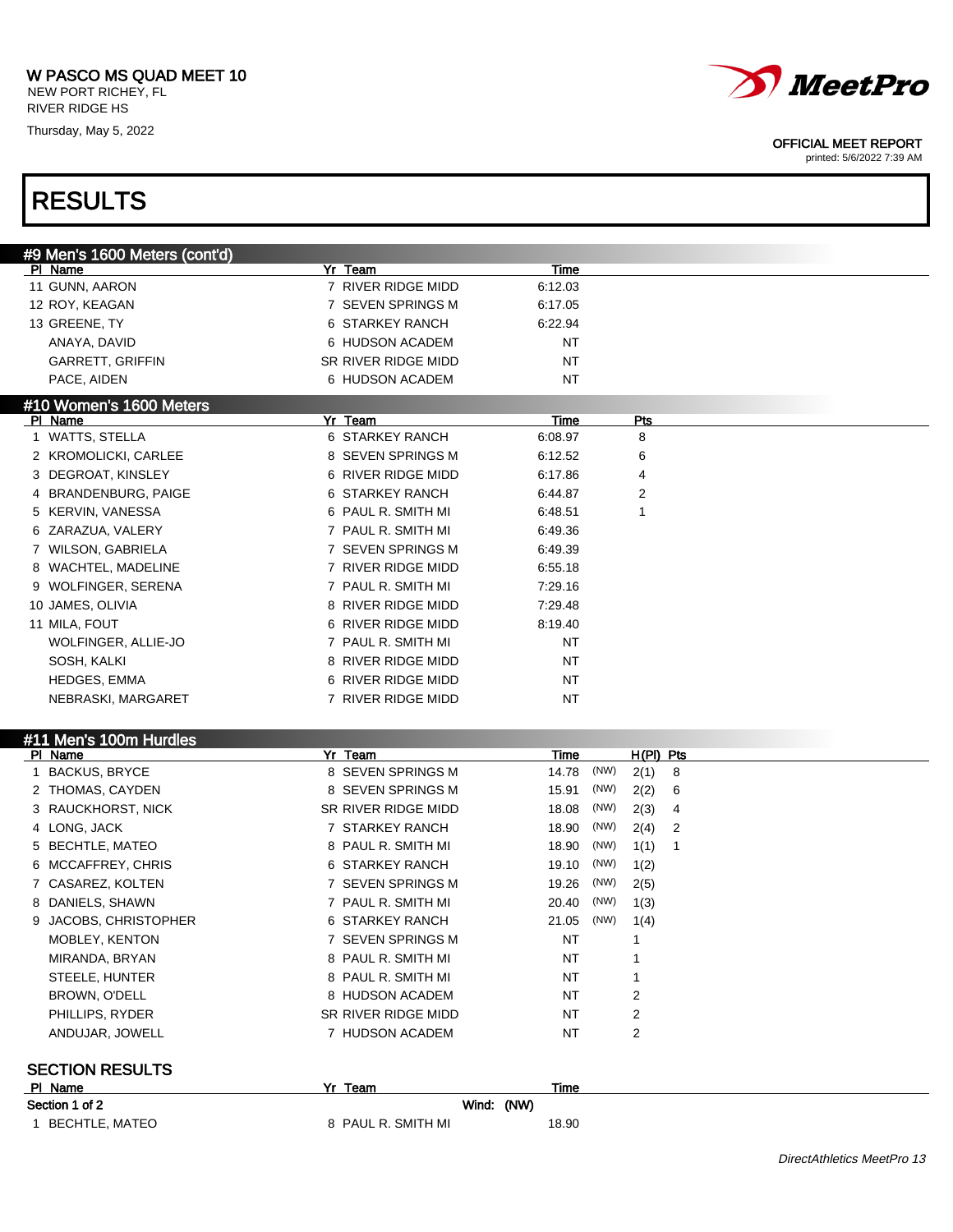### W PASCO MS QUAD MEET 10 NEW PORT RICHEY, FL

RIVER RIDGE HS

Thursday, May 5, 2022



### OFFICIAL MEET REPORT

printed: 5/6/2022 7:39 AM

## RESULTS

| #11 Men's 100m Hurdles (cont'd) |                                  |                             |
|---------------------------------|----------------------------------|-----------------------------|
| PI Name                         | Yr Team<br>Time                  |                             |
| 2 MCCAFFREY, CHRIS              | 6 STARKEY RANCH<br>19.10         |                             |
| 3 DANIELS, SHAWN                | 7 PAUL R. SMITH MI<br>20.40      |                             |
| 4 JACOBS, CHRISTOPHER           | 6 STARKEY RANCH<br>21.05         |                             |
| MOBLEY, KENTON                  | 7 SEVEN SPRINGS M<br><b>NT</b>   |                             |
| MIRANDA, BRYAN                  | 8 PAUL R. SMITH MI<br><b>NT</b>  |                             |
| STEELE, HUNTER                  | 8 PAUL R. SMITH MI<br>NT         |                             |
| Section 2 of 2                  | Wind: (NW)                       |                             |
| <b>BACKUS, BRYCE</b><br>1.      | 8 SEVEN SPRINGS M<br>14.78       |                             |
| 2 THOMAS, CAYDEN                | 8 SEVEN SPRINGS M<br>15.91       |                             |
| 3 RAUCKHORST, NICK              | SR RIVER RIDGE MIDD<br>18.08     |                             |
| 4 LONG, JACK                    | 7 STARKEY RANCH<br>18.90         |                             |
| 5 CASAREZ, KOLTEN               | 7 SEVEN SPRINGS M<br>19.26       |                             |
| BROWN, O'DELL                   | 8 HUDSON ACADEM<br><b>NT</b>     |                             |
| PHILLIPS, RYDER                 | <b>NT</b><br>SR RIVER RIDGE MIDD |                             |
| ANDUJAR, JOWELL                 | <b>NT</b><br>7 HUDSON ACADEM     |                             |
| #12 Women's 100m Hurdles        |                                  |                             |
| PI Name                         | Yr Team<br>Time                  | $H(PI)$ Pts                 |
| STUBBENDICK, KIRSTEN<br>1.      | 7 RIVER RIDGE MIDD<br>18.30      | (NW)<br>8<br>2(1)           |
| 2 CRENSHAW, JIREH               | 7 SEVEN SPRINGS M<br>19.09       | (NW)<br>2(2)<br>6           |
| 3 POWE, KAITLYN                 | 8 PAUL R. SMITH MI<br>19.14      | (NW)<br>1(1)<br>4           |
| 4 HUNTER, MALAYA                | 7 SEVEN SPRINGS M<br>19.30       | (NW)<br>2(3)<br>2           |
| 5 HUNTER, TANIA                 | 7 SEVEN SPRINGS M<br>19.67       | (NW)<br>2(4)<br>$\mathbf 1$ |
| 6 KENDRICK, ARYANNA             | 7 PAUL R. SMITH MI<br>19.69      | (NW)<br>1(2)                |
| 7 MATHIS, KAYLEIGH              | 6 STARKEY RANCH<br>19.95         | (NW)<br>1(3)                |
| 8 CHATMAN, AVERY                | 8 RIVER RIDGE MIDD<br>20.41      | (NW)<br>2(5)                |
| 9 SCATES, ZYON                  | 8 RIVER RIDGE MIDD<br>21.01      | (NW)<br>2(6)                |
| 10 AMENDOLA, MADELYN            | 6 STARKEY RANCH<br>21.02         | (NW)<br>1(4)                |
| 11 MARTINEZ, ALANI              | 9 SEVEN SPRINGS M<br>21.69       | (NW)<br>2(7)                |
| 12 WARD, ZA'NIA                 | 7 PAUL R. SMITH MI<br>21.86      | (NW)<br>1(5)                |
| 13 COLON, MALENA                | 6 STARKEY RANCH<br>22.01         | (NW)<br>1(6)                |
| 14 MOSCA, ALEXA                 | 6 STARKEY RANCH<br>23.81         | (NW)<br>1(7)                |
| MINNIEFIELD, KAMILEE            | 7 PAUL R. SMITH MI<br><b>NT</b>  | 1                           |
|                                 | 7 RIVER RIDGE MIDD<br>NT         | 2                           |
| <b>HYNES, BROOKLYN</b>          |                                  |                             |

| PI Name              | Yr Team            | Time       |  |
|----------------------|--------------------|------------|--|
| Section 1 of 2       |                    | Wind: (NW) |  |
| 1 POWE, KAITLYN      | 8 PAUL R. SMITH MI | 19.14      |  |
| 2 KENDRICK, ARYANNA  | 7 PAUL R. SMITH MI | 19.69      |  |
| 3 MATHIS, KAYLEIGH   | 6 STARKEY RANCH    | 19.95      |  |
| 4 AMENDOLA, MADELYN  | 6 STARKEY RANCH    | 21.02      |  |
| 5 WARD, ZA'NIA       | 7 PAUL R. SMITH MI | 21.86      |  |
| 6 COLON, MALENA      | 6 STARKEY RANCH    | 22.01      |  |
| 7 MOSCA, ALEXA       | 6 STARKEY RANCH    | 23.81      |  |
| MINNIEFIELD, KAMILEE | 7 PAUL R. SMITH MI | NT         |  |
| Section 2 of 2       | Wind:              | (NW)       |  |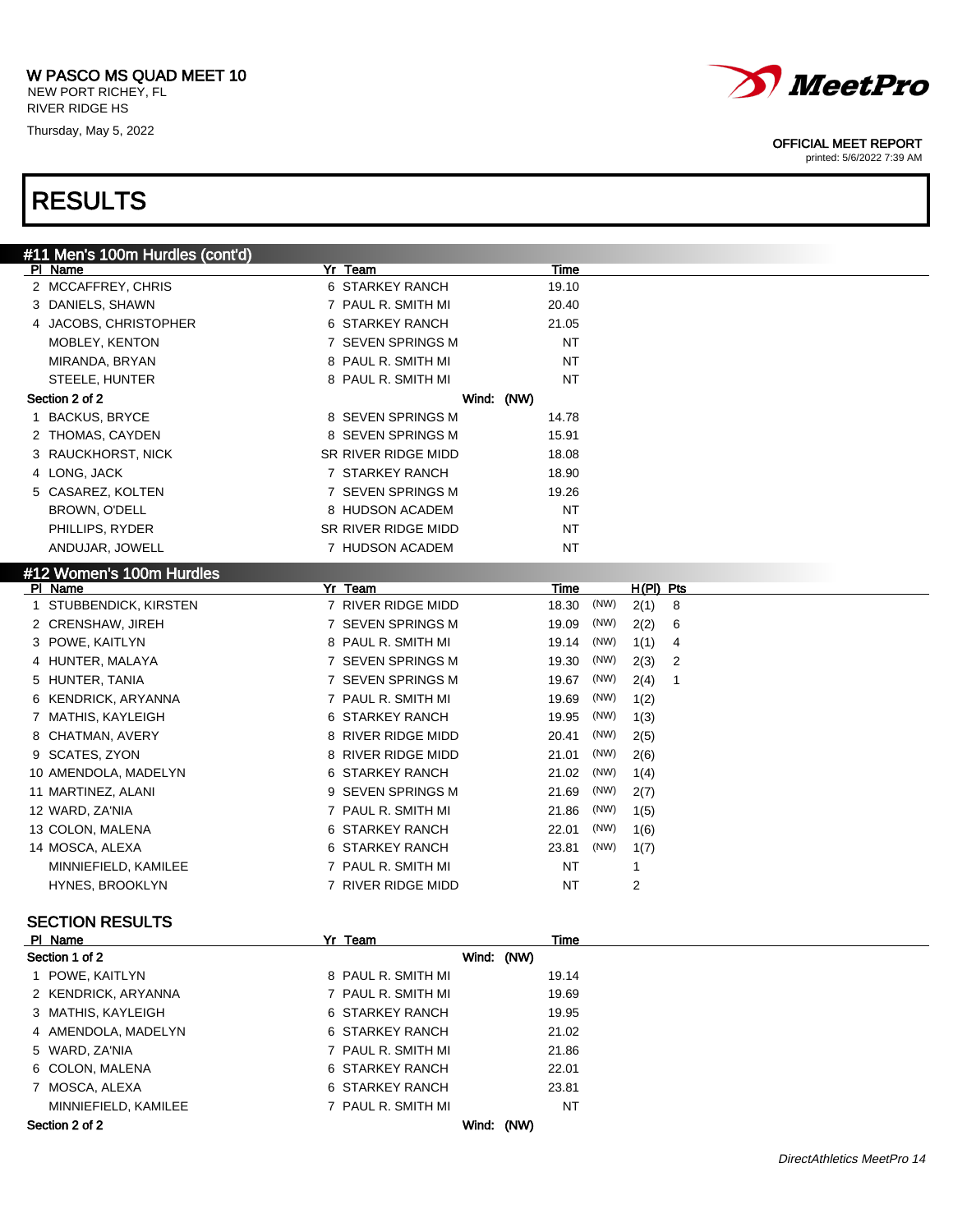Thursday, May 5, 2022



### OFFICIAL MEET REPORT

printed: 5/6/2022 7:39 AM

| #12 Women's 100m Hurdles (cont'd) |                        |       |             |     |  |
|-----------------------------------|------------------------|-------|-------------|-----|--|
| PI Name                           | Yr Team                | Time  |             |     |  |
| 1 STUBBENDICK, KIRSTEN            | 7 RIVER RIDGE MIDD     | 18.30 |             |     |  |
| 2 CRENSHAW, JIREH                 | 7 SEVEN SPRINGS M      | 19.09 |             |     |  |
| 3 HUNTER, MALAYA                  | 7 SEVEN SPRINGS M      | 19.30 |             |     |  |
| 4 HUNTER, TANIA                   | 7 SEVEN SPRINGS M      | 19.67 |             |     |  |
| 5 CHATMAN, AVERY                  | 8 RIVER RIDGE MIDD     | 20.41 |             |     |  |
| 6 SCATES, ZYON                    | 8 RIVER RIDGE MIDD     | 21.01 |             |     |  |
| 7 MARTINEZ, ALANI                 | 9 SEVEN SPRINGS M      | 21.69 |             |     |  |
| HYNES, BROOKLYN                   | 7 RIVER RIDGE MIDD     | NT    |             |     |  |
| #13 Men's 4 x 100m Relay          |                        |       |             |     |  |
| PI Team                           |                        |       | Time        | Pts |  |
| 1 RIVER RIDGE MIDDLE SCHOOL (A)   |                        |       | 49.79       | 8   |  |
| 2 SEVEN SPRINGS MIDDLE SCHOOL (A) |                        |       | 50.62       | 6   |  |
| 1) SIMMS, CORY 8                  | 2) THOMAS, CAYDEN 8    |       |             |     |  |
| 3) MULCARE, EVAN 8                | 4) PEABODY, ROBERT 8   |       |             |     |  |
| 3 PAUL R. SMITH MIDDLE SCHOOL (A) |                        |       | 52.82       | 4   |  |
| 1) MIRANDA, BRYAN 8               | 2) BROWN, MIKHA 8      |       |             |     |  |
| 3) DARNELL, GAVIN 8               | 4) FOWLER, DUSTIN 7    |       |             |     |  |
| 4 STARKEY RANCH K-8 SCHOOL (A)    |                        |       | 54.99       | 2   |  |
| 1) LONG, JACK 7                   | 2) WELLS, MARIELLE 6   |       |             |     |  |
| 3) BURGOHY, ELIJAH 6              | 4) MILANI, DONNY 6     |       |             |     |  |
|                                   |                        |       |             |     |  |
| #14 Women's 4 x 100m Relay        |                        |       |             |     |  |
| PI Team                           |                        |       | <b>Time</b> | Pts |  |
| 1 RIVER RIDGE MIDDLE SCHOOL (A)   |                        |       | 54.72       | 8   |  |
| 1) TAYLOR, KISHAR 7               | 2) MORROW, MAKAYLA 8   |       |             |     |  |
| 3) KURPEJOVIC, SEJLA 6            | 4) CHATMAN, AVERY 8    |       |             |     |  |
| 2 SEVEN SPRINGS MIDDLE SCHOOL (A) |                        |       | 59.38       | 6   |  |
| 1) MARTINEZ, ALANI 9              | 2) DELGADO, VICTORIA 8 |       |             |     |  |
| 3) CAMPOS, KAILY 7                | 4) ELLIS, TAYSHAUNA 7  |       |             |     |  |
| 3 PAUL R. SMITH MIDDLE SCHOOL (A) |                        |       | 1:00.73     | 4   |  |
|                                   |                        |       |             |     |  |
| 1) KERVIN, VANESSA 6              | 2) LITTLE, KAYLANA 7   |       |             |     |  |
| 3) WARD, ZA'NIA 7                 | 4) POWE, KAITLYN 8     |       |             |     |  |
| 4 STARKEY RANCH K-8 SCHOOL (A)    |                        |       | 1:03.77     | 2   |  |
| 1) HARVEY, BAILEY 6               | 2) ALERS, AUNNIKA 7    |       |             |     |  |
| 3) GRAHAM, KAELYN 6               | 4) MAIN, MALIA 6       |       |             |     |  |
|                                   |                        |       |             |     |  |

| $\#$ 15 Men's 4 x 400m Relay      |                             |         |     |  |
|-----------------------------------|-----------------------------|---------|-----|--|
| PI Team                           |                             | Time    | Pts |  |
| 1 RIVER RIDGE MIDDLE SCHOOL (A)   |                             | 4:01.30 |     |  |
| 2 SEVEN SPRINGS MIDDLE SCHOOL (A) |                             | 4:06.20 |     |  |
| 1) TONGCO, JESSE 7                | 2) REIFENSTEIN, CHRISTIAN 7 |         |     |  |
| 3) RAWLINGS, LOGAN 8              | 4) HINDMAN, CHRISTIAN 8     |         |     |  |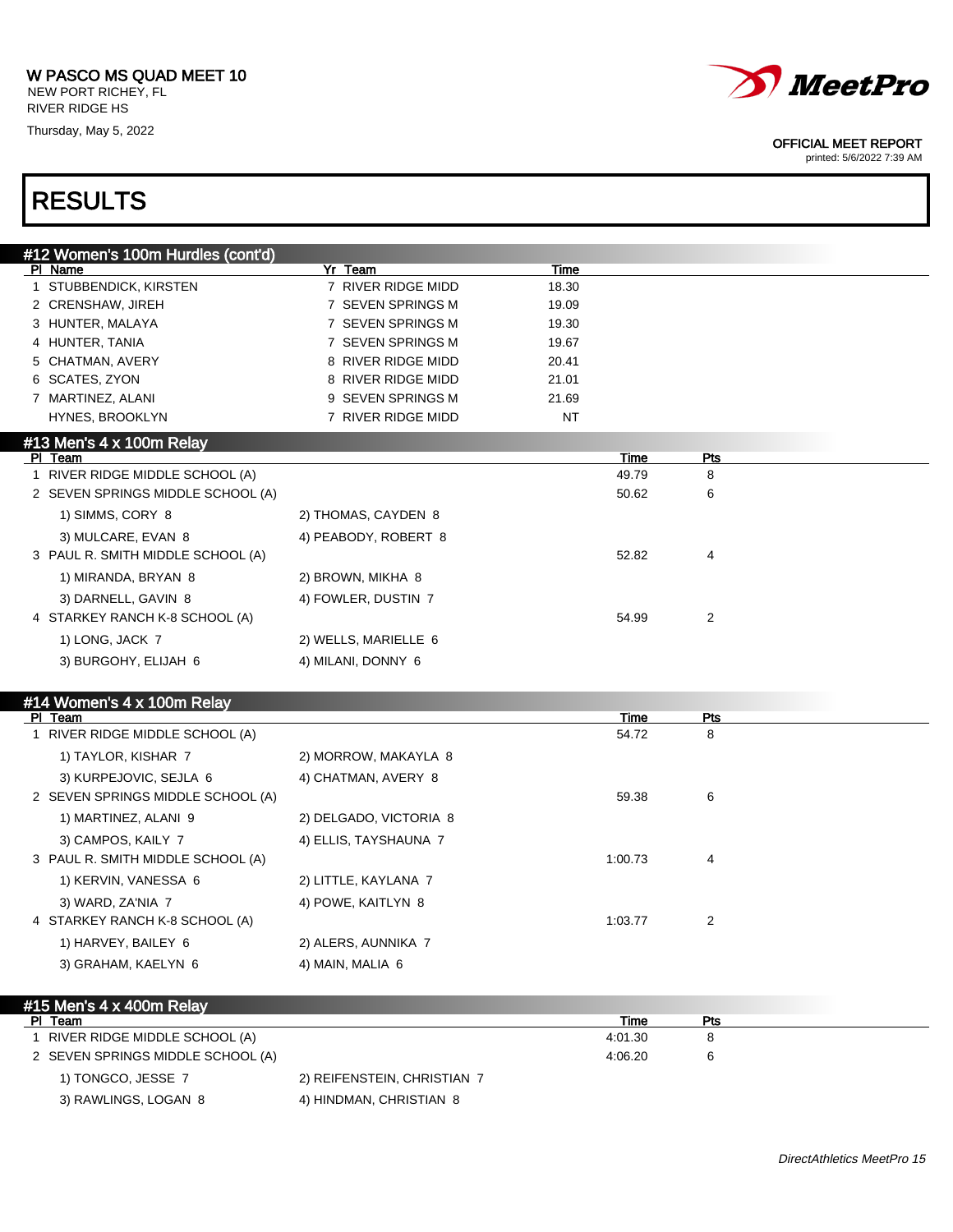NEW PORT RICHEY, FL RIVER RIDGE HS Thursday, May 5, 2022



#### OFFICIAL MEET REPORT

printed: 5/6/2022 7:39 AM

| #15 Men's 4 x 400m Relay (cont'd) |                        |             |                |  |
|-----------------------------------|------------------------|-------------|----------------|--|
| PI Team                           |                        | Time        | Pts            |  |
| 3 STARKEY RANCH K-8 SCHOOL (A)    |                        | 4:51.20     | 4              |  |
| 1) MILANI, DONNY 6                | 2) MCCAFFREY, CHRIS 6  |             |                |  |
| 3) ZELLER, PARKER 7               | 4) LONG, JACK 7        |             |                |  |
| HUDSON ACADEMY (A)                |                        | <b>NT</b>   |                |  |
| 1) BRYANT, COLE 6                 | 2) DEAROLF, ETHAN 6    |             |                |  |
| 3) HASTY, CRUZ 6                  | 4) XIAO, KEITH 6       |             |                |  |
| PAUL R. SMITH MIDDLE SCHOOL (A)   |                        | <b>NT</b>   |                |  |
| 1) BROWN, MIKHA 8                 | 2) FOWLER, DUSTIN 7    |             |                |  |
| 3) SVAY-MAKOWSKI, DEMETREUS 7     | 4) CHAMBERS, CODY 8    |             |                |  |
|                                   |                        |             |                |  |
| #16 Women's 800m SMR              |                        |             |                |  |
| PI Team                           |                        | <b>Time</b> | Pts            |  |
| 1 RIVER RIDGE MIDDLE SCHOOL (A)   |                        | 2:09.11     | 8              |  |
| 1) TAYLOR, KISHAR 7               | 2) MORROW, MAKAYLA 8   |             |                |  |
| 3) CHATMAN, AVERY 8               | 4) KURPEJOVIC, SEJLA 6 |             |                |  |
| 2 SEVEN SPRINGS MIDDLE SCHOOL (A) |                        | 2:12.80     | 6              |  |
| 1) ELLIS, TAYSHAUNA 7             | 2) CAMPOS, KAILY 7     |             |                |  |
| 3) DELGADO, VICTORIA 8            | 4) BAETANS, KILEY 6    |             |                |  |
| 3 STARKEY RANCH K-8 SCHOOL (A)    |                        | 2:15.92     | 4              |  |
| 1) ROBERTS, MACIE 6               | 2) MOSCA, SIENNA 7     |             |                |  |
| 3) MILLER, KARSYN 7               | 4) ALVARADO, MALINA 7  |             |                |  |
| 4 PAUL R. SMITH MIDDLE SCHOOL (A) |                        | 2:16.85     | $\overline{2}$ |  |
| 1) KERVIN, VANESSA 6              | 2) WINTHROP, KEMYAH 7  |             |                |  |
| 3) ZARAZUA, VALERY 7              | 4) RUCKER, EMILEE 8    |             |                |  |
|                                   |                        |             |                |  |

| #17 Men's High Jump |  |
|---------------------|--|
|                     |  |

| PI Name               | Yr Team       | Mark          | 1.35       | 1.40    | 1.45       | 1.50       | 1.55       | 1.60       | 1.65       | Pts |
|-----------------------|---------------|---------------|------------|---------|------------|------------|------------|------------|------------|-----|
| 1 PEABODY, ROBERT     | 8 SEVEN SPRI  | 1.60m $5'3''$ | $\circ$    | $\circ$ | XXO        | $\circ$    | XXO        | <b>XXO</b> | <b>XXX</b> | 8   |
| 2 BACKUS, BRYCE       | 8 SEVEN SPRI  | 1.55m 5' 1''  | $\circ$    | $\circ$ | $\circ$    | $\circ$    | $\circ$    | XXX        |            | 6   |
| 3 THOMAS, CAYDEN      | 8 SEVEN SPRI  | 1.55m 5' 1''  | $\circ$    | $\circ$ | $\circ$    | XO         | XO         | <b>XXX</b> |            | 4   |
| 4 SIMMS, CORY         | 8 SEVEN SPRI  | 1.55m 5'1''   | $\circ$    | $\circ$ | $\circ$    | XO         | XXO        | XXX        |            | 2   |
| 5 KING, DAREAL        | 8 RIVER RIDG  | 1.50m 4' 11'' | $\circ$    | $\circ$ | XO         | $\circ$    | <b>XXX</b> |            |            |     |
| 6 RIVERA, JEREMIAH    | SR RIVER RIDG | 1.45m 4'9''   | $\circ$    | XXO     | $\circ$    | <b>XXX</b> |            |            |            |     |
| 7 TILLMAN, PHARAOH    | 7 RIVER RIDG  | 1.40m $4'7''$ | $\circ$    | $\circ$ | <b>XXX</b> |            |            |            |            |     |
| 8 KING, NOAH          | SR RIVER RIDG | 1.40m $4'7''$ | $\circ$    | XO      | <b>XXX</b> |            |            |            |            |     |
| 9 LONG, JACK          | 7 STARKEY R   | 1.40m $4'7''$ | XO.        | XXO     | XXX        |            |            |            |            |     |
| MIRANDA, BRYAN        | 8 PAUL R. SMI | NΗ            | XXX        |         |            |            |            |            |            |     |
| MCCRANN, WILLIAM      | 8 PAUL R. SMI | <b>NH</b>     | XXX        |         |            |            |            |            |            |     |
| DANIELS, SHAWN        | 7 PAUL R. SMI | NΗ            | XXX        |         |            |            |            |            |            |     |
| <b>BECHTLE, MATEO</b> | 8 PAUL R. SMI | <b>NH</b>     | <b>XXX</b> |         |            |            |            |            |            |     |
| ZELLER, PARKER        | 7 STARKEY R   | NΗ            | XXX        |         |            |            |            |            |            |     |
| BROWN, O'DELL         | 8 HUDSON AC   | <b>NH</b>     |            |         |            |            |            |            |            |     |
| BOSSONE, DAVID        | 6 STARKEY R   | NΗ            |            |         |            |            |            |            |            |     |
| NIGHTINGALE, BRICE    | 7 HUDSON AC   | <b>NH</b>     |            |         |            |            |            |            |            |     |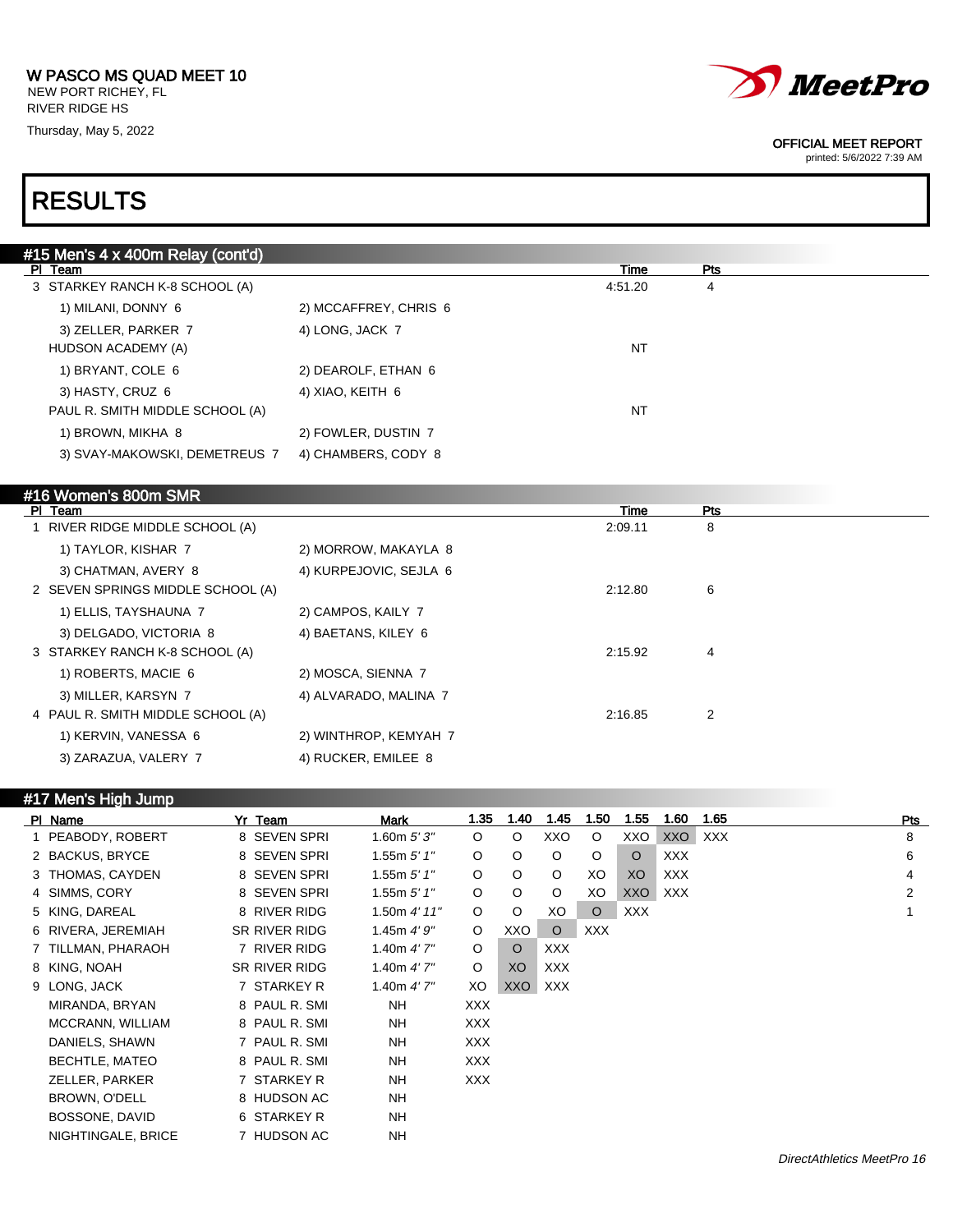NEW PORT RICHEY, FL RIVER RIDGE HS

Thursday, May 5, 2022



#### OFFICIAL MEET REPORT

printed: 5/6/2022 7:39 AM

| #17 Men's High Jump (cont'd) |               |                             |            |             |            |                  |             |      |       |                  |       |                |                |
|------------------------------|---------------|-----------------------------|------------|-------------|------------|------------------|-------------|------|-------|------------------|-------|----------------|----------------|
| PI Name                      | Yr Team       | <b>Mark</b>                 | 1.35       | 1.40        | 1.45       | 1.50             | 1.55        | 1.60 | 1.65  |                  |       |                | Pts            |
| <b>BOSTIC, CHRISTOPHER</b>   | 7 HUDSON AC   | NH                          |            |             |            |                  |             |      |       |                  |       |                |                |
|                              |               |                             |            |             |            |                  |             |      |       |                  |       |                |                |
| #18 Women's High Jump        |               |                             |            |             |            |                  |             |      |       |                  |       |                |                |
| PI Name                      | Yr Team       | Mark                        | 1.15       | 1.20        | 1.25       | 1.30             | 1.35        | 1.40 | 1.45  |                  |       |                | <u>Pts</u>     |
| 1 BERNHARDT, JAIDYN          | 8 RIVER RIDG  | 1.40 $m$ 4' $7"$            | O          | XO          | O          | XO               | XO          | XO   | XXX   |                  |       |                | 8              |
| 2 KURPEJOVIC, SEJLA          | 6 RIVER RIDG  | 1.35m 4'5''                 | O          | O           | O          | XXO              | XXO         | XXX  |       |                  |       |                | 6              |
| 3 WARD, ZA'NIA               | 7 PAUL R. SMI | 1.25m $4'$ 1 $\frac{1}{4}$  | O          | O           | $\circ$    | XXX              |             |      |       |                  |       |                | 4              |
| 4 SIMON, KAI                 | 7 STARKEY R   | 1.25m $4'$ 1 $\frac{1}{4}$  | O          | XO          | XXO        | <b>XXX</b>       |             |      |       |                  |       |                | $\overline{2}$ |
| 5 FURGUSON, AVA              | 7 SEVEN SPRI  | 1.20m $3'$ 11 $\frac{1}{4}$ | O          | $\circ$     | XXX        |                  |             |      |       |                  |       |                | $\mathbf{1}$   |
| 6 CUCHTA, HAILEY             | 8 SEVEN SPRI  | 1.20m $3'$ 11 $\frac{1}{4}$ | O          | XO          | <b>XXX</b> |                  |             |      |       |                  |       |                |                |
| 7 FRANCISCO, JAYMELEEE       | 8 SEVEN SPRI  | 1.15m $3'9\frac{1}{4}$      | O          | <b>XXX</b>  |            |                  |             |      |       |                  |       |                |                |
| 7 CALDER, JAYANAH            | 6 STARKEY R   | 1.15m $3'9\frac{1}{4}$      | O          | <b>XXX</b>  |            |                  |             |      |       |                  |       |                |                |
| 9 POWE, KAITLYN              | 8 PAUL R. SMI | 1.15m $3'9\frac{1}{4}$      | XO         | <b>XXX</b>  |            |                  |             |      |       |                  |       |                |                |
| 10 THOMAS, GABRIELLA         | 8 PAUL R. SMI | 1.15m $3'9'4$               | <b>XXO</b> | <b>XXX</b>  |            |                  |             |      |       |                  |       |                |                |
| ALERS, AUNNIKA               | 7 STARKEY R   | NΗ                          | <b>XXX</b> |             |            |                  |             |      |       |                  |       |                |                |
| ZARAZUA, VALERY              | 7 PAUL R. SMI | NΗ                          | <b>XXX</b> |             |            |                  |             |      |       |                  |       |                |                |
| SOSH, KALKI                  | 8 RIVER RIDG  | NΗ                          | <b>XXX</b> |             |            |                  |             |      |       |                  |       |                |                |
| <b>SCHNEIDER, GISELLE</b>    | 7 STARKEY R   | NΗ                          | <b>XXX</b> |             |            |                  |             |      |       |                  |       |                |                |
| HANKA, KATELYN               | 7 RIVER RIDG  | NΗ                          | <b>XXX</b> |             |            |                  |             |      |       |                  |       |                |                |
| NARCISI, CHLOE               | 8 SEVEN SPRI  | NΗ                          | XXX        |             |            |                  |             |      |       |                  |       |                |                |
|                              |               |                             |            |             |            |                  |             |      |       |                  |       |                |                |
| #19 Men's Long Jump          |               |                             |            |             |            |                  |             |      |       |                  |       |                |                |
| PI Name                      | Yr Team       | <b>Mark</b>                 |            | Rnd 1       |            | Rnd <sub>2</sub> | Rnd 3       |      | Rnd 4 | Rnd 5            | Rnd 6 | F(PI) Pts      |                |
| 1 KING, DAREAL               | 8 RIVER RIDG  | 4.98m 16' 41/4              | (NW)       | 4.72        |            | 4.88             | 4.98        |      |       |                  |       | 1(1)           | 8              |
| 2 THOMAS, CAYDEN             | 8 SEVEN SPRI  | 4.95m 16' 3"                | (NW)       | 4.34        |            | 4.85             | 4.95        |      |       |                  |       | 1(2)           | 6              |
| 3 PEABODY, ROBERT            | 8 SEVEN SPRI  | 4.75m 15' 7"                | (NW)       | 4.45        |            | 4.75             | <b>FOUL</b> |      |       |                  |       | 1(3)           | 4              |
| 4 CLOUSE, JONAH              | SR RIVER RIDG | 4.52m 14' 10"               | (NW)       | 4.52        |            | 4.33             | 4.29        |      |       |                  |       | 2(1)           | $\overline{2}$ |
| 5 QUINTANA, JAIDEN           | SR RIVER RIDG | 4.45m 14' 71/4              | (NW)       | 4.26        |            | 4.26             | 4.45        |      |       |                  |       | 2(2)           | $\mathbf{1}$   |
| 6 MILANI, DONNY              | 6 STARKEY R   | 4.12m 13' 61/4              | (NW)       | <b>FOUL</b> |            | 4.01             | 4.12        |      |       |                  |       | 1(4)           |                |
| 7 DANIELS, SHAWN             | 7 PAUL R. SMI | 4.06m 13' 4"                | (NW)       | 4.06        |            | FOUL             | <b>FOUL</b> |      |       |                  |       | 1(5)           |                |
| 8 LOPEZ, ALEX                | SR RIVER RIDG | 4.01m 13' 2"                | (NW)       | 4.01        |            | FOUL             | <b>FOUL</b> |      |       |                  |       | 2(3)           |                |
| 9 GONZALEZ, DYLAN            | 6 STARKEY R   | 3.89m $12'9'4$              | (NW)       | <b>FOUL</b> |            | 3.84             | 3.89        |      |       |                  |       | 1(6)           |                |
| 10 MOBLEY, KENTON            | 7 SEVEN SPRI  | 3.87m $12'8\frac{1}{2}$     | (NW)       | <b>FOUL</b> |            | 3.87             | 3.50        |      |       |                  |       | 1(7)           |                |
| 11 TONGCO, JESSE             | 7 SEVEN SPRI  | 3.86m 12'8''                | (NW)       | 3.86        |            | FOUL             | 3.42        |      |       |                  |       | 1(8)           |                |
| 12 JACOBS, CHRISTOPHER       | 6 STARKEY R   | 3.69m $12'$ $1\frac{1}{4}$  | (NW)       | 3.68        |            | 3.69             | 3.38        |      |       |                  |       | 2(4)           |                |
| 13 JOHNSON, JAKE             | 8 PAUL R. SMI | $3.01m$ $9'$ $10^{1/2}$     | (NW)       | 3.01        |            | <b>FOUL</b>      | <b>FOUL</b> |      |       |                  |       | 2(5)           |                |
| NIGHTINGALE, BRICE           | 7 HUDSON AC   | <b>NM</b>                   |            |             |            |                  |             |      |       |                  |       | 1              |                |
| HASTY, CHASE                 | 7 HUDSON AC   | <b>NM</b>                   |            |             |            |                  |             |      |       |                  |       | 1              |                |
| LANDERS, ASHTON              | 8 HUDSON AC   | ΝM                          |            |             |            |                  |             |      |       |                  |       | 2              |                |
| CHAMBERS, CODY               | 8 PAUL R. SMI | ΝM                          |            |             |            |                  |             |      |       |                  |       | 2              |                |
| MACH, NGUYEN                 | 7 PAUL R. SMI | ΝM                          |            |             |            |                  |             |      |       |                  |       | $\overline{c}$ |                |
| MEREDITY, AIDEN              | 6 HUDSON AC   | ΝM                          |            |             |            |                  |             |      |       |                  |       | $\overline{c}$ |                |
|                              |               |                             |            |             |            |                  |             |      |       |                  |       |                |                |
| <b>FLIGHT RESULTS</b>        |               |                             |            | Rnd 1       |            | Rnd <sub>2</sub> | Rnd 3       |      | Rnd 4 | Rnd <sub>5</sub> | Rnd 6 |                |                |
| PI Name                      | Yr Team       | <u>Mark</u>                 |            |             |            |                  |             |      |       |                  |       |                |                |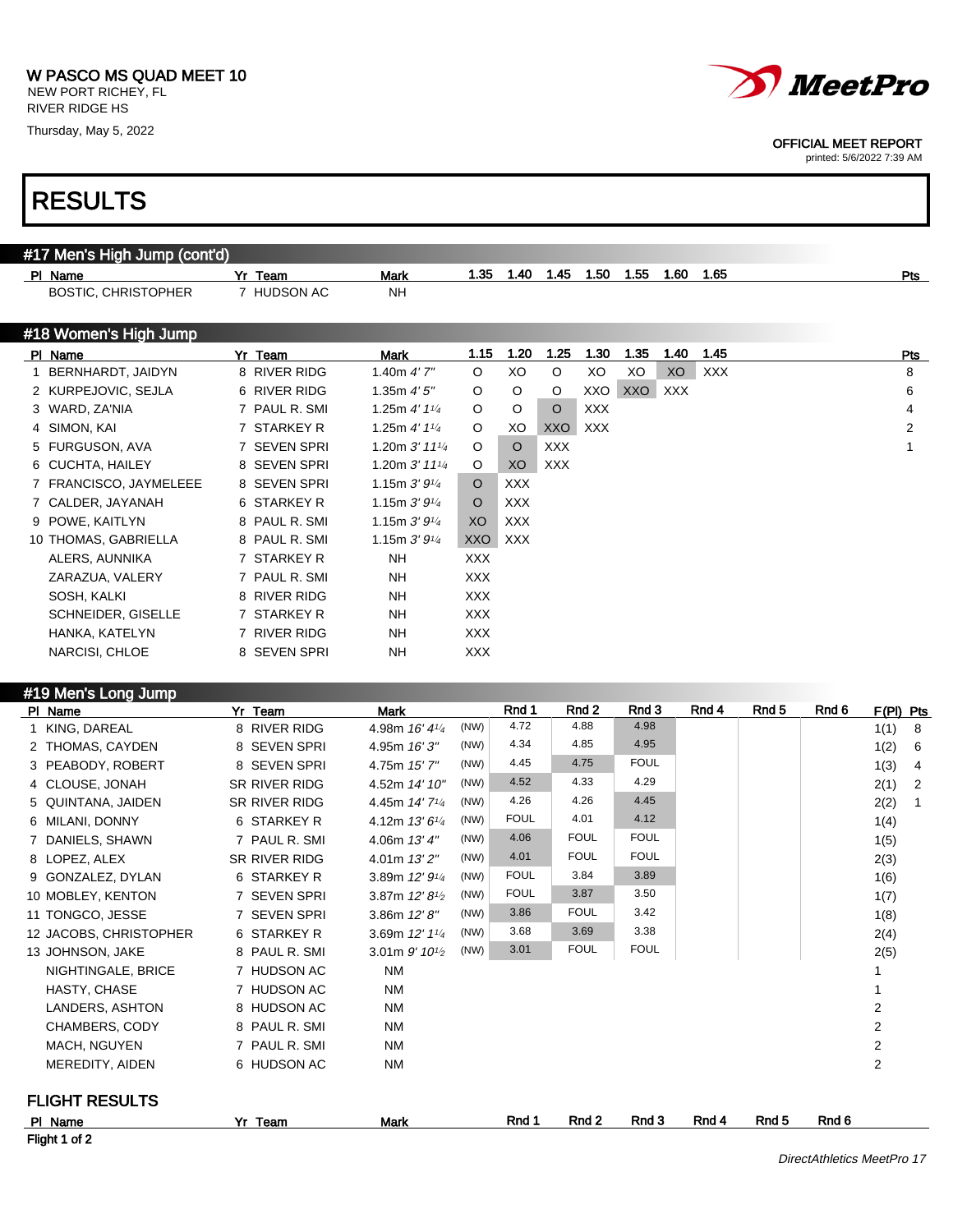Thursday, May 5, 2022

## RESULTS



### OFFICIAL MEET REPORT

printed: 5/6/2022 7:39 AM

| #19 Men's Long Jump (cont'd)                                                                  |                         |                                           |         |             |             |             |       |                  |       |             |
|-----------------------------------------------------------------------------------------------|-------------------------|-------------------------------------------|---------|-------------|-------------|-------------|-------|------------------|-------|-------------|
| PI Name                                                                                       | Yr Team                 | <b>Mark</b>                               |         | Rnd 1       | Rnd 2       | Rnd 3       | Rnd 4 | Rnd <sub>5</sub> | Rnd 6 |             |
| 1 KING, DAREAL                                                                                | 8 RIVER RIDG            | 4.98m 16' 41/4                            | (NW)    | 4.72        | 4.88        | 4.98        |       |                  |       |             |
| 2 THOMAS, CAYDEN                                                                              | 8 SEVEN SPRI            | 4.95m 16' 3"                              | (NW)    | 4.34        | 4.85        | 4.95        |       |                  |       |             |
| 3 PEABODY, ROBERT                                                                             | 8 SEVEN SPRI            | 4.75m 15' 7"                              | (NW)    | 4.45        | 4.75        | <b>FOUL</b> |       |                  |       |             |
| 4 MILANI, DONNY                                                                               | 6 STARKEY R             | 4.12m 13' 61/4                            | (NW)    | <b>FOUL</b> | 4.01        | 4.12        |       |                  |       |             |
| 5 DANIELS, SHAWN                                                                              | 7 PAUL R. SMI           | 4.06m $13'4''$                            | (NW)    | 4.06        | <b>FOUL</b> | <b>FOUL</b> |       |                  |       |             |
| 6 GONZALEZ, DYLAN                                                                             | 6 STARKEY R             | 3.89m 12' 91/4                            | (NW)    | <b>FOUL</b> | 3.84        | 3.89        |       |                  |       |             |
| 7 MOBLEY, KENTON                                                                              | 7 SEVEN SPRI            | 3.87m $12'8\frac{1}{2}$                   | (NW)    | <b>FOUL</b> | 3.87        | 3.50        |       |                  |       |             |
| 8 TONGCO, JESSE                                                                               | 7 SEVEN SPRI            | 3.86m $12'8''$                            | (NW)    | 3.86        | <b>FOUL</b> | 3.42        |       |                  |       |             |
| NIGHTINGALE, BRICE                                                                            | 7 HUDSON AC             | <b>NM</b>                                 |         |             |             |             |       |                  |       |             |
| HASTY, CHASE                                                                                  | 7 HUDSON AC             | ΝM                                        |         |             |             |             |       |                  |       |             |
| Flight 2 of 2                                                                                 |                         |                                           |         |             |             |             |       |                  |       |             |
| 1 CLOUSE, JONAH                                                                               | SR RIVER RIDG           | 4.52m 14' 10"                             | (NW)    | 4.52        | 4.33        | 4.29        |       |                  |       |             |
| 2 QUINTANA, JAIDEN                                                                            | <b>SR RIVER RIDG</b>    | 4.45m 14' 71/4                            | (NW)    | 4.26        | 4.26        | 4.45        |       |                  |       |             |
| 3 LOPEZ, ALEX                                                                                 | SR RIVER RIDG           | 4.01m 13'2"                               | (NW)    | 4.01        | <b>FOUL</b> | <b>FOUL</b> |       |                  |       |             |
| 4 JACOBS, CHRISTOPHER                                                                         | 6 STARKEY R             | 3.69m 12' 11/4                            | (NW)    | 3.68        | 3.69        | 3.38        |       |                  |       |             |
| 5 JOHNSON, JAKE                                                                               | 8 PAUL R. SMI           | 3.01m $9'$ 10 <sup>1</sup> / <sub>2</sub> | (NW)    | 3.01        | <b>FOUL</b> | <b>FOUL</b> |       |                  |       |             |
| MACH, NGUYEN                                                                                  | 7 PAUL R. SMI           | <b>NM</b>                                 |         |             |             |             |       |                  |       |             |
| CHAMBERS, CODY                                                                                | 8 PAUL R. SMI           | <b>NM</b>                                 |         |             |             |             |       |                  |       |             |
| LANDERS, ASHTON                                                                               | 8 HUDSON AC             | <b>NM</b>                                 |         |             |             |             |       |                  |       |             |
| MEREDITY, AIDEN                                                                               | 6 HUDSON AC             | <b>NM</b>                                 |         |             |             |             |       |                  |       |             |
| #20 Women's Long Jump                                                                         |                         |                                           |         |             |             |             |       |                  |       |             |
| PI Name                                                                                       | Yr Team                 | Mark                                      |         | Rnd 1       | Rnd 2       | Rnd 3       | Rnd 4 | Rnd 5            | Rnd 6 | $F(PI)$ Pts |
| $\cdot$ $\cdot$ $\sim$ $\cdot$ $\cdot$ $\sim$ $\cdot$ $\cdot$ $\cdot$ $\cdot$ $\cdot$ $\cdot$ | $- - - - - - - - - - -$ |                                           | (1.11A) | $A$ $A$ $A$ | <b>FOLU</b> | <b>FOLU</b> |       |                  |       |             |

| PI Name                | Team          | Mark                        |      | KNO 1       | KNO Z       | Rnd 3       | KNO 4 | Rna 5 | KNA 6 | $F(PI)$ Pts |                |
|------------------------|---------------|-----------------------------|------|-------------|-------------|-------------|-------|-------|-------|-------------|----------------|
| 1 LOVE, SYDNEY         | 8 SEVEN SPRI  | 4.41m $14'5^{3/4}$          | (NW) | 4.41        | <b>FOUL</b> | <b>FOUL</b> |       |       |       | 1(1)        | - 8            |
| 2 MILLER, KARSYN       | 7 STARKEY R   | 4.32m $14'2^{1/4}$          | (NW) | 3.99        | 4.32        | 3.59        |       |       |       | 1(2)        | - 6            |
| 3 MORROW, MAKAYLA      | 8 RIVER RIDG  | 4.07m $13'4\frac{1}{4}$     | (NW) | <b>FOUL</b> | 4.07        | 4.02        |       |       |       | 1(3)        | -4             |
| 4 HUNTER, MALAYA       | 7 SEVEN SPRI  | 3.92m $12' 10^{1/2}$ (NW)   |      | 3.92        | <b>FOUL</b> | 3.90        |       |       |       | 1(4)        | $\overline{2}$ |
| 5 BELL, EMMA           | 7 RIVER RIDG  | $3.73m$ $12'3''$            | (NW) | 3.73        | 3.48        | <b>FOUL</b> |       |       |       | 1(5)        | $\overline{1}$ |
| 6 DELGADO, VICTORIA    | 8 SEVEN SPRI  | 3.69m $12'$ $1\frac{1}{4}$  | (NW) | 3.43        | 3.69        | 3.56        |       |       |       | 1(6)        |                |
| 7 WHITAKER, MADISON    | 7 SEVEN SPRI  | 3.62m $11'$ $10\frac{1}{2}$ | (NW) | 3.29        | 3.62        | 3.39        |       |       |       | 1(7)        |                |
| 8 MCLEAN, TEJAD        | 8 RIVER RIDG  | 3.59m $11'9'$               | (NW) | 3.59        | 2.99        | 2.73        |       |       |       | 2(1)        |                |
| 9 FREYEN-ANGEL, JAIDEN | 8 PAUL R. SMI | 3.50m $11'5^{3/4}$          | (NW) | 3.45        | 3.39        | 3.50        |       |       |       | 2(2)        |                |
| 10 SAMPSON, HANNAH     | 6 STARKEY R   | 3.38m $11'1'4$              | (NW) | <b>FOUL</b> | <b>FOUL</b> | 3.38        |       |       |       | 2(3)        |                |
| 11 KENDRICK, ARYANNA   | 7 PAUL R. SMI | 3.35m $11'0''$              | (NW) | 3.35        | 3.34        | 3.06        |       |       |       | 1(8)        |                |
| 12 DEGENNARO, OLIVIA   | 6 RIVER RIDG  | 3.18m $10'5\frac{1}{4}$     | (NW) | <b>FOUL</b> | 3.18        | <b>FOUL</b> |       |       |       | 2(4)        |                |
| 13 PALMER, ALEXIS      | 8 PAUL R. SMI | 2.91m $9'6^{3/4}$           | (NW) | 2.71        | 2.91        | <b>FOUL</b> |       |       |       | 2(5)        |                |
| 14 BOTARELLI, FABIANA  | 6 STARKEY R   | 2.90m $9'6''$               | (NW) | 2.66        | 2.90        | 2.62        |       |       |       | 2(6)        |                |
| 15 POWE, KIERSTON      | 8 PAUL R. SMI | 2.56m $8'$ 4 $\frac{3}{4}$  | (NW) | 2.56        | <b>FOUL</b> | <b>FOUL</b> |       |       |       | 2(7)        |                |
| LASCANO, SARBELLIA     | 7 STARKEY R   | NM                          |      | <b>FOUL</b> | <b>FOUL</b> | <b>FOUL</b> |       |       |       | 2           |                |

FLIGHT RESULTS

| PI Name           | Team         | Mark                            | Rnd 1       | Rnd 2       | Rnd 3       | Rnd 4 | Rnd <sub>5</sub> | Rnd 6 |
|-------------------|--------------|---------------------------------|-------------|-------------|-------------|-------|------------------|-------|
| Flight 1 of 2     |              |                                 |             |             |             |       |                  |       |
| 1 LOVE, SYDNEY    | 8 SEVEN SPRI | (NW)<br>4.41m $14'5\frac{3}{4}$ | 4.41        | <b>FOUL</b> | <b>FOUL</b> |       |                  |       |
| 2 MILLER, KARSYN  | 7 STARKEY R  | (NW)<br>4.32m $14'2\frac{1}{4}$ | 3.99        | 4.32        | 3.59        |       |                  |       |
| 3 MORROW, MAKAYLA | 8 RIVER RIDG | (NW)<br>4.07m $13'4\frac{1}{4}$ | <b>FOUL</b> | 4.07        | 4.02        |       |                  |       |
| 4 HUNTER, MALAYA  | 7 SEVEN SPRI | 3.92m $12' 10^{1/2}$ (NW) $\&$  | 3.92        | <b>FOUL</b> | 3.90        |       |                  |       |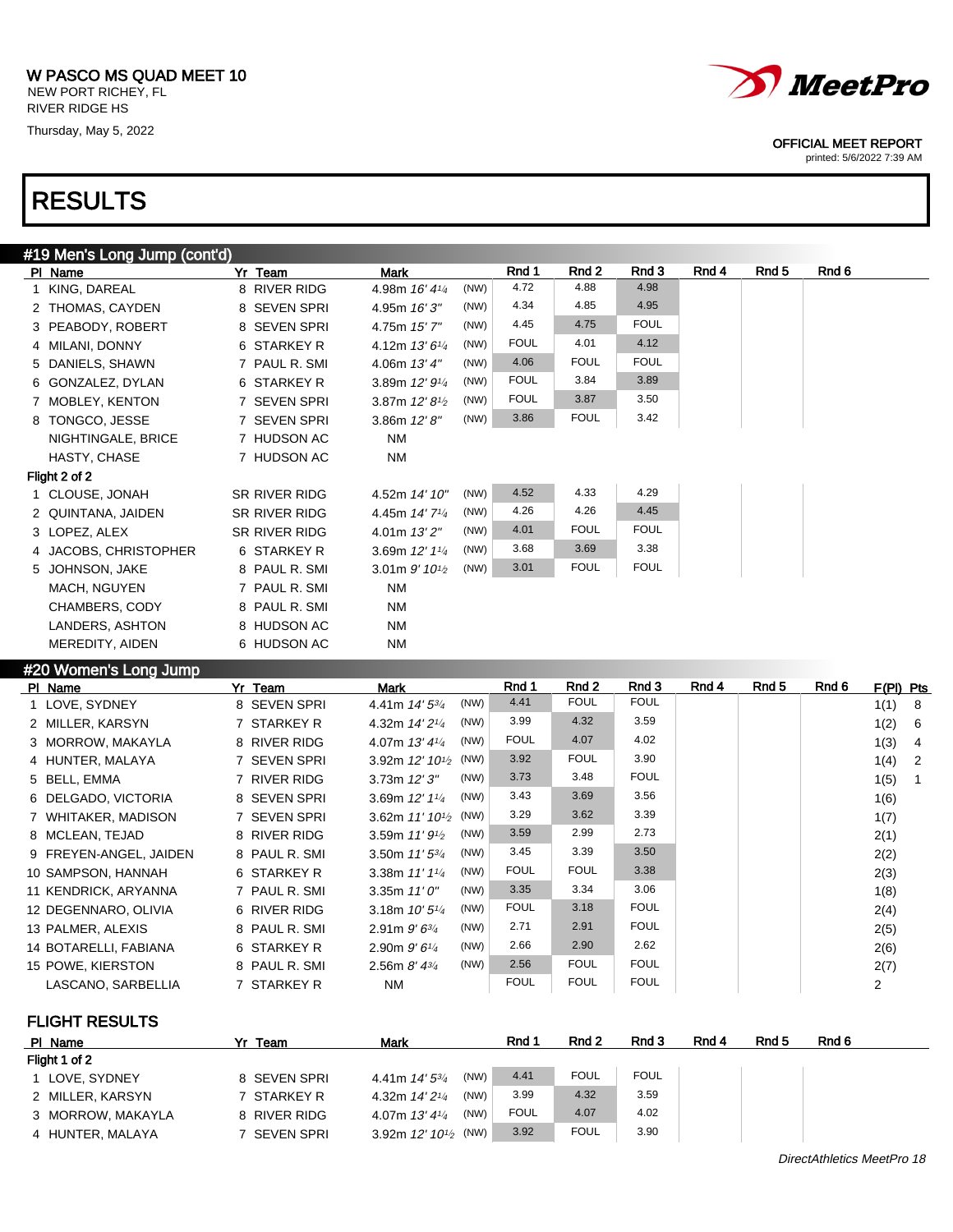Thursday, May 5, 2022

## RESULTS



### OFFICIAL MEET REPORT

printed: 5/6/2022 7:39 AM

| #20 Women's Long Jump (cont'd) |               |                                               |      |             |                  |             |       |                  |       |                        |
|--------------------------------|---------------|-----------------------------------------------|------|-------------|------------------|-------------|-------|------------------|-------|------------------------|
| PI Name                        | Yr Team       | <b>Mark</b>                                   |      | Rnd 1       | Rnd 2            | Rnd 3       | Rnd 4 | Rnd 5            | Rnd 6 |                        |
| 5 BELL, EMMA                   | 7 RIVER RIDG  | 3.73m 12'3"                                   | (NW) | 3.73        | 3.48             | <b>FOUL</b> |       |                  |       |                        |
| 6 DELGADO, VICTORIA            | 8 SEVEN SPRI  | 3.69m 12' 11/4                                | (NW) | 3.43        | 3.69             | 3.56        |       |                  |       |                        |
| 7 WHITAKER, MADISON            | 7 SEVEN SPRI  | 3.62m 11' 10 <sup>1</sup> / <sub>2</sub> (NW) |      | 3.29        | 3.62             | 3.39        |       |                  |       |                        |
| 8 KENDRICK, ARYANNA            | 7 PAUL R. SMI | 3.35m $11'0''$                                | (NW) | 3.35        | 3.34             | 3.06        |       |                  |       |                        |
| Flight 2 of 2                  |               |                                               |      |             |                  |             |       |                  |       |                        |
| 1 MCLEAN, TEJAD                | 8 RIVER RIDG  | 3.59m $11'9'$                                 | (NW) | 3.59        | 2.99             | 2.73        |       |                  |       |                        |
| 2 FREYEN-ANGEL, JAIDEN         | 8 PAUL R. SMI | 3.50m 11' 53/4                                | (NW) | 3.45        | 3.39             | 3.50        |       |                  |       |                        |
| 3 SAMPSON, HANNAH              | 6 STARKEY R   | 3.38m 11' 11/4                                | (NW) | <b>FOUL</b> | <b>FOUL</b>      | 3.38        |       |                  |       |                        |
| 4 DEGENNARO, OLIVIA            | 6 RIVER RIDG  | 3.18m $10'5\frac{1}{4}$                       | (NW) | <b>FOUL</b> | 3.18             | <b>FOUL</b> |       |                  |       |                        |
| 5 PALMER, ALEXIS               | 8 PAUL R. SMI | 2.91m $9'6^{3/4}$                             | (NW) | 2.71        | 2.91             | <b>FOUL</b> |       |                  |       |                        |
| 6 BOTARELLI, FABIANA           | 6 STARKEY R   | 2.90m 9'61/4                                  | (NW) | 2.66        | 2.90             | 2.62        |       |                  |       |                        |
| 7 POWE, KIERSTON               | 8 PAUL R. SMI | 2.56m $8'$ 4 $\frac{3}{4}$                    | (NW) | 2.56        | <b>FOUL</b>      | <b>FOUL</b> |       |                  |       |                        |
| LASCANO, SARBELLIA             | 7 STARKEY R   | <b>NM</b>                                     |      | <b>FOUL</b> | <b>FOUL</b>      | <b>FOUL</b> |       |                  |       |                        |
| #21 Men's Shot Put             |               |                                               |      |             |                  |             |       |                  |       |                        |
| PI Name                        | Yr Team       | <b>Mark</b>                                   |      | Rnd 1       | Rnd <sub>2</sub> | Rnd 3       | Rnd 4 | Rnd <sub>5</sub> | Rnd 6 | F(PI) Pts              |
| 1 NORTON, LUCCA                | 8 SEVEN SPRI  | 10.94m 35' 103/4                              |      | 10.58       | 10.94            | 10.56       |       |                  |       | 1(1)<br>- 8            |
| 2 RUSSELL, MATTHEW             | 8 SEVEN SPRI  | 10.72m 35' 2"                                 |      | 10.72       | <b>FOUL</b>      | 10.23       |       |                  |       | 1(2)<br>6              |
| 3 THURBER, JAMESON             | 8 SEVEN SPRI  | 10.02m 32' 101/2                              |      | 9.20        | 10.02            | 9.91        |       |                  |       | 1(3)<br>$\overline{4}$ |
| 4 ST AUBIN, CAMDEN             | SR RIVER RIDG | 9.61m $31'6'$                                 |      | 9.61        | 9.44             | 8.88        |       |                  |       | $\overline{2}$<br>1(4) |
| 5 PHILLIPS, RYDER              | SR RIVER RIDG | 9.25m 30' 41/4                                |      | <b>FOUL</b> | 8.94             | 9.25        |       |                  |       | 2(1)<br>$\overline{1}$ |
| 6 REED, JACKSON                | SR RIVER RIDG | 8.80m 28' 10 <sup>1/2</sup>                   |      | 8.80        | 8.33             | 8.49        |       |                  |       | 1(5)                   |
| 7 STEELE, HUNTER               | 8 PAUL R. SMI | 8.75m 28' 81/2                                |      | 8.33        | 8.08             | 8.75        |       |                  |       | 1(6)                   |
| 8 MACY, DEVIN                  | 7 SEVEN SPRI  | 8.33m 27' 4"                                  |      | 7.87        | 8.33             | 8.06        |       |                  |       | 1(7)                   |
| 9 MCCRANN, WILLIAM             | 8 PAUL R. SMI | 8.23m 27' 0"                                  |      | 8.23        | 8.08             | 7.54        |       |                  |       | 2(2)                   |
| 10 TRAUB-GIESEKE, SEBASTIAN    | 8 PAUL R. SMI | 8.00m 26' 3"                                  |      | 8.00        | 7.70             | 7.95        |       |                  |       | 2(3)                   |
| 11 LAVALLEY, ELIJAH            | 8 PAUL R. SMI | 7.88m 25' 101/4                               |      | 7.63        | 7.88             | 7.88        |       |                  |       | 2(4)                   |
| 12 MOUZON, MARCUS              | 7 STARKEY R   | 7.21m 23' 8"                                  |      | 6.80        | 6.81             | 7.21        |       |                  |       | 2(5)                   |
| 13 WILSON, CARTER              | 6 STARKEY R   | 7.18m 23' 6 <sup>3/4</sup>                    |      | 6.94        | 6.86             | 7.18        |       |                  |       | 2(6)                   |
| 14 CALLEGARI, RILEY            | SR RIVER RIDG | 7.14m 23' 51/4                                |      | <b>FOUL</b> | 6.40             | 7.14        |       |                  |       | 2(7)                   |
| 15 MERCER, CALEB               | 6 STARKEY R   | 6.99m 22' 111/4                               |      | 6.99        | 6.56             | 6.53        |       |                  |       | 2(8)                   |
| 16 GOSA, RILEY                 | 7 STARKEY R   | 5.95m 19' 61/4                                |      | 5.95        | <b>FOUL</b>      | 5.36        |       |                  |       | 2(9)                   |
| GONZALEZ, DAN                  | 7 HUDSON AC   | <b>NM</b>                                     |      |             |                  |             |       |                  |       | $\mathbf{1}$           |
| LOURA, CAMERON                 | 8 HUDSON AC   | <b>NM</b>                                     |      |             |                  |             |       |                  |       | 1                      |
| <b>LANDERS, ASHTON</b>         | 8 HUDSON AC   | <b>NM</b>                                     |      |             |                  |             |       |                  |       | $\mathbf{1}$           |
| GILLESPIE, CADEN               | 7 HUDSON AC   | <b>NM</b>                                     |      |             |                  |             |       |                  |       | $\overline{c}$         |
|                                |               |                                               |      |             |                  |             |       |                  |       |                        |

FLIGHT RESULTS

| PI Name            | Yr Team       | <b>Mark</b>                               | Rnd 1 | Rnd 2       | Rnd 3 | Rnd 4 | Rnd 5 | Rnd 6 |
|--------------------|---------------|-------------------------------------------|-------|-------------|-------|-------|-------|-------|
| Flight 1 of 2      |               |                                           |       |             |       |       |       |       |
| 1 NORTON, LUCCA    | 8 SEVEN SPRI  | 10.94m 35' 10 <sup>3/4</sup>              | 10.58 | 10.94       | 10.56 |       |       |       |
| 2 RUSSELL, MATTHEW | 8 SEVEN SPRI  | 10.72m 35' 2"                             | 10.72 | <b>FOUL</b> | 10.23 |       |       |       |
| 3 THURBER, JAMESON | 8 SEVEN SPRI  | 10.02m 32' 10 <sup>1</sup> / <sub>2</sub> | 9.20  | 10.02       | 9.91  |       |       |       |
| 4 ST AUBIN, CAMDEN | SR RIVER RIDG | 9.61m $31'6'$                             | 9.61  | 9.44        | 8.88  |       |       |       |
| 5 REED, JACKSON    | SR RIVER RIDG | 8.80m 28' 10 <sup>1</sup> / <sub>2</sub>  | 8.80  | 8.33        | 8.49  |       |       |       |
| 6 STEELE, HUNTER   | 8 PAUL R. SMI | 8.75m $28'8'$                             | 8.33  | 8.08        | 8.75  |       |       |       |
| 7 MACY, DEVIN      | 7 SEVEN SPRI  | 8.33m 27' 4"                              | 7.87  | 8.33        | 8.06  |       |       |       |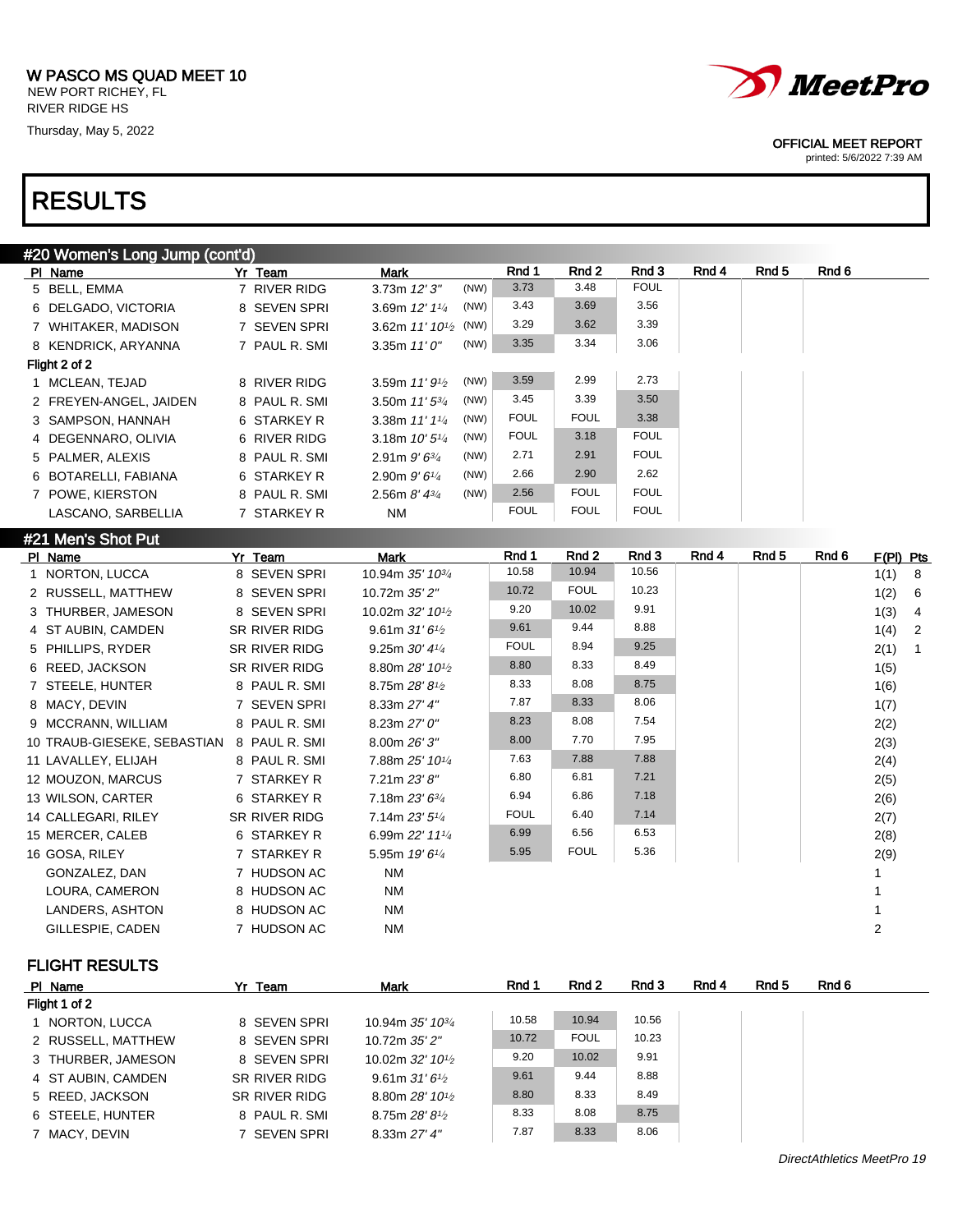NEW PORT RICHEY, FL RIVER RIDGE HS Thursday, May 5, 2022

## RESULTS

| #21 Men's Shot Put (cont'd) |               |                             |             |             |       |       |       |       |
|-----------------------------|---------------|-----------------------------|-------------|-------------|-------|-------|-------|-------|
| PI Name                     | Yr Team       | Mark                        | Rnd 1       | Rnd 2       | Rnd 3 | Rnd 4 | Rnd 5 | Rnd 6 |
| GONZALEZ, DAN               | 7 HUDSON AC   | <b>NM</b>                   |             |             |       |       |       |       |
| LOURA, CAMERON              | 8 HUDSON AC   | <b>NM</b>                   |             |             |       |       |       |       |
| LANDERS, ASHTON             | 8 HUDSON AC   | <b>NM</b>                   |             |             |       |       |       |       |
| Flight 2 of 2               |               |                             |             |             |       |       |       |       |
| 1 PHILLIPS, RYDER           | SR RIVER RIDG | 9.25m $30'$ 4 $\frac{1}{4}$ | <b>FOUL</b> | 8.94        | 9.25  |       |       |       |
| 2 MCCRANN, WILLIAM          | 8 PAUL R. SMI | 8.23m 27'0''                | 8.23        | 8.08        | 7.54  |       |       |       |
| 3 TRAUB-GIESEKE, SEBASTIAN  | 8 PAUL R. SMI | 8.00m 26'3''                | 8.00        | 7.70        | 7.95  |       |       |       |
| 4 LAVALLEY, ELIJAH          | 8 PAUL R. SMI | 7.88m 25' 101/4             | 7.63        | 7.88        | 7.88  |       |       |       |
| 5 MOUZON, MARCUS            | 7 STARKEY R   | 7.21m 23'8''                | 6.80        | 6.81        | 7.21  |       |       |       |
| 6 WILSON, CARTER            | 6 STARKEY R   | $7.18m 23' 6^{3/4}$         | 6.94        | 6.86        | 7.18  |       |       |       |
| 7 CALLEGARI, RILEY          | SR RIVER RIDG | 7.14m $23'5''$              | <b>FOUL</b> | 6.40        | 7.14  |       |       |       |
| 8 MERCER, CALEB             | 6 STARKEY R   | 6.99m 22' 111/4             | 6.99        | 6.56        | 6.53  |       |       |       |
| 9 GOSA, RILEY               | 7 STARKEY R   | 5.95m $19'6''$              | 5.95        | <b>FOUL</b> | 5.36  |       |       |       |
| GILLESPIE, CADEN            | 7 HUDSON AC   | NM                          |             |             |       |       |       |       |
| 400 Manazir OL 24 D. 4      |               |                             |             |             |       |       |       |       |

| #ZZ VVUIIIEII S ƏHULFUL |               |                              |             |             |             |       |                  |       |           |                |
|-------------------------|---------------|------------------------------|-------------|-------------|-------------|-------|------------------|-------|-----------|----------------|
| PI Name                 | Yr Team       | Mark                         | Rnd 1       | Rnd 2       | Rnd 3       | Rnd 4 | Rnd <sub>5</sub> | Rnd 6 | F(PI) Pts |                |
| 1 SANCHEZ, AALIYAH      | 8 SEVEN SPRI  | $9.42m$ $30'$ $11"$          | 9.27        | 9.42        | 9.37        |       |                  |       | 1(1) 8    |                |
| 2 HICKEY, RILEY         | 8 RIVER RIDG  | 8.68m $28'$ 5 $\frac{3}{4}$  | 8.03        | 8.68        | 7.85        |       |                  |       | 1(2)      | 6              |
| 3 HITCHCOCK, ANNA       | 8 RIVER RIDG  | 8.67m $28'5\frac{1}{2}$      | 8.67        | 8.39        | 7.89        |       |                  |       | 1(3)      | $\overline{4}$ |
| 4 JACKSON, LILLIAN      | 8 RIVER RIDG  | 8.57m $28'$ 1 <sup>1/2</sup> | 8.57        | 8.25        | 8.35        |       |                  |       | 1(4)      | $\overline{2}$ |
| 5 MASON, KENYA          | 8 SEVEN SPRI  | 8.50m 27' 10 <sup>3/4</sup>  | 8.50        | 6.98        | 7.72        |       |                  |       | 1(5)      | $\overline{1}$ |
| 6 BROOKE, BLOOMER       | 8 RIVER RIDG  | 7.94m $26'0^{3/4}$           | 7.84        | 7.76        | 7.94        |       |                  |       | 1(6)      |                |
| 7 MOSCA, SIENNA         | 7 STARKEY R   | 7.89m 25' 10 <sup>3/4</sup>  | 7.48        | 7.89        | 7.00        |       |                  |       | 1(7)      |                |
| 8 THOMAS, GABRIELLA     | 8 PAUL R. SMI | 7.23m 23' 83/4               | 7.23        | 6.95        | 6.88        |       |                  |       | 2(1)      |                |
| 9 WILSON, MAYAY         | 8 SEVEN SPRI  | 7.04m 23' 11/4               | 6.96        | 7.04        | 7.00        |       |                  |       | 1(8)      |                |
| 10 COLON, MALENA        | 6 STARKEY R   | 6.95m $22'$ $9\frac{3}{4}$   | <b>FOUL</b> | 6.77        | 6.95        |       |                  |       | 2(2)      |                |
| 11 MINNIEFIELD, KAMILEE | 7 PAUL R. SMI | 6.63m $21'9''$               | 5.92        | 5.65        | 6.63        |       |                  |       | 2(3)      |                |
| 12 DELLIS, MARIA        | 6 STARKEY R   | 6.58m $21'7'4$               | 6.33        | 6.58        | 6.55        |       |                  |       | 2(4)      |                |
| 13 ANDERSON, ANGELINA   | 8 PAUL R. SMI | 6.33m $20'9'4$               | 5.45        | 6.33        | 5.79        |       |                  |       | 2(5)      |                |
| 14 PERREAULT, SOPHIA    | RIVER RIDG    | 6.13m $20'$ 1 <sup>1/2</sup> | <b>FOUL</b> | <b>FOUL</b> | 6.13        |       |                  |       | 1(9)      |                |
| 15 ANGELO, ISABELLA     | 7 SEVEN SPRI  | 6.07m 19' 11"                | 5.20        | 6.07        | 5.41        |       |                  |       | 2(6)      |                |
| 16 HARVEY, BAILEY       | 6 STARKEY R   | 5.80m $19'0\frac{1}{2}$      | 5.39        | 5.42        | 5.80        |       |                  |       | 2(7)      |                |
| RIMBLAS LOPEZ, ISREANIS | 6 PAUL R. SMI | NM                           | <b>FOUL</b> | <b>FOUL</b> | <b>FOUL</b> |       |                  |       | 2         |                |

FLIGHT RESULTS

| PI Name             | Yr Team      | <b>Mark</b>                               | Rnd 1       | Rnd 2       | Rnd 3 | Rnd 4 | Rnd 5 | Rnd 6 |
|---------------------|--------------|-------------------------------------------|-------------|-------------|-------|-------|-------|-------|
| Flight 1 of 2       |              |                                           |             |             |       |       |       |       |
| 1 SANCHEZ, AALIYAH  | 8 SEVEN SPRI | $9.42m$ $30'$ $11"$                       | 9.27        | 9.42        | 9.37  |       |       |       |
| 2 HICKEY, RILEY     | 8 RIVER RIDG | 8.68m $28'5^{3}/4$                        | 8.03        | 8.68        | 7.85  |       |       |       |
| 3 HITCHCOCK, ANNA   | 8 RIVER RIDG | 8.67m $28'5\frac{1}{2}$                   | 8.67        | 8.39        | 7.89  |       |       |       |
| 4 JACKSON, LILLIAN  | 8 RIVER RIDG | 8.57m $28'1\%$                            | 8.57        | 8.25        | 8.35  |       |       |       |
| 5 MASON, KENYA      | 8 SEVEN SPRI | 8.50m 27' 10 <sup>3/4</sup>               | 8.50        | 6.98        | 7.72  |       |       |       |
| 6 BROOKE, BLOOMER   | 8 RIVER RIDG | $7.94m 26' 0^{3/4}$                       | 7.84        | 7.76        | 7.94  |       |       |       |
| 7 MOSCA, SIENNA     | 7 STARKEY R  | 7.89m 25' 10 <sup>3/4</sup>               | 7.48        | 7.89        | 7.00  |       |       |       |
| 8 WILSON, MAYAY     | 8 SEVEN SPRI | 7.04m 23' 11/4                            | 6.96        | 7.04        | 7.00  |       |       |       |
| 9 PERREAULT, SOPHIA | RIVER RIDG   | 6.13m $20'$ 1 <sup>1</sup> / <sub>2</sub> | <b>FOUL</b> | <b>FOUL</b> | 6.13  |       |       |       |



OFFICIAL MEET REPORT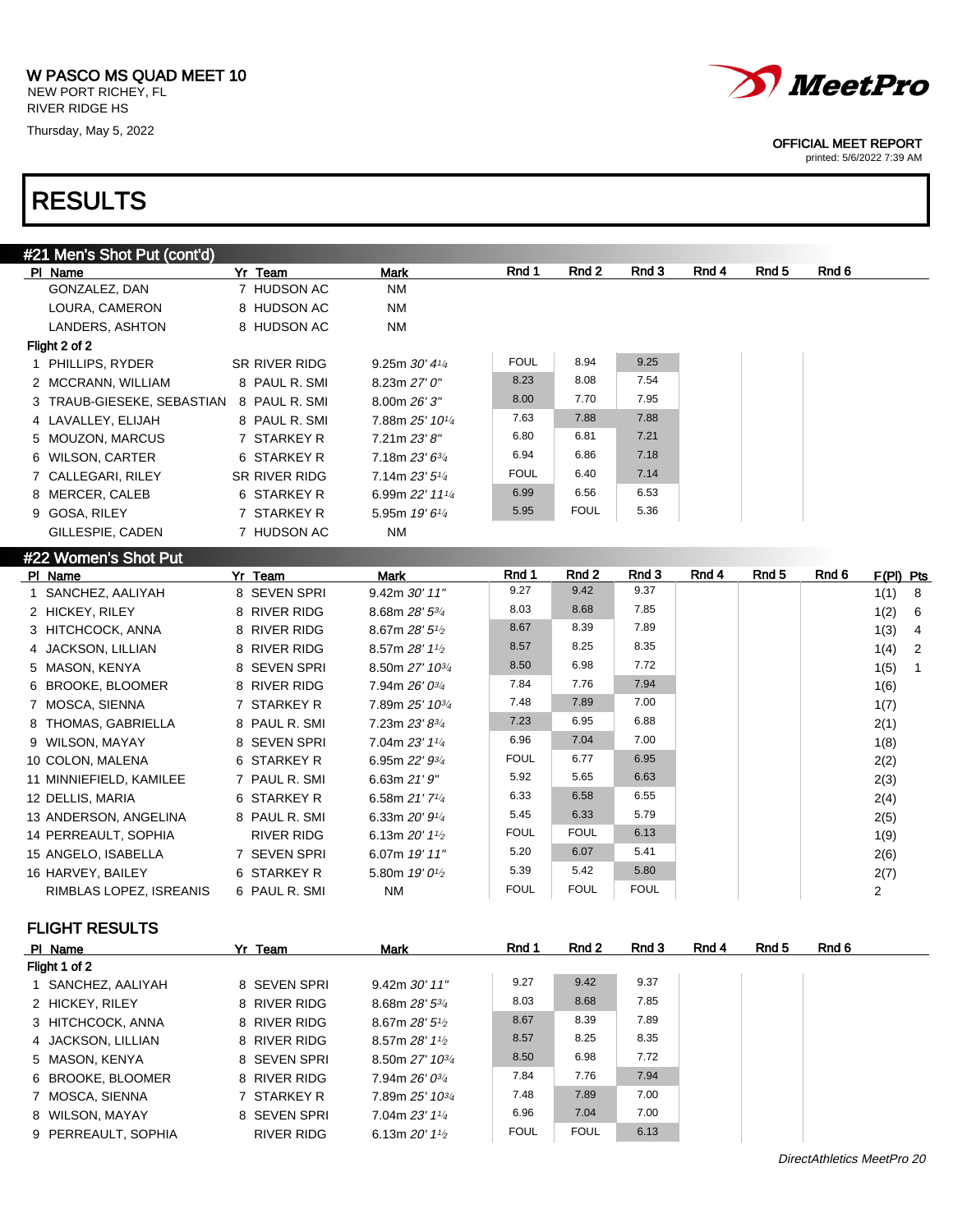Thursday, May 5, 2022

## RESULTS

| #22 Women's Shot Put (cont'd)            |                      |                                         |             |             |             |       |                  |       |              |
|------------------------------------------|----------------------|-----------------------------------------|-------------|-------------|-------------|-------|------------------|-------|--------------|
| PI Name                                  | Yr Team              | <b>Mark</b>                             | Rnd 1       | Rnd 2       | Rnd 3       | Rnd 4 | Rnd <sub>5</sub> | Rnd 6 |              |
| Flight 2 of 2                            |                      |                                         |             |             |             |       |                  |       |              |
| 1 THOMAS, GABRIELLA                      | 8 PAUL R. SMI        | 7.23m 23' 83/4                          | 7.23        | 6.95        | 6.88        |       |                  |       |              |
| 2 COLON, MALENA                          | 6 STARKEY R          | 6.95m 22' 93/4                          | <b>FOUL</b> | 6.77        | 6.95        |       |                  |       |              |
| 3 MINNIEFIELD, KAMILEE                   | 7 PAUL R. SMI        | 6.63m 21'9"                             | 5.92        | 5.65        | 6.63        |       |                  |       |              |
| 4 DELLIS, MARIA                          | 6 STARKEY R          | 6.58m 21' 71/4                          | 6.33        | 6.58        | 6.55        |       |                  |       |              |
| 5 ANDERSON, ANGELINA                     | 8 PAUL R. SMI        | 6.33m 20' 91/4                          | 5.45        | 6.33        | 5.79        |       |                  |       |              |
| 6 ANGELO, ISABELLA                       | 7 SEVEN SPRI         | 6.07m 19' 11"                           | 5.20        | 6.07        | 5.41        |       |                  |       |              |
| 7 HARVEY, BAILEY                         | 6 STARKEY R          | 5.80m 19' 0 <sup>1</sup> / <sub>2</sub> | 5.39        | 5.42        | 5.80        |       |                  |       |              |
| RIMBLAS LOPEZ, ISREANIS                  | 6 PAUL R. SMI        | <b>NM</b>                               | <b>FOUL</b> | <b>FOUL</b> | <b>FOUL</b> |       |                  |       |              |
| #23 Men's Discus                         |                      |                                         |             |             |             |       |                  |       |              |
| PI Name                                  | Yr Team              | <b>Mark</b>                             | Rnd 1       | Rnd 2       | Rnd 3       | Rnd 4 | Rnd <sub>5</sub> | Rnd 6 | F(PI) Pts    |
| 1 NORTON, LUCCA                          | 8 SEVEN SPRI         | 37.19m 122' 0"                          | <b>FOUL</b> | 37.04       | 37.19       |       |                  |       | 1(1)         |
| 2 ST AUBIN, CAMDEN                       | <b>SR RIVER RIDG</b> | 28.48m 93' 5"                           | 26.63       | <b>FOUL</b> | 28.48       |       |                  |       | 1(2)         |
| 3 MACY, DEVIN                            | 7 SEVEN SPRI         | 26.32m 86' 4"                           | 26.32       | 25.08       | <b>FOUL</b> |       |                  |       | 1(3)         |
| 4 RUSSELL, MATTHEW                       | 8 SEVEN SPRI         | 26.02m 85' 4"                           | 26.02       | 24.68       | 25.61       |       |                  |       | 1(4)         |
| 5 THURBER, JAMESON                       | 8 SEVEN SPRI         | 25.34m 83' 2"                           | <b>FOUL</b> | 25.34       | <b>FOUL</b> |       |                  |       | 1(5)         |
| 6 REED, JACKSON                          | SR RIVER RIDG        | 24.05m 78' 11"                          | <b>FOUL</b> | 20.90       | 24.05       |       |                  |       | 1(6)         |
| 7 TRAUB-GIESEKE, SEBASTIAN 8 PAUL R. SMI |                      | 22.00m 72' 2"                           | <b>FOUL</b> | 22.00       | 19.95       |       |                  |       | 2(1)         |
| 8 CALLEGARI, RILEY                       | <b>SR RIVER RIDG</b> | 21.59m 70' 10"                          | 19.86       | 21.59       | <b>FOUL</b> |       |                  |       | 1(7)         |
| 9 TURNEY, BRENDAN                        | SR RIVER RIDG        | 20.76m 68' 1"                           | 19.22       | 20.76       | 20.56       |       |                  |       | 1(8)         |
| 10 WILSON, CARTER                        | 6 STARKEY R          | 18.29m 60' 0"                           | 18.29       | 15.98       | 15.55       |       |                  |       | 1(9)         |
| 11 MOUZON, MARCUS                        | 7 STARKEY R          | 16.42m 53' 10"                          | <b>FOUL</b> | 16.42       | 16.41       |       |                  |       | 2(2)         |
| 12 LAVALLEY, ELIJAH                      | 8 PAUL R. SMI        | 15.64m 51' 4"                           | <b>FOUL</b> | 11.68       | 15.64       |       |                  |       | 2(3)         |
| 13 GOSA, RILEY                           | 7 STARKEY R          | 15.03m 49' 4"                           | 12.46       | 13.94       | 15.03       |       |                  |       | 2(4)         |
| 14 JOHNSON, BRETT                        | 7 PAUL R. SMI        | 13.49m 44' 3"                           | 13.49       | 10.63       | 11.58       |       |                  |       | 2(5)         |
| MCCARTY, EVAN                            | 7 HUDSON AC          | <b>NM</b>                               |             |             |             |       |                  |       | $\mathbf{1}$ |

## FLIGHT RESULTS

| PI Name            | Yr Team |               | <b>Mark</b>      | Rnd 1       | Rnd 2       | Rnd 3       | Rnd 4 | Rnd 5 | Rnd 6 |
|--------------------|---------|---------------|------------------|-------------|-------------|-------------|-------|-------|-------|
| Flight 1 of 2      |         |               |                  |             |             |             |       |       |       |
| 1 NORTON, LUCCA    |         | 8 SEVEN SPRI  | 37.19m $122'0''$ | <b>FOUL</b> | 37.04       | 37.19       |       |       |       |
| 2 ST AUBIN, CAMDEN |         | SR RIVER RIDG | 28.48m 93' 5"    | 26.63       | <b>FOUL</b> | 28.48       |       |       |       |
| 3 MACY, DEVIN      |         | 7 SEVEN SPRI  | 26.32m 86' 4"    | 26.32       | 25.08       | <b>FOUL</b> |       |       |       |
| 4 RUSSELL, MATTHEW |         | 8 SEVEN SPRI  | 26.02m 85' 4"    | 26.02       | 24.68       | 25.61       |       |       |       |
| 5 THURBER, JAMESON |         | 8 SEVEN SPRI  | 25.34m 83' 2"    | <b>FOUL</b> | 25.34       | <b>FOUL</b> |       |       |       |
| 6 REED. JACKSON    |         | SR RIVER RIDG | 24.05m 78' 11"   | <b>FOUL</b> | 20.90       | 24.05       |       |       |       |
| 7 CALLEGARI, RILEY |         | SR RIVER RIDG | 21.59m 70' 10"   | 19.86       | 21.59       | <b>FOUL</b> |       |       |       |
| 8 TURNEY, BRENDAN  |         | SR RIVER RIDG | 20.76m 68' 1"    | 19.22       | 20.76       | 20.56       |       |       |       |
| 9 WILSON, CARTER   |         | 6 STARKEY R   | 18.29m $60'0''$  | 18.29       | 15.98       | 15.55       |       |       |       |
| MCCARTY, EVAN      |         | 7 HUDSON AC   | NM               |             |             |             |       |       |       |

GILLESPIE, CADEN 7 HUDSON AC NM 2 CLAYTON, GIOVANNI 7 PAUL R. SMI NM 7 NM 2 GONZALEZ, DAN 7 HUDSON AC NM 2 LANDERS, ASHTON 8 HUDSON AC NM 2 BURGOHY, EMILIO 6 STARKEY R NM 2

Flight 2 of 2



OFFICIAL MEET REPORT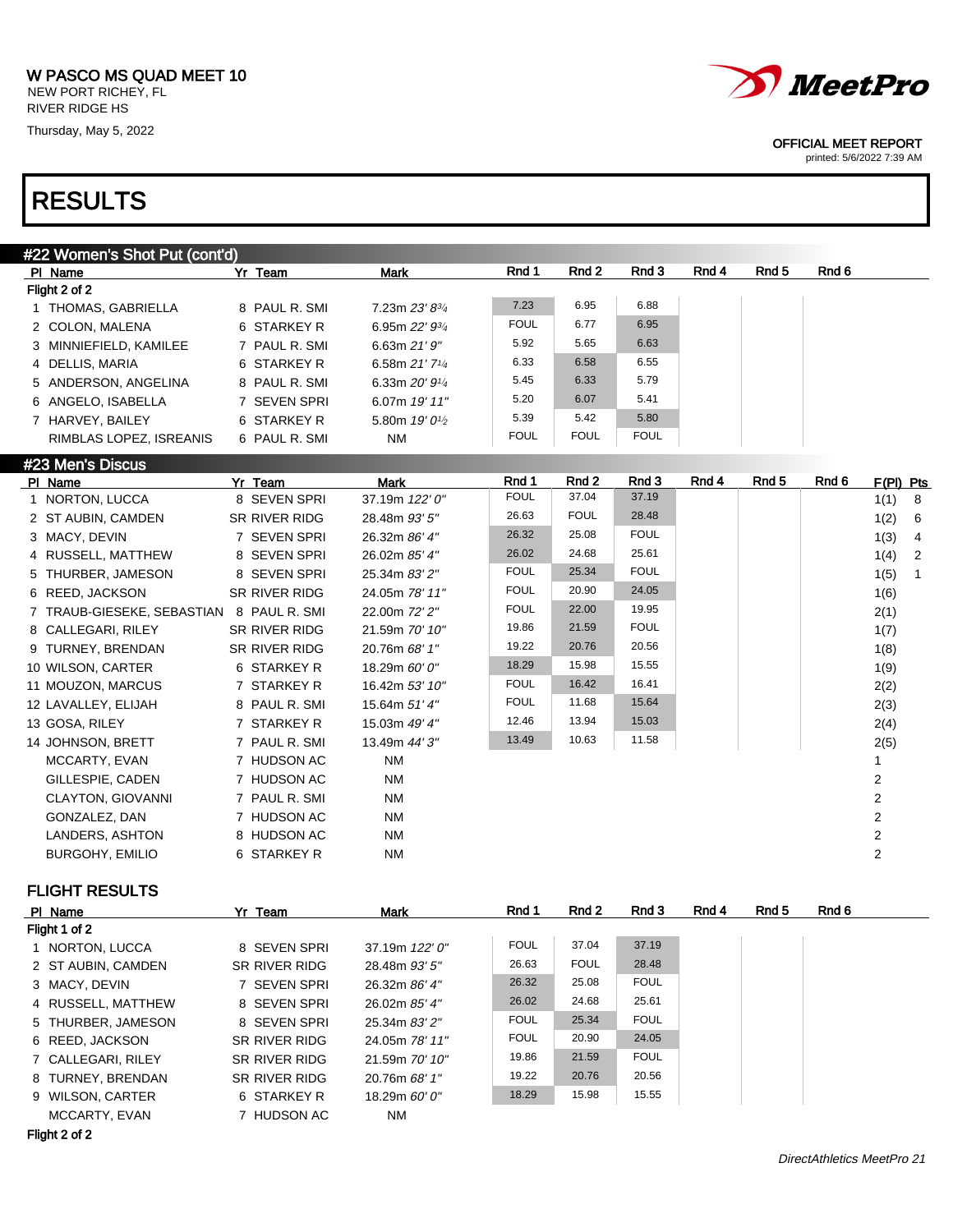RIVER RIDGE HS Thursday, May 5, 2022

## RESULTS



### OFFICIAL MEET REPORT

printed: 5/6/2022 7:39 AM

| #23 Men's Discus (cont'd)  |                   |                   |             |             |             |       |                  |                  |           |                         |
|----------------------------|-------------------|-------------------|-------------|-------------|-------------|-------|------------------|------------------|-----------|-------------------------|
| PI Name                    | Yr Team           | <b>Mark</b>       | Rnd 1       | Rnd 2       | Rnd 3       | Rnd 4 | Rnd <sub>5</sub> | Rnd 6            |           |                         |
| 1 TRAUB-GIESEKE, SEBASTIAN | 8 PAUL R. SMI     | 22.00m 72' 2"     | <b>FOUL</b> | 22.00       | 19.95       |       |                  |                  |           |                         |
| 2 MOUZON, MARCUS           | 7 STARKEY R       | 16.42m 53' 10"    | <b>FOUL</b> | 16.42       | 16.41       |       |                  |                  |           |                         |
| 3 LAVALLEY, ELIJAH         | 8 PAUL R. SMI     | 15.64m 51'4"      | <b>FOUL</b> | 11.68       | 15.64       |       |                  |                  |           |                         |
| 4 GOSA, RILEY              | 7 STARKEY R       | 15.03m 49' 4"     | 12.46       | 13.94       | 15.03       |       |                  |                  |           |                         |
| 5 JOHNSON, BRETT           | 7 PAUL R. SMI     | 13.49m 44' 3"     | 13.49       | 10.63       | 11.58       |       |                  |                  |           |                         |
| GILLESPIE, CADEN           | 7 HUDSON AC       | <b>NM</b>         |             |             |             |       |                  |                  |           |                         |
| <b>CLAYTON, GIOVANNI</b>   | 7 PAUL R. SMI     | <b>NM</b>         |             |             |             |       |                  |                  |           |                         |
| GONZALEZ, DAN              | 7 HUDSON AC       | <b>NM</b>         |             |             |             |       |                  |                  |           |                         |
| LANDERS, ASHTON            | 8 HUDSON AC       | <b>NM</b>         |             |             |             |       |                  |                  |           |                         |
| <b>BURGOHY, EMILIO</b>     | 6 STARKEY R       | <b>NM</b>         |             |             |             |       |                  |                  |           |                         |
| #24 Women's Discus         |                   |                   |             |             |             |       |                  |                  |           |                         |
| PI Name                    | Yr Team           | <b>Mark</b>       | Rnd 1       | Rnd 2       | Rnd 3       | Rnd 4 | Rnd <sub>5</sub> | Rnd <sub>6</sub> | F(PI) Pts |                         |
| 1 HICKEY, RILEY            | 8 RIVER RIDG      | 23.96m 78' 7"     | 22.37       | 23.29       | 23.96       |       |                  |                  | 1(1)      | 8                       |
| 2 JACKSON, LILLIAN         | 8 RIVER RIDG      | 22.40m 73' 6"     | 22.34       | <b>FOUL</b> | 22.40       |       |                  |                  | 1(2)      | 6                       |
| 3 BROOKE, BLOOMER          | 8 RIVER RIDG      | 19.07m 62' 7"     | 18.26       | 17.27       | 19.07       |       |                  |                  | 1(3)      | $\overline{\mathbf{4}}$ |
| 4 DELLIS, MARIA            | 6 STARKEY R       | 17.62m 57' 10"    | 17.13       | 17.29       | 17.62       |       |                  |                  | 1(4)      | 2                       |
| 5 BRONSON, GABBY           | 7 SEVEN SPRI      | 16.57m 54' 4"     | 13.02       | 14.35       | 16.57       |       |                  |                  | 2(1)      | $\mathbf{1}$            |
| 6 MOSCA, SIENNA            | 7 STARKEY R       | 16.20m 53' 2"     | 16.20       | 14.39       | 15.63       |       |                  |                  | 1(5)      |                         |
| 7 STUBBENDICK, KIRSTEN     | 7 RIVER RIDG      | 16.07m 52' 9"     | 16.07       | 15.55       | <b>FOUL</b> |       |                  |                  | 1(6)      |                         |
| 8 ANDERSON, ANGELINA       | 8 PAUL R. SMI     | 15.68m 51' 5"     | 7.22        | 15.68       | <b>FOUL</b> |       |                  |                  | 2(2)      |                         |
| 9 GRAHAM, KAELYN           | 6 STARKEY R       | 15.15m 49'8"      | 15.15       | 13.85       | 13.78       |       |                  |                  | 1(7)      |                         |
| 10 SANCHEZ, AALIYAH        | 8 SEVEN SPRI      | 14.50m 47' 7"     | 14.40       | 14.50       | 14.43       |       |                  |                  | 1(8)      |                         |
| 11 PERREAULT, SOPHIA       | <b>RIVER RIDG</b> | 14.29m 46' 10"    | 13.43       | 14.29       | 13.07       |       |                  |                  | 1(9)      |                         |
| 12 BETZING, MIA            | 7 SEVEN SPRI      | 13.84m 45' 5"     | 13.84       | 12.71       | 12.89       |       |                  |                  | 2(3)      |                         |
| 13 HARVEY, BAILEY          | 6 STARKEY R       | 12.93m 42' 5"     | 12.93       | 12.63       | 12.85       |       |                  |                  | 2(4)      |                         |
| 14 PALMER, ALEXIS          | 8 PAUL R. SMI     | 10.65m 34' 11"    | 10.65       | 10.34       | <b>FOUL</b> |       |                  |                  | 2(5)      |                         |
| 15 THOMAS, GABRIELLA       | 8 PAUL R. SMI     | 9.74m 31' 11"     | 9.74        | 9.55        | 9.14        |       |                  |                  | 2(6)      |                         |
| 16 STAWECKI, KATIE         | 8 SEVEN SPRI      | 8.24m 27' 0"      | 6.83        | 8.24        | 6.22        |       |                  |                  | 2(7)      |                         |
| MINNIEFIELD, KAMILEE       | 7 PAUL R. SMI     | <b>NM</b>         |             |             |             |       |                  |                  | 2         |                         |
| <b>FLIGHT RESULTS</b>      |                   |                   |             |             |             |       |                  |                  |           |                         |
| PI Name                    | Yr Team           | <b>Mark</b>       | Rnd 1       | Rnd 2       | Rnd 3       | Rnd 4 | Rnd 5            | Rnd 6            |           |                         |
| Flight 1 of 2              |                   |                   |             |             |             |       |                  |                  |           |                         |
| 1 HICKEY, RILEY            | 8 RIVER RIDG      | 23.96m 78'7"      | 22.37       | 23.29       | 23.96       |       |                  |                  |           |                         |
| 2 JACKSON LILLIAN          | 8 RIVER RIDG      | $22.40m$ $73'6''$ | 22.34       | <b>FOUL</b> | 22.40       |       |                  |                  |           |                         |

| 1 HICKEY, RILEY        | 8 RIVER RIDG  | 23.96m 78' 7"   | 22.37 | 23.29       | 23.96       |  |
|------------------------|---------------|-----------------|-------|-------------|-------------|--|
| 2 JACKSON, LILLIAN     | 8 RIVER RIDG  | 22.40m 73' 6"   | 22.34 | <b>FOUL</b> | 22.40       |  |
| 3 BROOKE, BLOOMER      | 8 RIVER RIDG  | 19.07m 62' 7"   | 18.26 | 17.27       | 19.07       |  |
| 4 DELLIS, MARIA        | 6 STARKEY R   | 17.62m 57' 10"  | 17.13 | 17.29       | 17.62       |  |
| 5 MOSCA, SIENNA        | 7 STARKEY R   | 16.20m 53' 2"   | 16.20 | 14.39       | 15.63       |  |
| 6 STUBBENDICK, KIRSTEN | 7 RIVER RIDG  | 16.07m 52' 9"   | 16.07 | 15.55       | <b>FOUL</b> |  |
| 7 GRAHAM, KAELYN       | 6 STARKEY R   | 15.15m 49'8"    | 15.15 | 13.85       | 13.78       |  |
| 8 SANCHEZ, AALIYAH     | 8 SEVEN SPRI  | 14.50m 47' 7"   | 14.40 | 14.50       | 14.43       |  |
| 9 PERREAULT, SOPHIA    | RIVER RIDG    | 14.29m 46' 10"  | 13.43 | 14.29       | 13.07       |  |
| Flight 2 of 2          |               |                 |       |             |             |  |
| 1 BRONSON, GABBY       | 7 SEVEN SPRI  | 16.57m 54' 4"   | 13.02 | 14.35       | 16.57       |  |
| 2 ANDERSON, ANGELINA   | 8 PAUL R. SMI | 15.68m $51'5''$ | 7.22  | 15.68       | <b>FOUL</b> |  |
| 3 BETZING, MIA         | 7 SEVEN SPRI  | 13.84m 45' 5"   | 13.84 | 12.71       | 12.89       |  |

DirectAthletics MeetPro 22